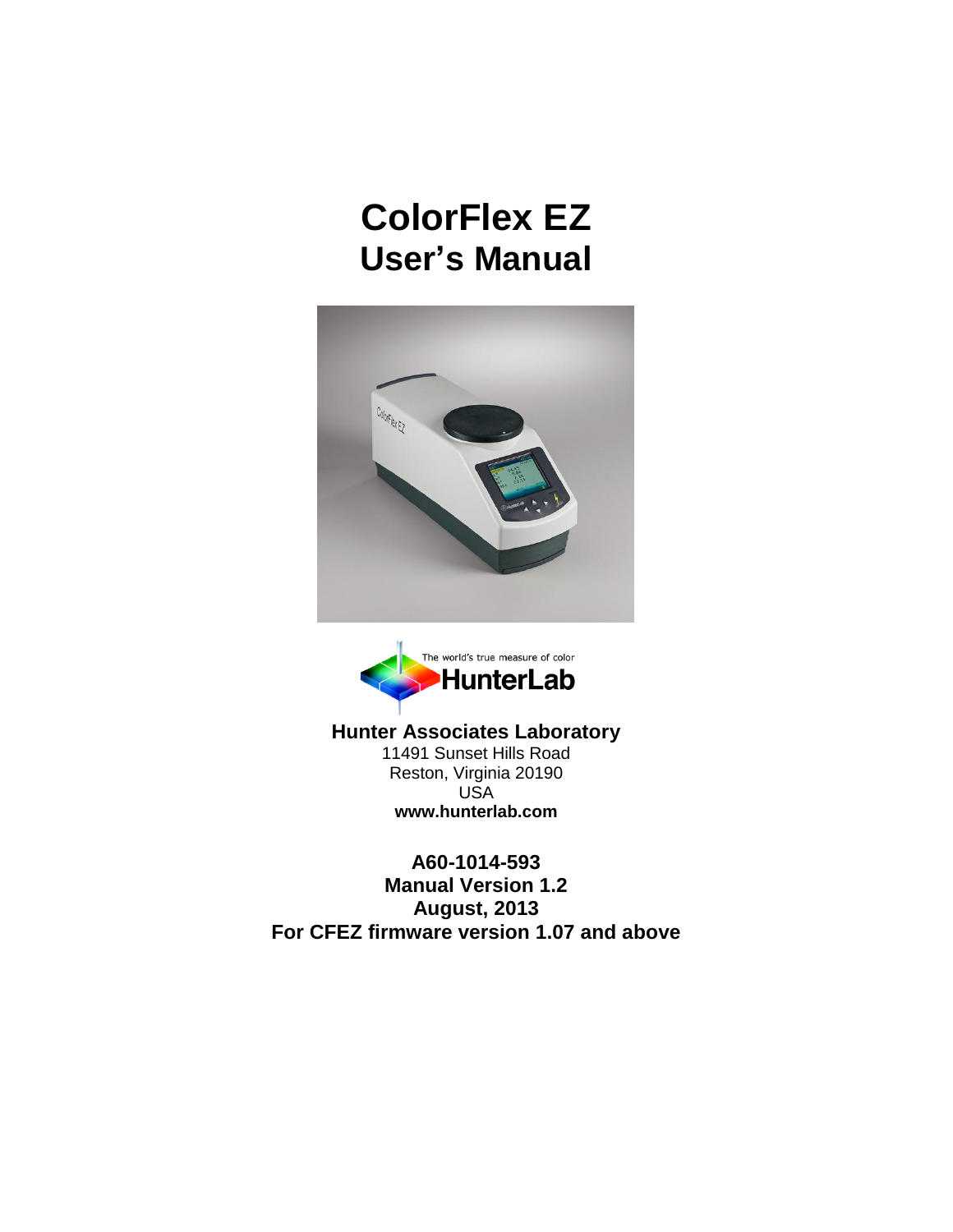# **Copyrights and Trademarks**

This documentation contains proprietary information of Hunter Associates Laboratory, Inc. Its reproduction, in whole or in part, without the express written consent of Hunter Associates Laboratory, Inc. is prohibited.

EasyMatch is a registered trademark of Hunter Associates Laboratory, Inc. ColorFlex (EZ) is a registered trademark of Hunter Associates Laboratory, Inc. SpectraFlect is a registered trademark of Labsphere, Inc.

Windows is a registered trademark of Microsoft Corporation in the United States and other countries.

# **Safety Notes**

For safety when using the ColorFlex EZ, pay particular attention to the following types of statements in this User's Guide. Each description is shown in its representative typeface.

**Notice: General safety instruction that should be observed at all times while operating the instrument.**

#### **CAUTION**

**Specific instruction critical to the type of instrument operation being explained in the area of the manual where the caution appears.**

*Note: Additional clarification of instructions, not safetyrelated.*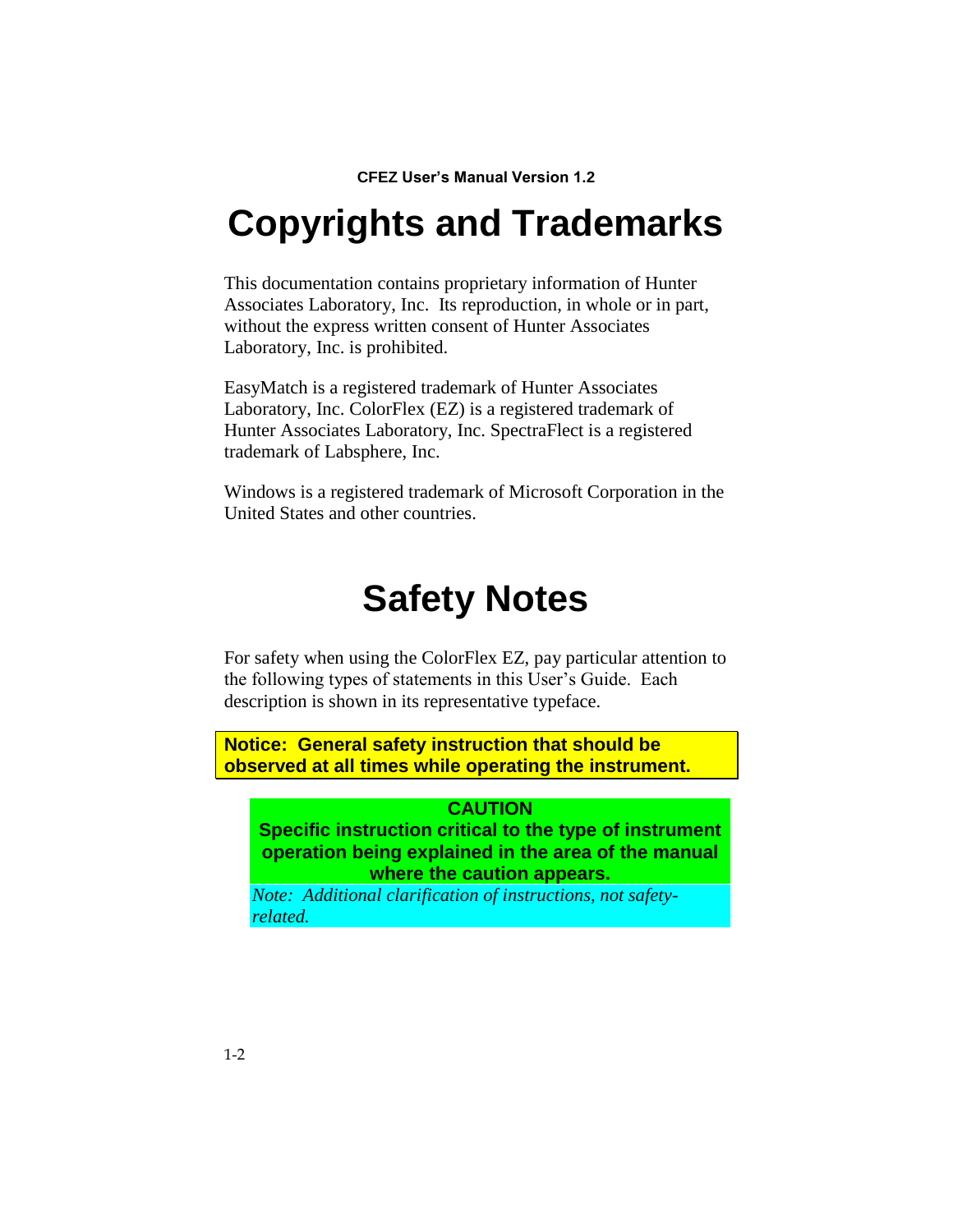# **Table of Contents**

| <b>INTRODUCTION TO THE COLORFLEX EZ SYSTEM 7</b> |  |  |
|--------------------------------------------------|--|--|
|                                                  |  |  |
|                                                  |  |  |
|                                                  |  |  |
|                                                  |  |  |
| 11                                               |  |  |
|                                                  |  |  |
|                                                  |  |  |
|                                                  |  |  |
|                                                  |  |  |
|                                                  |  |  |
|                                                  |  |  |
|                                                  |  |  |
|                                                  |  |  |
|                                                  |  |  |
|                                                  |  |  |
|                                                  |  |  |
|                                                  |  |  |
|                                                  |  |  |
|                                                  |  |  |
|                                                  |  |  |
|                                                  |  |  |
|                                                  |  |  |
|                                                  |  |  |
|                                                  |  |  |
|                                                  |  |  |
|                                                  |  |  |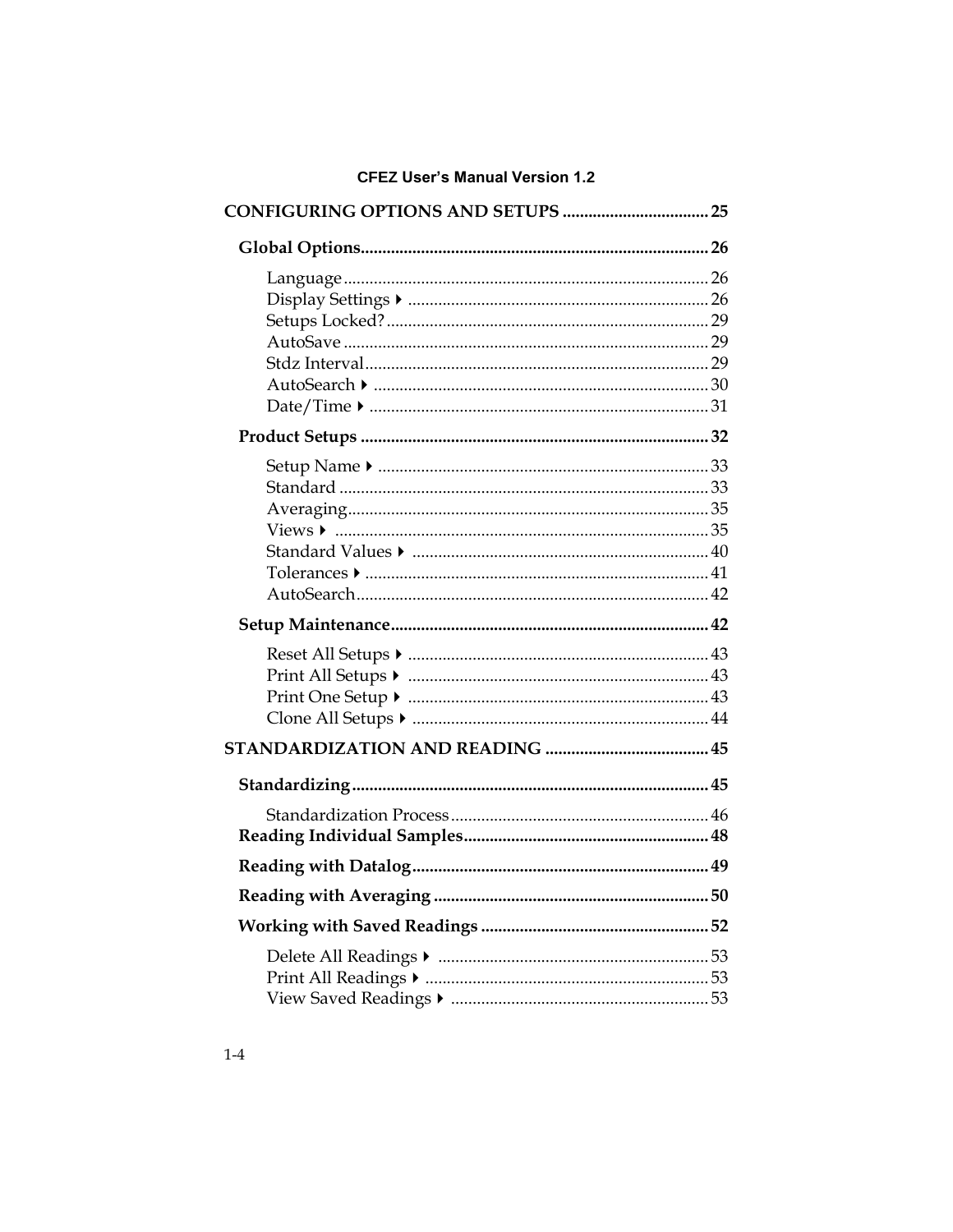| <b>SAMPLE PREPARATION AND PRESENTATION  55</b> |  |
|------------------------------------------------|--|
|                                                |  |
|                                                |  |
|                                                |  |
|                                                |  |
| MAINTAINING AND TESTING COLORFLEX EZ 59        |  |
|                                                |  |
|                                                |  |
|                                                |  |
|                                                |  |
|                                                |  |
|                                                |  |
|                                                |  |
|                                                |  |
|                                                |  |
|                                                |  |
|                                                |  |
|                                                |  |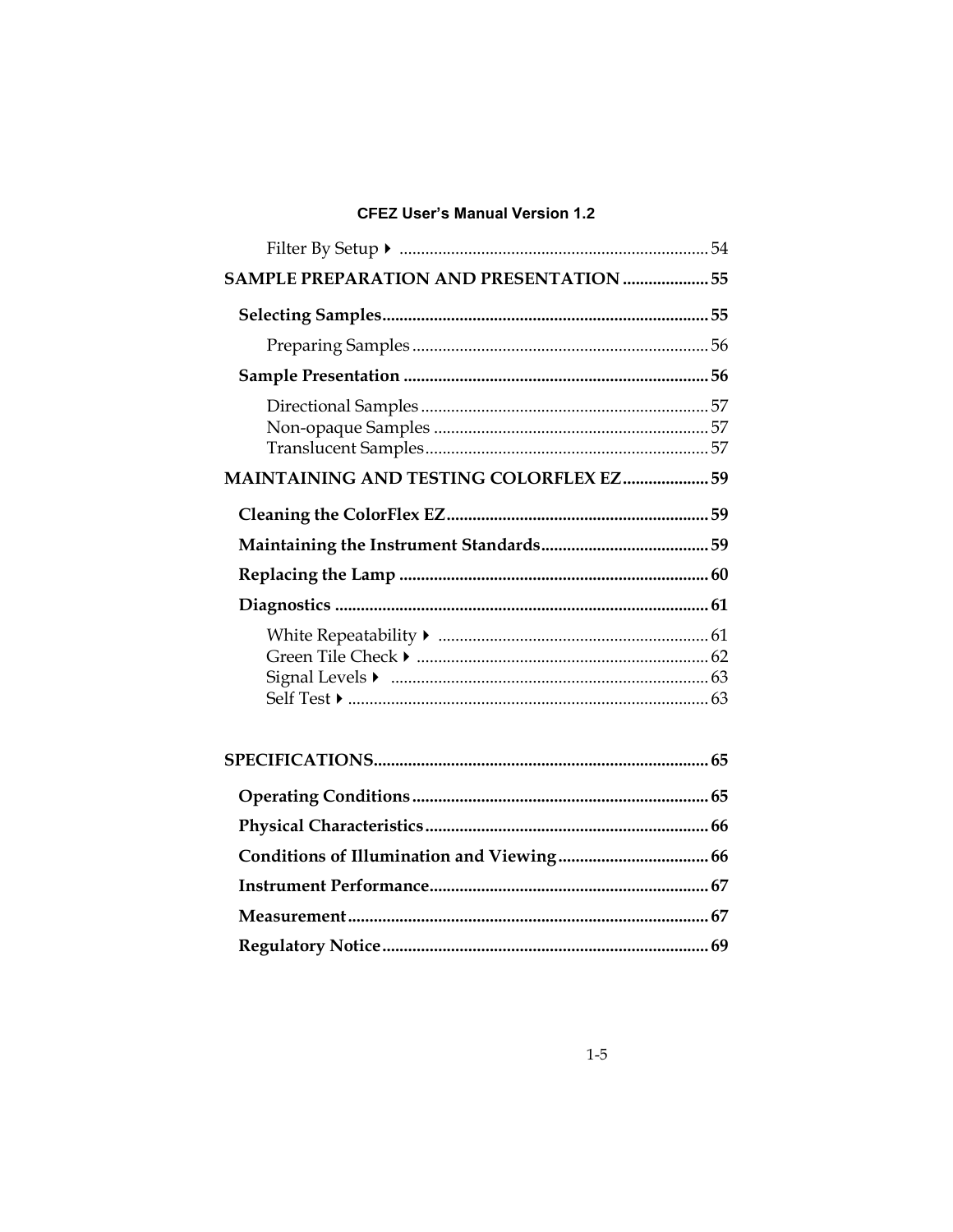| <b>INSTRUMENT REPLACEMENT, REPAIR, PROBLEMS, AND</b> |  |
|------------------------------------------------------|--|
|                                                      |  |
|                                                      |  |
|                                                      |  |
|                                                      |  |
|                                                      |  |
|                                                      |  |
|                                                      |  |
|                                                      |  |

#### **APPENDIX**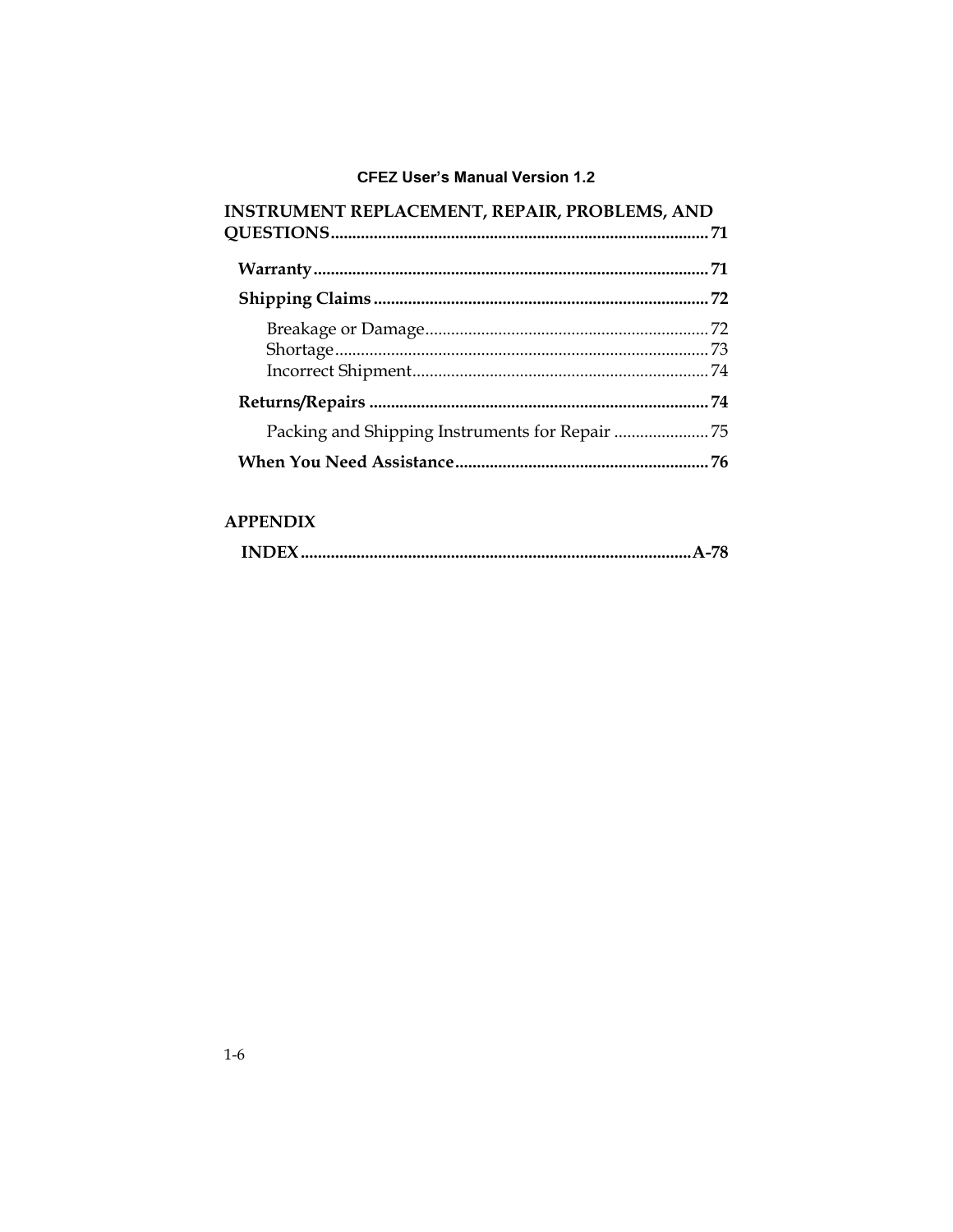## CHAPTER ONE

# **Introduction to the ColorFlex EZ System**

The ColorFlex EZ spectrophotometer is a versatile color measurement instrument that can be used on products of virtually any size, and in industries as diverse as paint, food, and textiles.

The instrument uses a xenon flash lamp to illuminate the sample. The light reflected from the sample is then separated into its component wavelengths through a dispersion grating. The relative intensities of the light at different wavelengths along the visible spectrum (400-700 nm) are then analyzed to produce numeric results indicative of the color of the sample. This is an objective means of quantifying what was once considered a subjective aspect of a sample's appearance—its color.

ColorFlex EZ is available with a large viewing area and a  $45^{\circ}/0^{\circ}$ geometry. The label on the bottom of the instrument provides this information and a unique serial number, which is outlined below.

| Model    | <b>Geometry</b>        | <b>Viewing</b><br><b>Area</b> |
|----------|------------------------|-------------------------------|
| 45/0 LAV | $45^{\circ}/0^{\circ}$ | Large                         |

Introduction to the ColorFlex EZ 1-7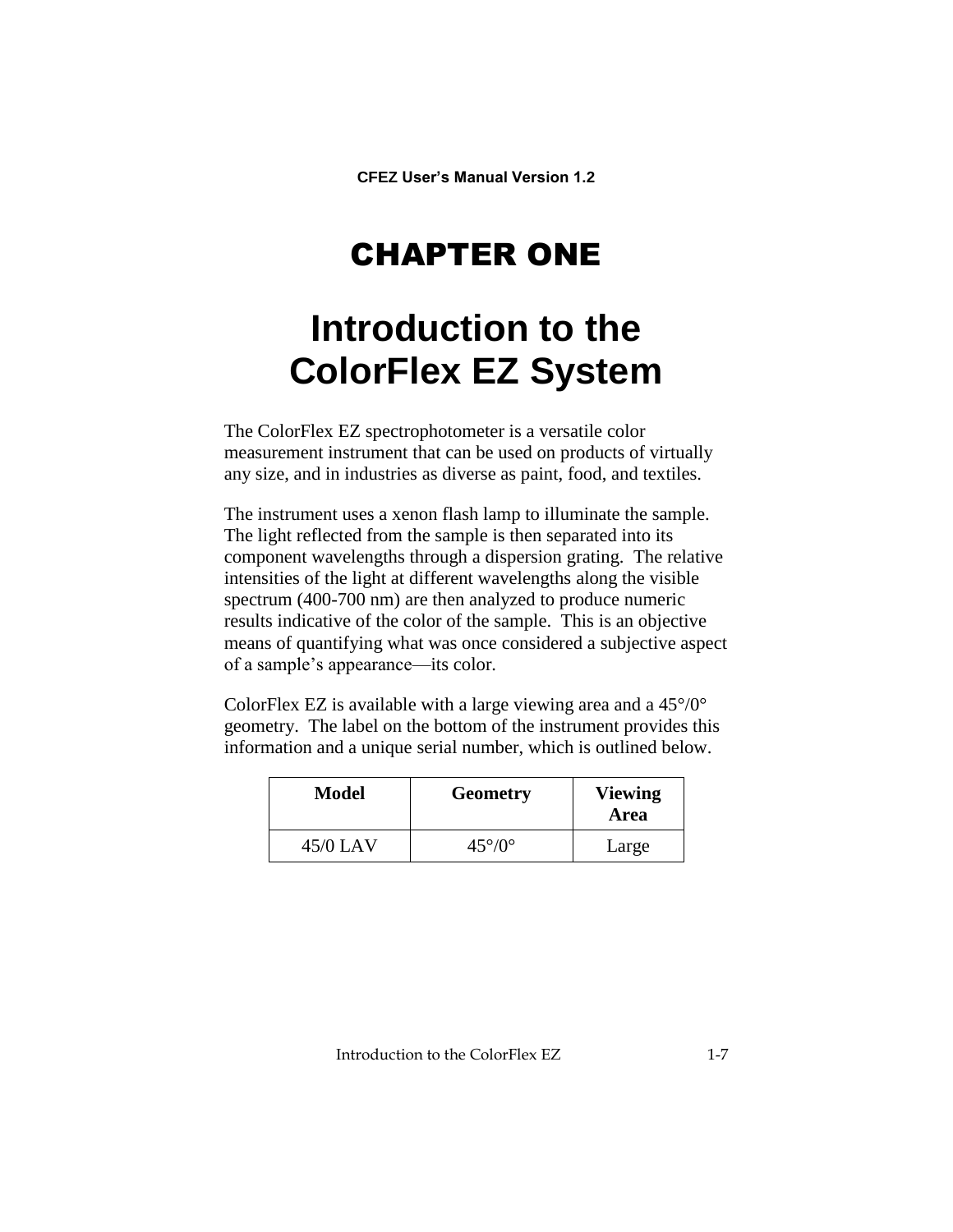## **Accessories**

The following accessories are included with the ColorFlex EZ:

- Calibration tiles A NIST traceable white calibrated tile that is placed at the sample port during standardization to set the top of scale, the Black Glass that is placed at the sample port during standardization to set the zero, and the Green Check Tile that is used to assess long-term instrument performance during the Green Tile Test.
- Certificate of traceability for the standard White Tile.
- Tile data sheet provides NIST-traceable calibrated values for the standard White Tile and values read at factory for the Green Tile.
- USB cable for connecting the ColorFlex EZ to a computer.
- Standards care card gives instructions on how to clean the standards.
- Lens wipes

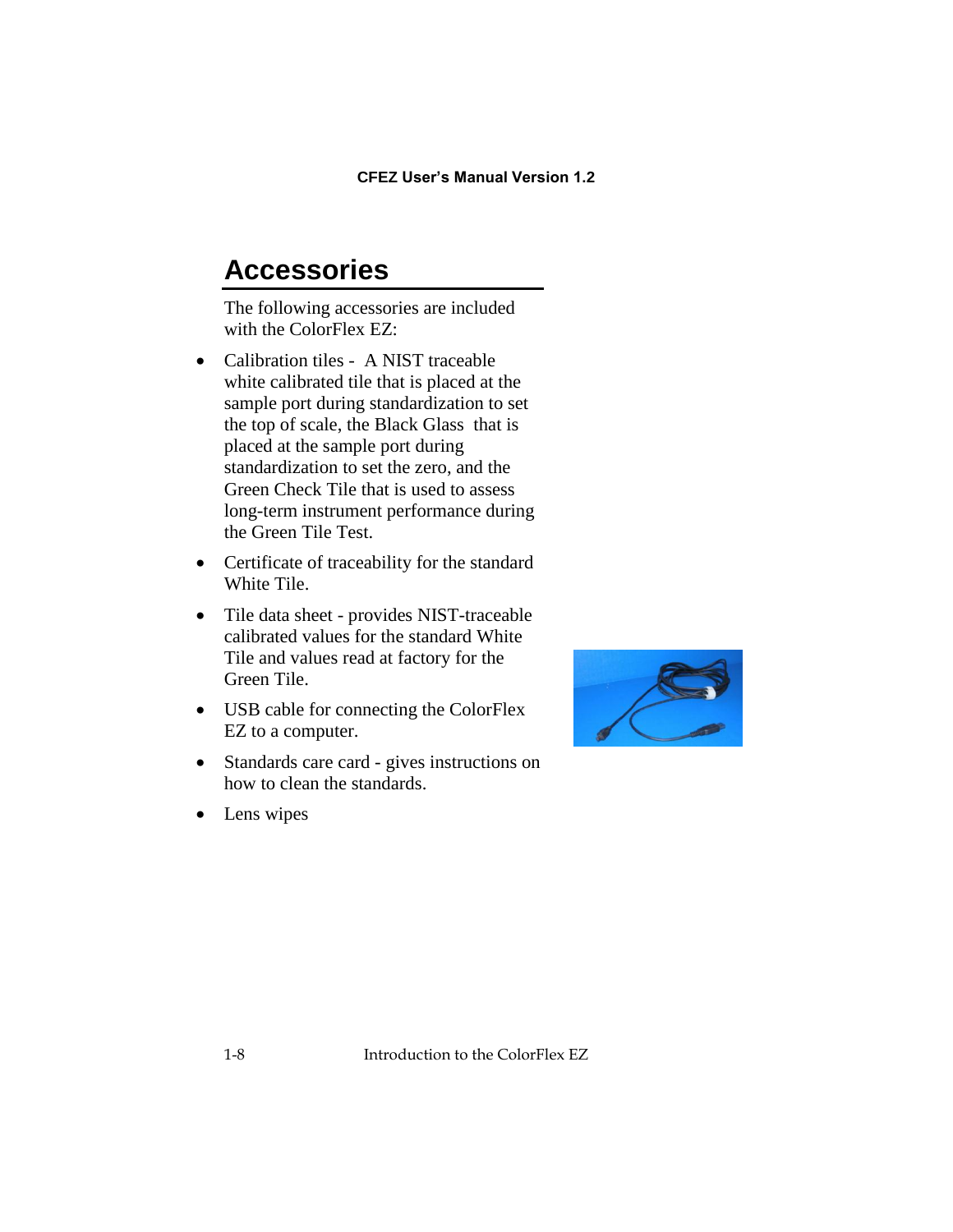- Lens brush
- USB Flash Drive for data transfer
- AC adapter, 12 W/9V.
- ColorFlex EZ User's Manual.

## **Options and Sample Devices**

There are many options and devices available for positioning samples at the measurement port of the ColorFlex EZ and for making the instrument easier to use. Any or all of the following options and sample devices may be purchased for use with the ColorFlex EZ. HunterLab part numbers are provided for convenience in ordering.

- Carrying case (D02-1010-619),
- Foot switch (D02-1010-327),
- External serial printer (L01-1010-678 for 110V, L01-1010-679 for 220V),
- Sample clamp/port-forward stand (D02-1010-459),
- Skein holder (02-7396-00),
- Port inserts (various part numbers),
- 1.25-inch glass port insert (02-6624-05),
- 1.25-inch UV port insert (D02-1010-618),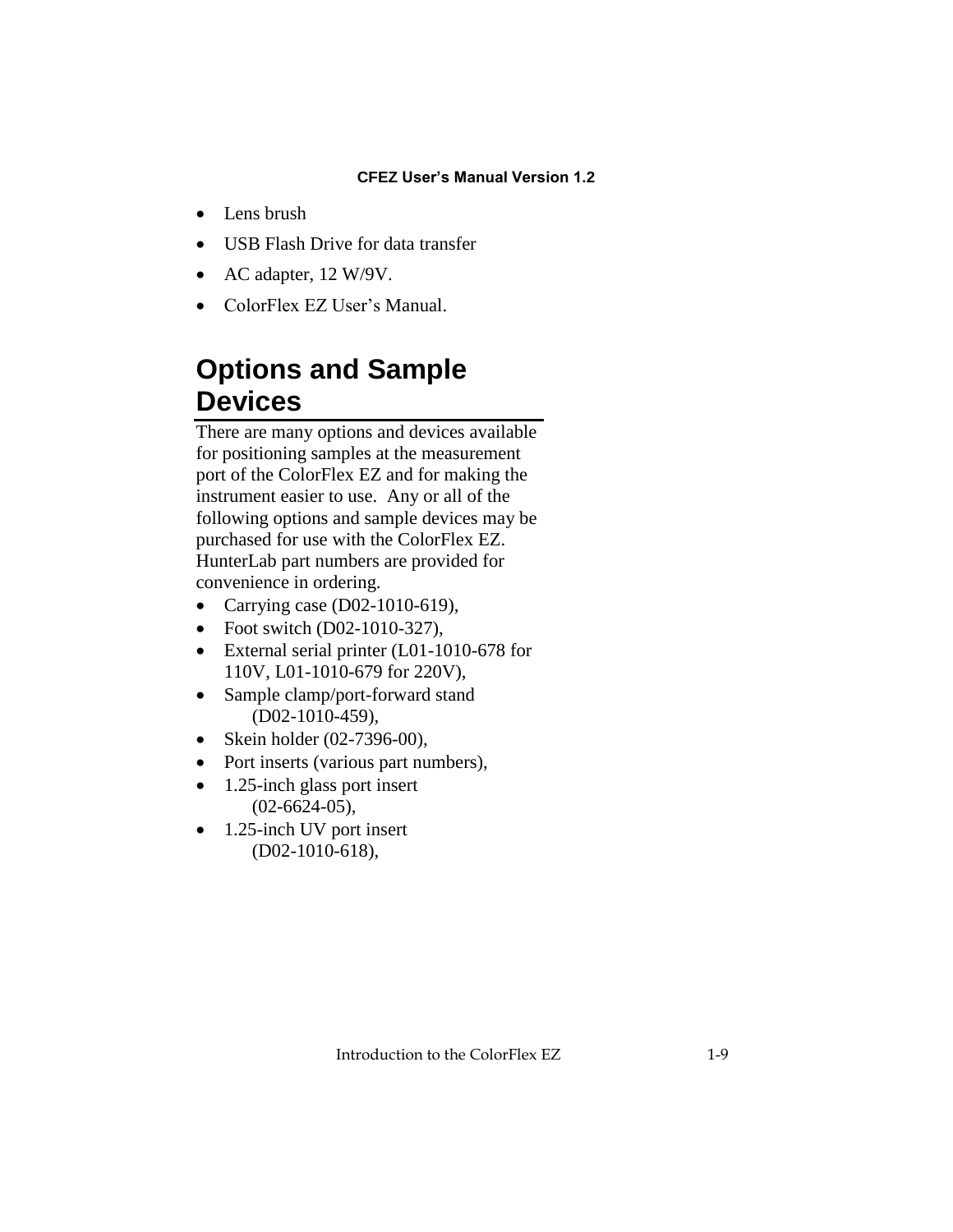- Sample cup set for translucent liquids (CFLX-SC-ASSY for 45/0),
- Sample cup port plate for 45/0 (04-6622-00),
- 2.5-inch glass sample cup (04-7209-00),
- Sample cup opaque cover (04-4000-00),
- Ring and disk set  $(02-4579-00)$ .

## **External Printer (A13-1014-259)**

The external thermal printer connects to the ColorFlex EZ's USB port and prints measurement data or product setup parameters on request. The communications cable supplied with the printer must be used to connect the printer to the ColorFlex EZ. More information on the external printer is provided in its separate User's Manual.



The printer is automatically detected by the ColorFlex EZ once connected.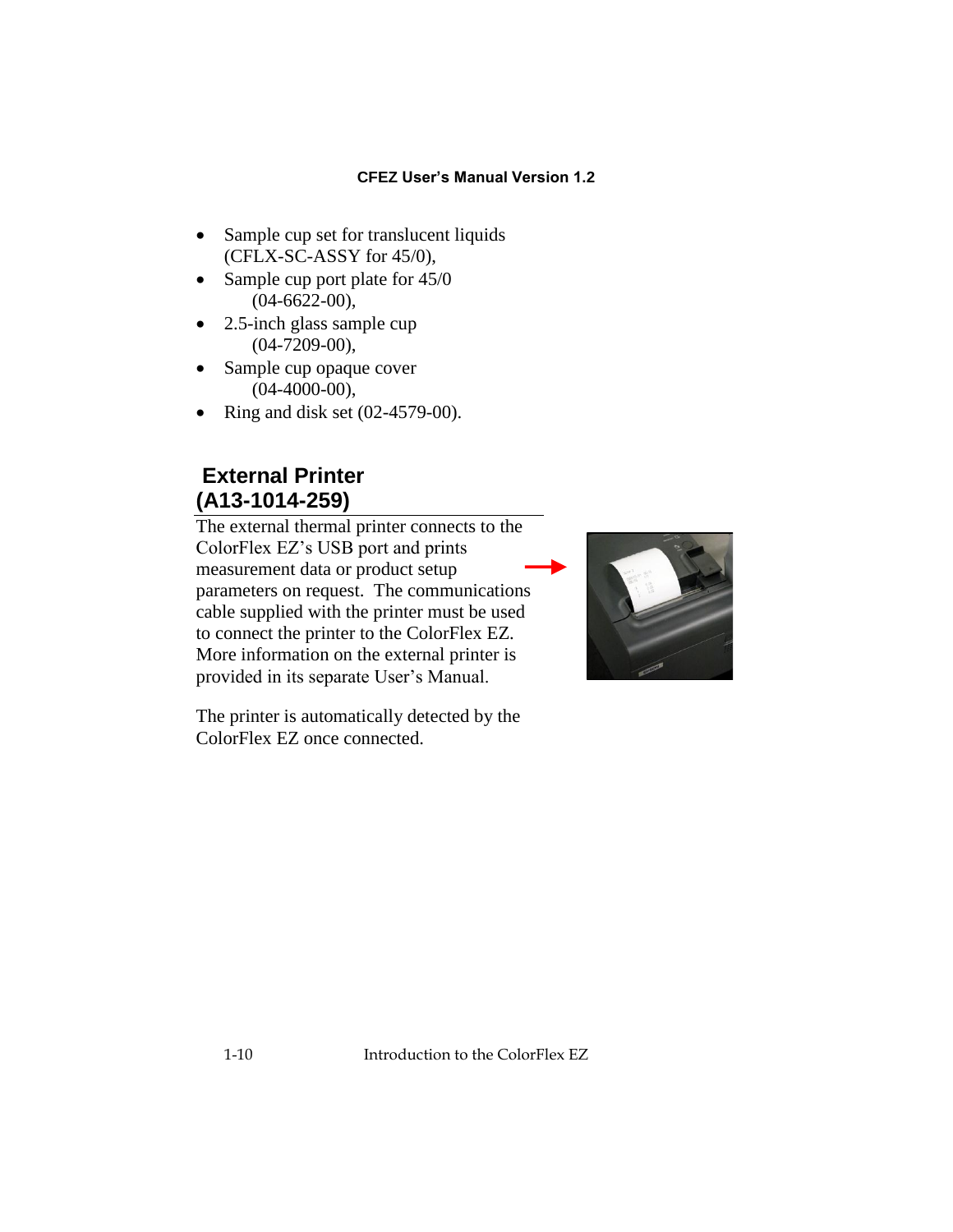## **Keyboard (A13-1014-294)**

The optional flexible keyboard connects to the ColorFlex EZ's USB port to allow easy entry of any alphanumeric information (such as setup names) required.



The up, down, left, and right arrow keys on the keyboard correspond to the same buttons on the ColorFlex EZ button pad. The Enter key on the keyboard emulates the center Go button on the ColorFlex EZ's button pad. Numbers and letters may be typed on the keyboard as usual.

The keyboard is automatically detected by the ColorFlex EZ once connected.

## **Bar Code Scanner (A13-1014-254)**

The optional bar code scanner connects to the ColorFlex EZ's USB port to allow scanning of a bar code for the ID tag of a reading after the reading is made.

The bar code reader is automatically detected by the ColorFlex EZ once connected.



Introduction to the ColorFlex EZ 1-11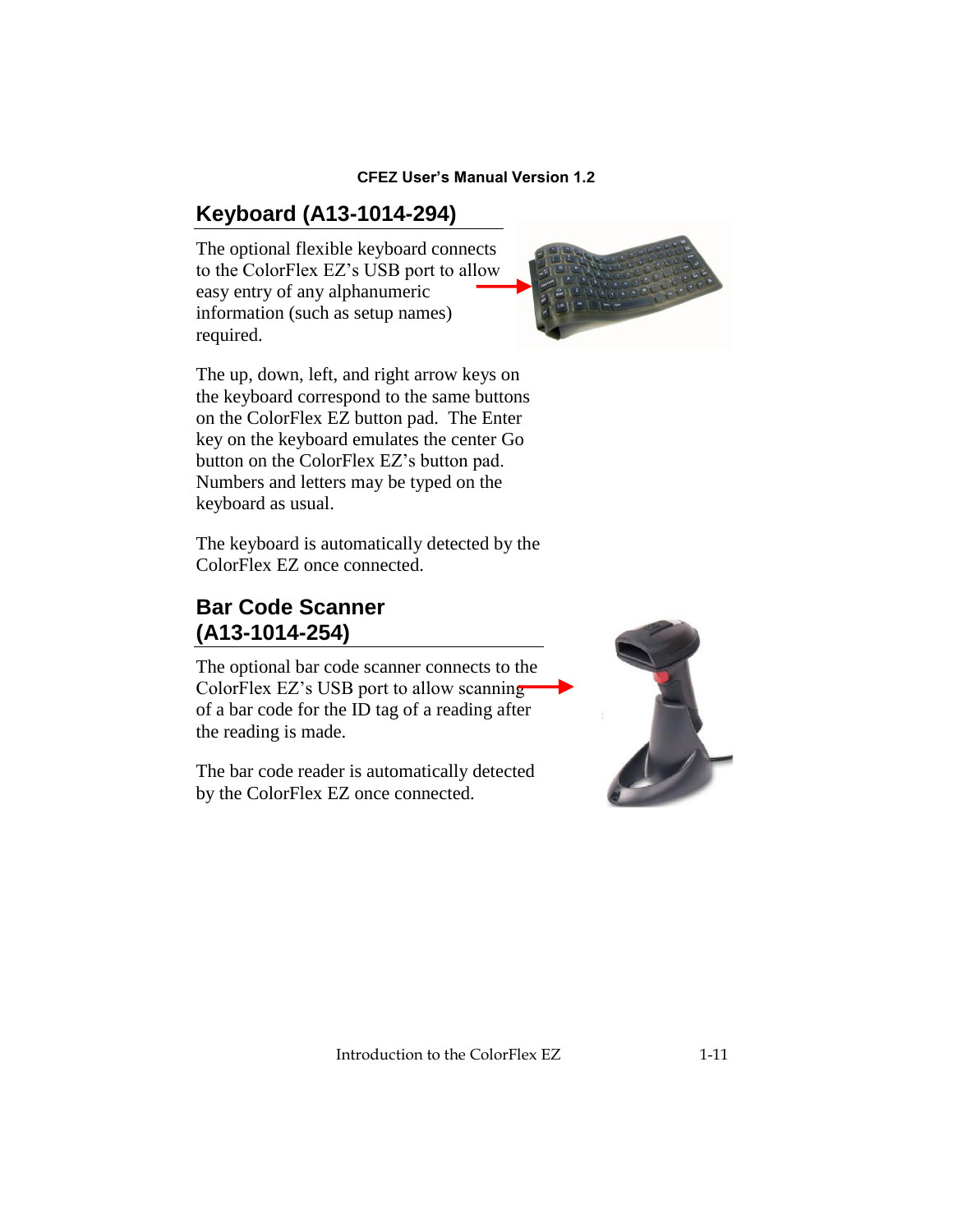### **USB Flash Drive for Data Transfer (A10-1013-423)**

Supplied as standardm this USB Flash Drive provides a way to transfer data from the CFEZ Datalog to a USB flash drive for viewing in Microsoft Excel or EasyMatch QC software. This can also be used to save product setups and transfer the setups to another CFEZ or EasyMatch QC software.

#### **Sample Clamp & Port-Forward Stand**

The port-forward stand holds the instrument securely in the port-forward position and the sample clamp holds samples flat at the sample port. To attach the stand to the ColorFlex EZ, lay the instrument on its side and install the two screws through the stand into the bottom of the instrument using the Allen wrench provided. To use the sample clamp, pull the spring-loaded clamp away from the sample port, insert the sample, and gently release the clamp.



1-12 Introduction to the ColorFlex EZ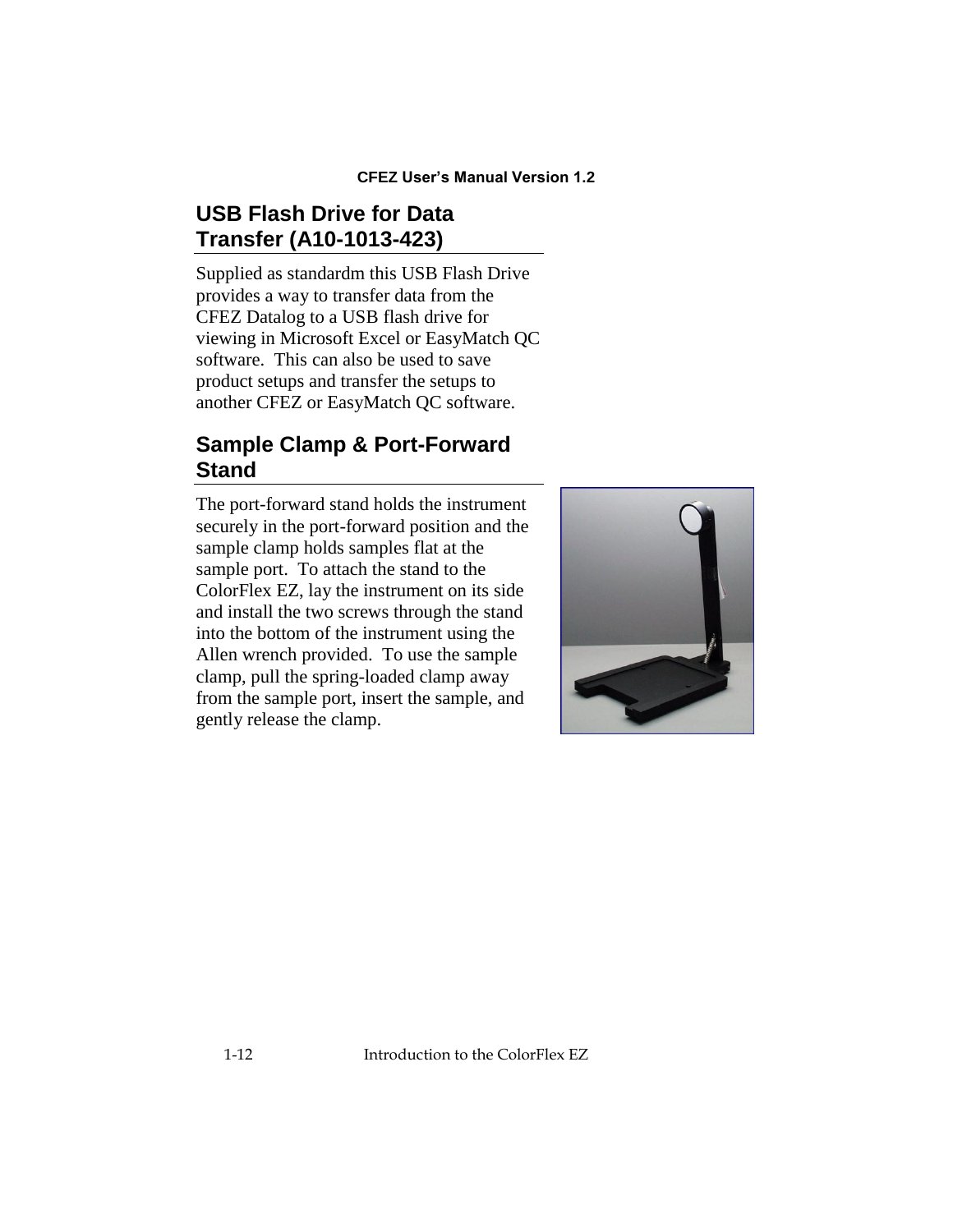#### **Skein Holder**

This is a device for measuring yarn skeins. Wind the yarn around the skein holder in multiple taut layers until it is effectively opaque and is as flat as possible. Secure it in place with the detachable arms on the sides of the skein holder. Place the skein holder at the sample port and back it with the sample clamp or a white backing tile to provide a consistent background and pressure. Make several measurements of the skein, rotating the holder 90° between measurements and averaging the readings for the final result.



#### **Port Inserts**

Port inserts with various-sized openings may be purchased and placed at the reflectance port to change the area of view Remove the standard port insert by pulling it out of the port insert retainer. Replace it with the special port insert. Make sure that the flat portion of the insert is facing outward with the beveled portion toward the interior of the sensor. Then standardize the instrument. Any change in port size must be followed by standardization on both the Black Glass and the calibrated White Tile.

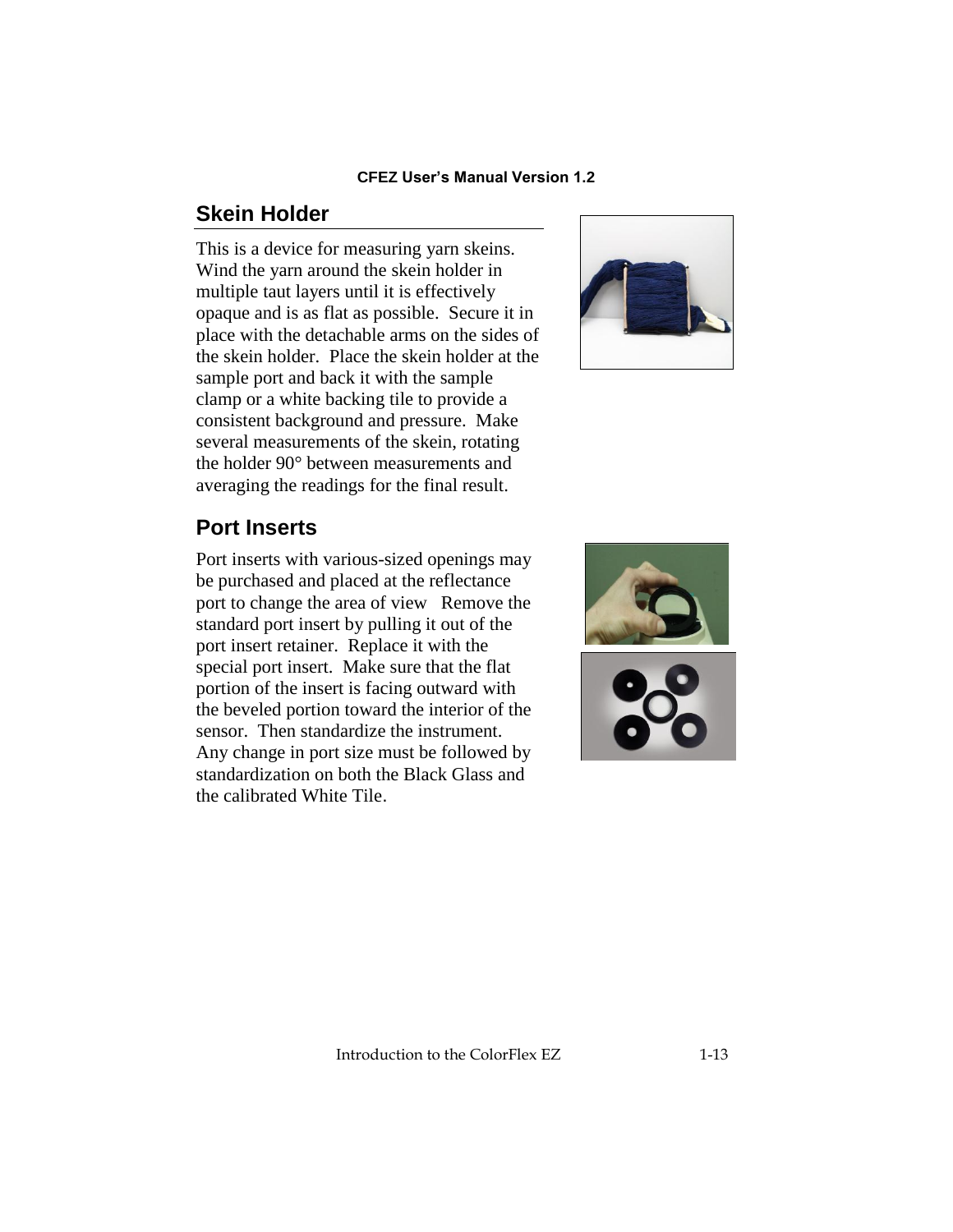### **Glass Port Insert (D02-6624-05**)

This option provides a snap-in port plate with an opening one inch in diameter that is covered with glass. Also available is a CMR-2587 Port Insert with polycarbonate. The glass insert protects the inside of the instrument from sample and airborne particles. Remove the standard port insert by pulling it out of the port insert retainer. Replace it with the glass port insert. Make sure that the flat portion of the insert is facing outward with the beveled portion toward the interior of the sensor. Then standardize the instrument with the glass in place. Check the measurements of the Green and White Tiles before performing any other diagnostics without the glass cover. Difference measurements using a glass cover will be more accurate than absolute measurements.

1-14 Introduction to the ColorFlex EZ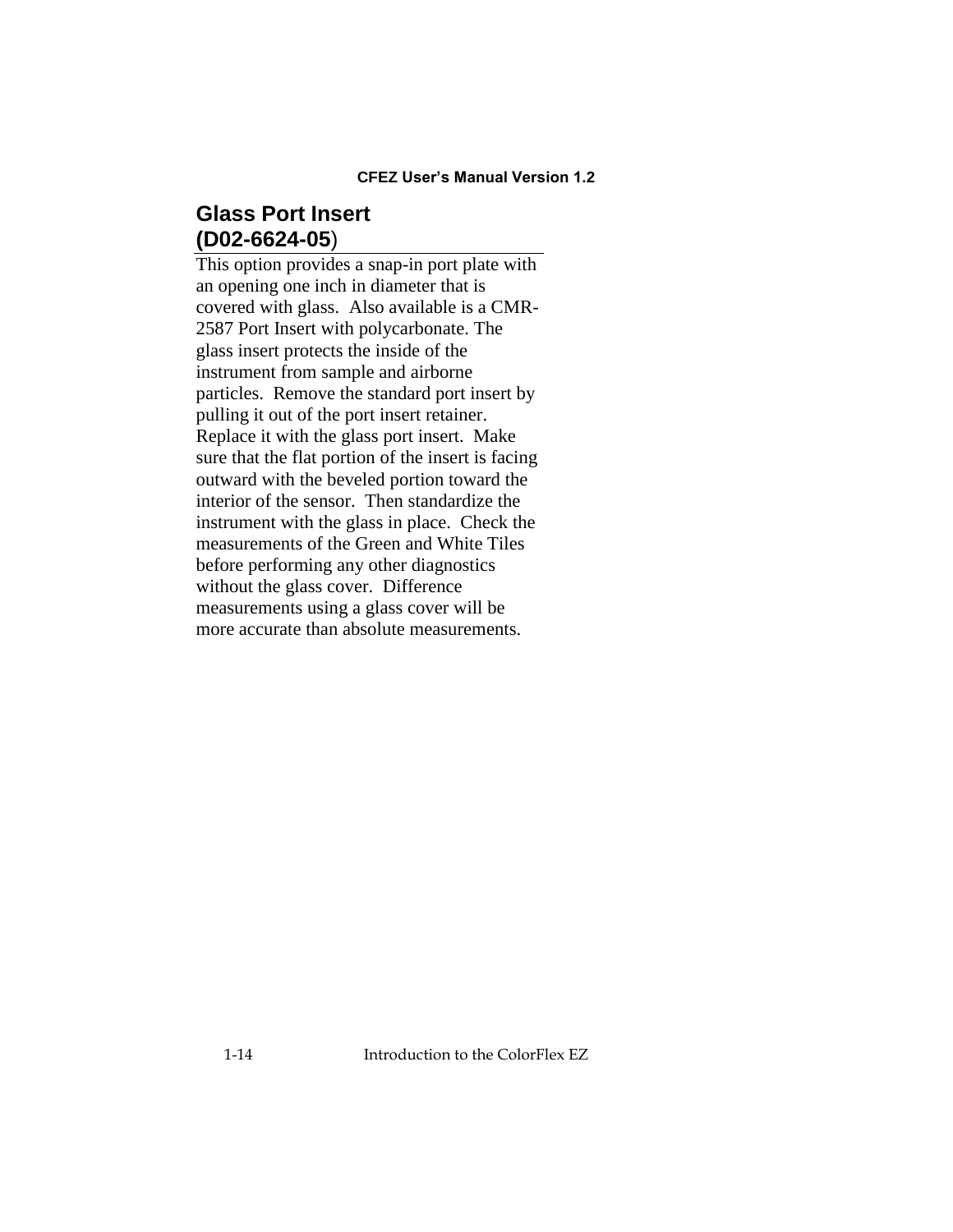### **420 nm UV Port Insert (D02-1010-618)**

This port insert contains a 420-nm filter to prevent UV illuminaton from hitting the sample. This is important for UV-optically brightened samples. Also available are CMR-2591 400 nm and CMR-2592 460 nm UV

Port Inserts. Remove the standard port insert by pulling it out of the port insert retainer. Replace it with the UV port insert. Make sure that the flat portion of the insert is facing outward with the beveled portion toward the interior of the sensor. Then standardize the instrument with the UV filter in place. Check the measurements of the Green and White Tiles before performing any other diagnostics without the UV filter.

### **Sample Cup Set for Translucent Liquids**

This set provides a device for holding powders, pellets, granules, and translucent liquids at the sample port. It includes a 64 mm (2.5 inch) glass sample cup, plastic ring and ceramic disk set, special port plate insert, and sample cup cover.

Introduction to the ColorFlex EZ 1-15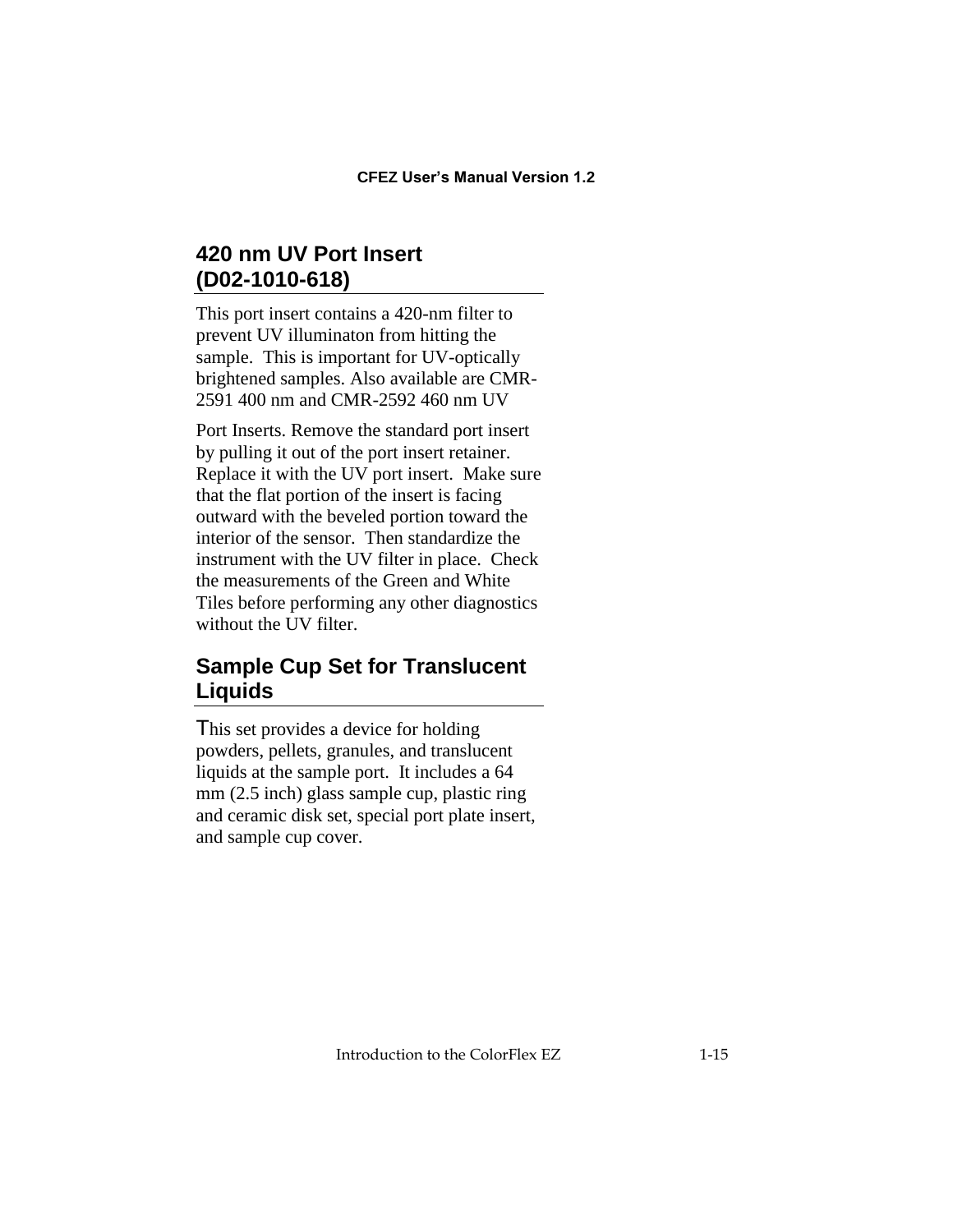The ring and disk set are provided for translucent liquids, transparent liquids, and semi-solids where the path length is related to color concentration and must be fixed. First, the sample cup port plate should be installed to hold the sample cup in the proper position. Place the ring inside the sample cup and fill the cup with sample to a level above the ring. Then place the ceramic disk on top of the sample (until it rests on top of the ring) with the white portion facing the sample. Cover with the sample cup cover to exclude external light. Measure the sample at the sample port through the glass bottom of the sample cup with the instrument in the port-up orientation.

### **Sample Cup Port Plate**

This port insert is specially designed to accommodate the 64 mm (2.5 in) glass sample cup and to hold it in the proper position at the measurement port. Remove the standard port insert by pulling it out of the port insert retainer. Replace it with the sample cup port insert, then standardize the instrument.

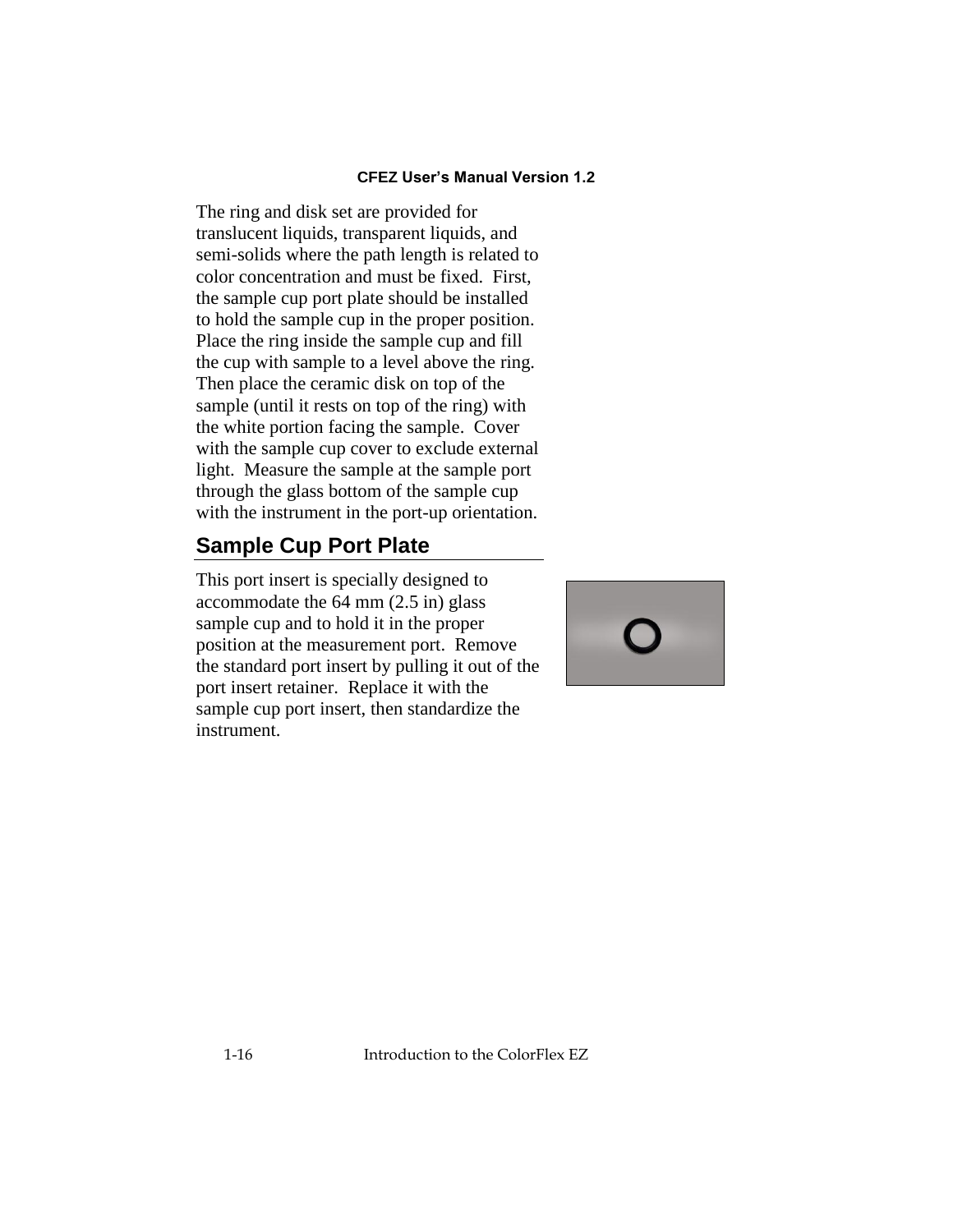## **64 mm (2.5 in) Glass Sample Cup**

The sample cup is ideal for the analysis of powders, granules, pellets, and translucent samples. It is recommended for use with the instrument in the port-up orientation. The cup can be filled with the desired sample and placed at the measurement port so that the sample is measured through the glass bottom of the cup.



## **Sample Cup Opaque Cover**

The opaque cover provides a light trap to exclude the interference of external light on a sample contained in the 64 mm  $(2.5\text{-}in)$ sample cup. It is placed over the filled cup at the sample port as shown below.

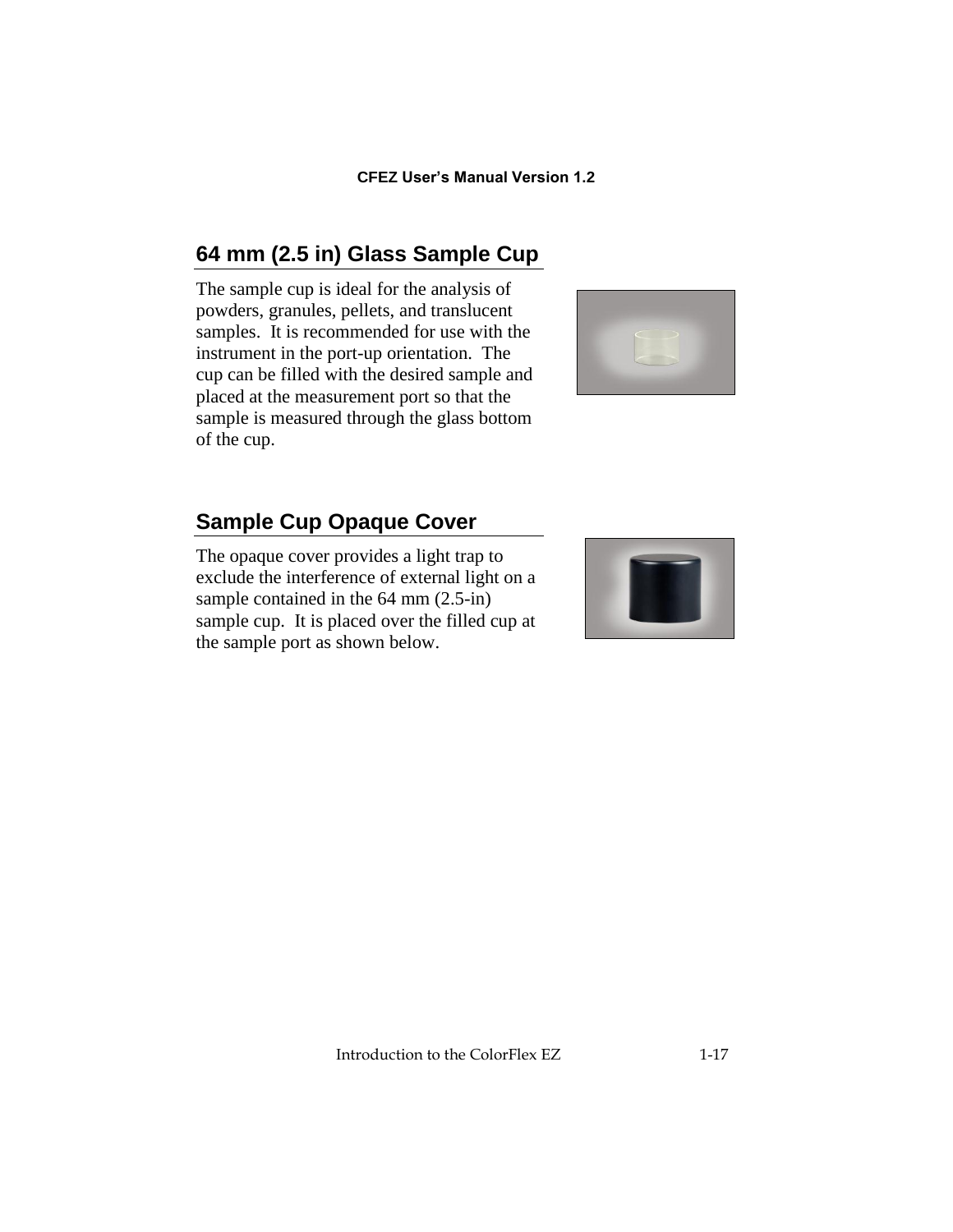#### **Ring and Disk Set**

The ring and disk set includes a plastic ring and ceramic disk designed for use inside the 64 mm (2.5-in) glass sample cup (sold separately). The ring and disk set are recommended for use when measuring translucent liquids, transparent liquids, and semi-solids to exclude external light and provide a consistent white background and sample path length.

Place the ring inside the sample cup and fill the cup with the sample to a level above the ring. Then place the ceramic disk on top of the sample (until it rests on top of the ring) with the white portion facing the sample. If desired, cover the entire assembly with the opaque cover (sold separately). Measure the sample at the sample port through the glass bottom of the sample cup with the instrument in the port-up orientation.



1-18 Introduction to the ColorFlex EZ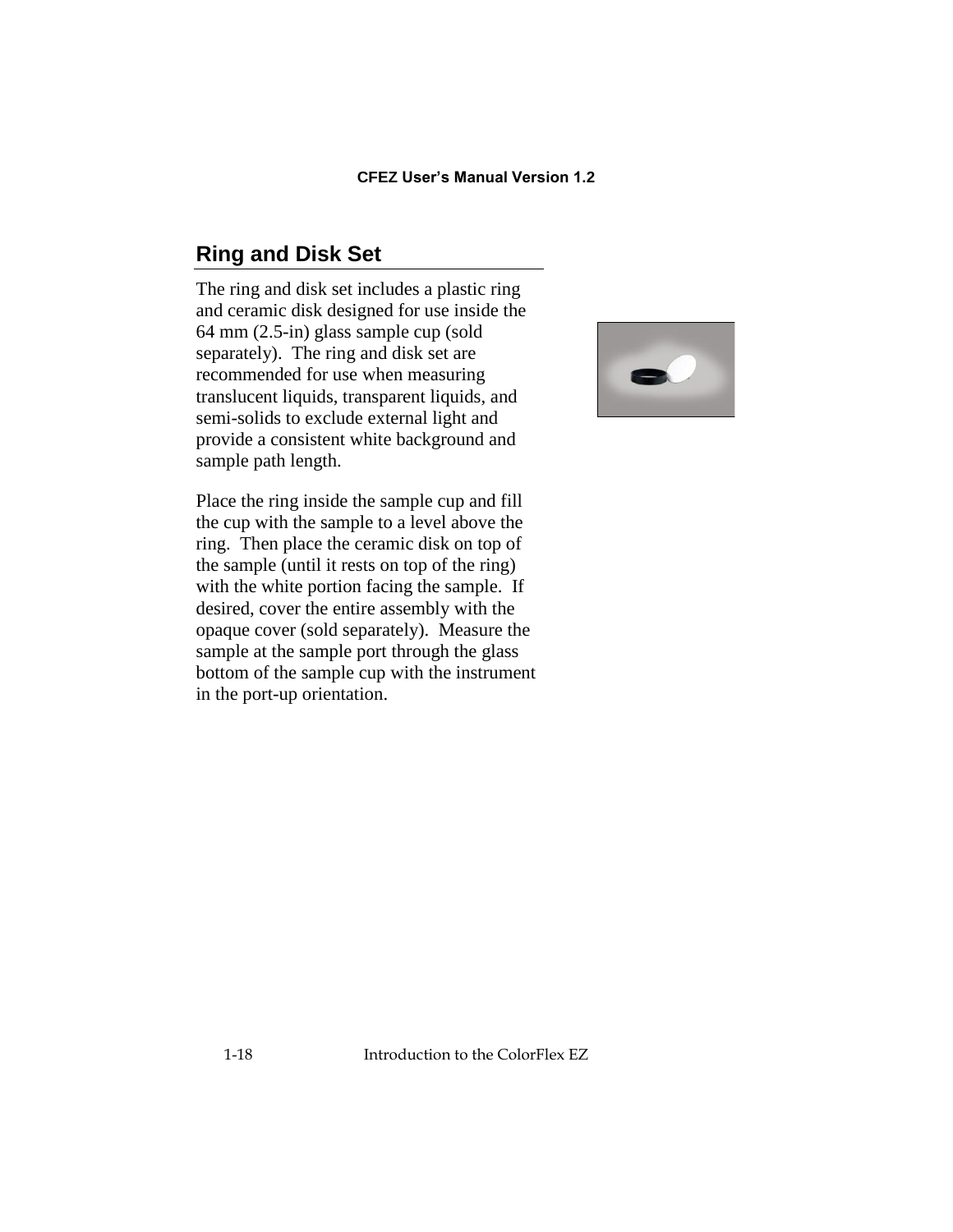## **EasyMatch QC Software (EZMQC-CFLX)**

EasyMatch QC is a Windows-based computer program that performs numerical calculations on data measured by the ColorFlex EZ, stores sample measurements, and provides graphical representations of data. Measurements may be made and stored in the ColorFlex EZ memory and then uploaded into the software, or the ColorFlex EZ may be directly controlled by the software. Instructions for EasyMatch QC are provided in its separate User's Manual.

## **The Basics of ColorFlex EZ Operation**

Commands are given to the ColorFlex EZ using the five buttons on its button pad, and instructional prompts and measurements are displayed on the 320 x 240 pixel on color liquid crystal display (LCD) screen.

When an item is to be measured using the ColorFlex EZ, the area of interest should be placed flush at the sample port with the side of the sample to be measured toward the instrument. The sample must completely cover the sample port.

When the read command is given using the button pad, the xenon flash lamp illuminates the sample, and the light reflected back to the detector by the sample is evaluated. The calculated measurement is then shown on the LCD.

Up to 2000 readings and 250 product setups may be stored in the ColorFlex EZ's memory.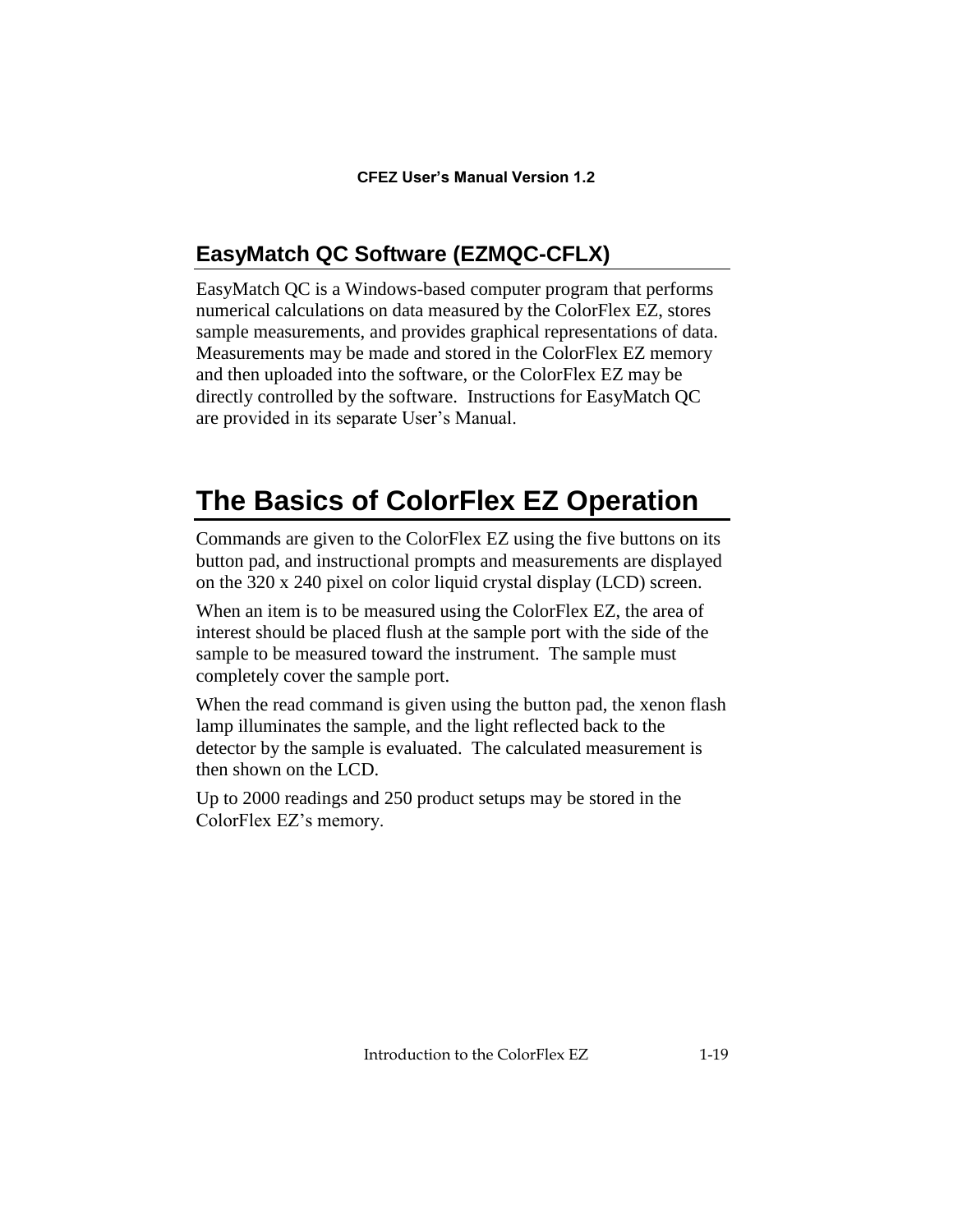## **The Button Pad and LCD Display**

The five buttons on the button pad can be loosely defined as the left, right, up, and down buttons, with the "Go" (lightning bolt) button located to the right of the arrows. In actuality, however, these buttons perform slightly different functions depending on the current operation. Consult the miniature map of the button pad shown at the bottom of the LCD display for the relevant definitions of the buttons at any particular time.

Across the top of each measurement screen are numbers indicating (left to right) the Datalog number for this reading if it was saved to the ColorFlex EZ's memory, and the number of hours and minutes since the instrument was last standardized.

### **Menus and Prompts**

All ColorFlex EZ functions may be accessed through its main menu. The main menu commands lead to prompts (such as for standardization and reading), setup screens (for product setup and global options), or an additional menu (such as the Diagnostics, Saved Readings, and Setup Maintenance choices), depending on the function requested.

| 0105         |              | 0:01         |
|--------------|--------------|--------------|
| <b>SETUP</b> | $\mathbf{1}$ | D65/10°      |
| $L^*$        | 52.34        |              |
|              | -23.95       |              |
| a*<br>b*     | 16.06        |              |
|              |              |              |
|              |              |              |
|              |              |              |
|              | <b>NEXT</b>  | <b>SREAD</b> |
|              |              | ⊋MAIN MENU   |
|              | SAVE/PRINT   |              |

| <b>Main Menu</b>  |     |
|-------------------|-----|
| STANDARDIZE       |     |
| READ              |     |
| RODUCT SETUP      |     |
| LOBAL OPTIONS     |     |
| DIAGNOSTICS       |     |
| SAVED READINGS    |     |
| SETUP MAINTENANCE |     |
| <b>ABOUT</b>      |     |
|                   |     |
| 0FF               | -SO |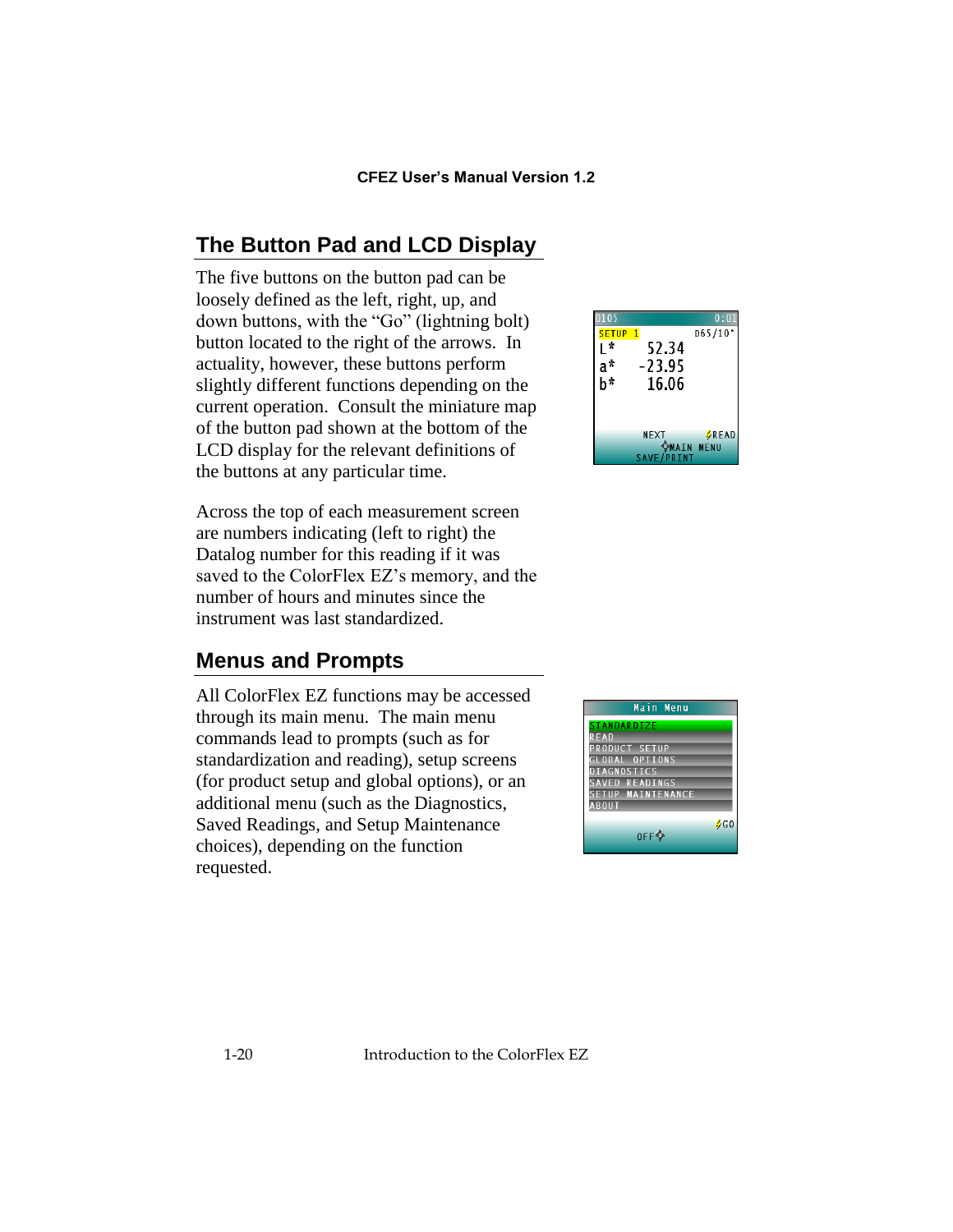When Return is shown as an available button command on the main menu screen, choose Return to go back to the last screen used before the instrument shut down.

When Off is shown as an available button command on the main menu screen, choose Off to immediately turn the instrument off.

### **About The Instrument**

Information specific to the instrument may be viewed on the About Your Instrument screen, which can be obtained by choosing About from the main menu. The instrument model, serial number, firmware version, and total flash count for this instrument lamp are displayed.

More details on ColorFlex EZ operation are given in Chapters 2 through 4.

| <b>Main Menu</b>   |     |
|--------------------|-----|
|                    |     |
| <b>STANDARDIZE</b> |     |
| READ               |     |
| PRODUCT SFTUP      |     |
| GLOBAL OPTIONS     |     |
| DIAGNOSTICS        |     |
| SAVED READINGS     |     |
| ETUP MAINTENANCE   |     |
| <b>ABOUT</b>       |     |
|                    |     |
|                    | -SO |
| 0FF <sub>2</sub>   |     |
|                    |     |

|             | About Your Instrument |
|-------------|-----------------------|
|             | ColorFlex EZ)         |
| Model       | 45/0 LAV              |
| S/N         | CFEZ0005              |
| Firmware    | V1.00.10.090A         |
| Flash Count | 809                   |
|             |                       |
|             | <b>⁄MAIN MENU</b>     |
|             |                       |

Introduction to the ColorFlex EZ 1-21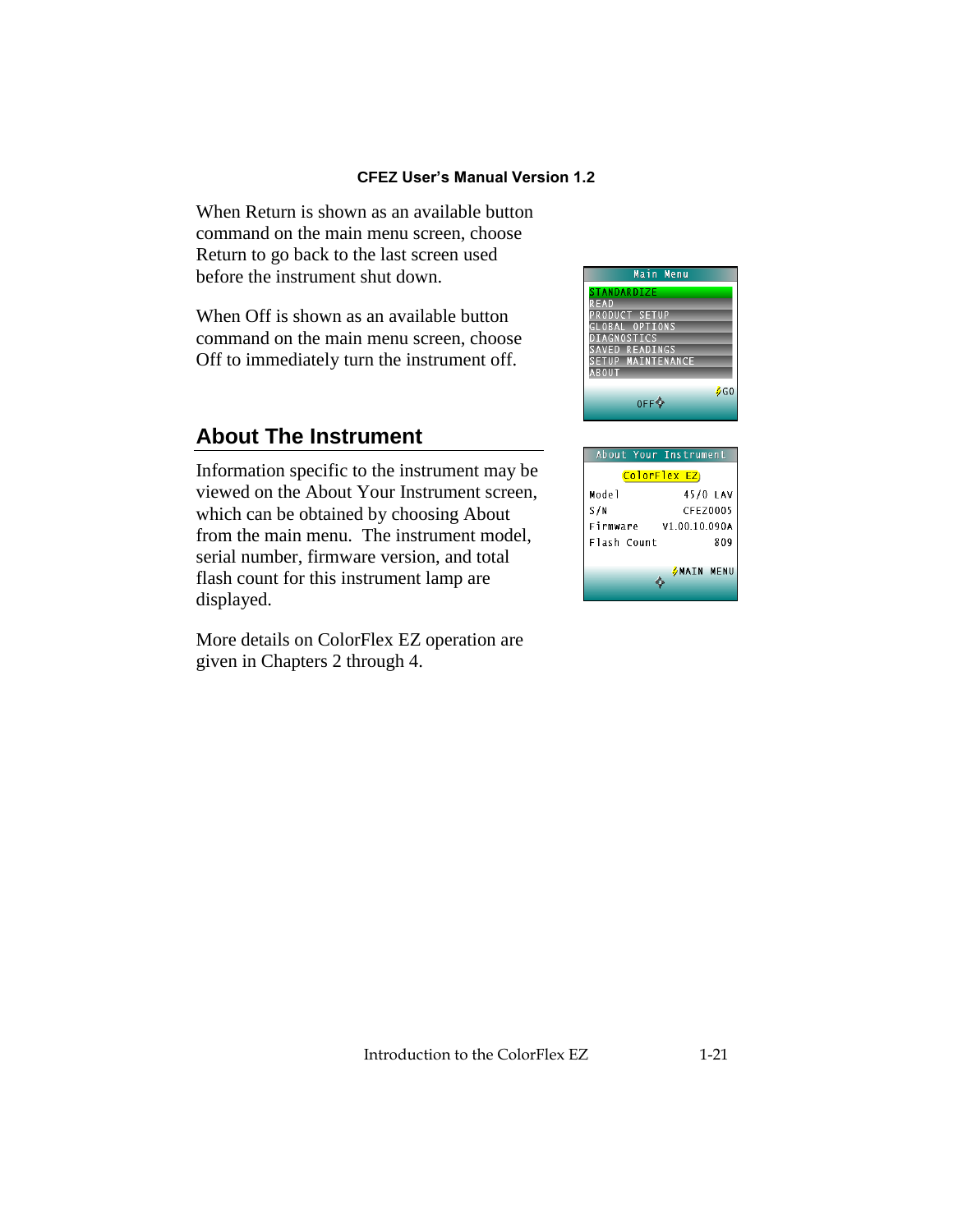## **Terminology Used**

Throughout this user's guide and within the ColorFlex EZ's firmware, several terms will be used repeatedly. These terms are defined below.

## **Product Standard**

A product standard (or "standard") is an object that represents the ideal target color for the product. This object is the one to which others will be compared and deemed acceptable or unacceptable. The product standard may either be a physical item that is measured using the ColorFlex EZ or a set of color values that is entered into the ColorFlex EZ's memory.

### **Sample**

A sample is an object that will be measured with the ColorFlex EZ and compared to the product standard. The color of the sample is generally similar to the color of the product standard.

## **Tolerances**

Tolerances are limits that indicate how different a sample can be from the product standard and still be acceptable. Positive and negative tolerances may be set for each color scale and index parameter chosen for display. Then, the ColorFlex EZ can show a pass or fail indicator after a sample is read.

Samples that differ from the standard by no more than the entered tolerance are said to pass. Samples that exceed the tolerance for one or more parameter are said to fail.

1-22 Introduction to the ColorFlex EZ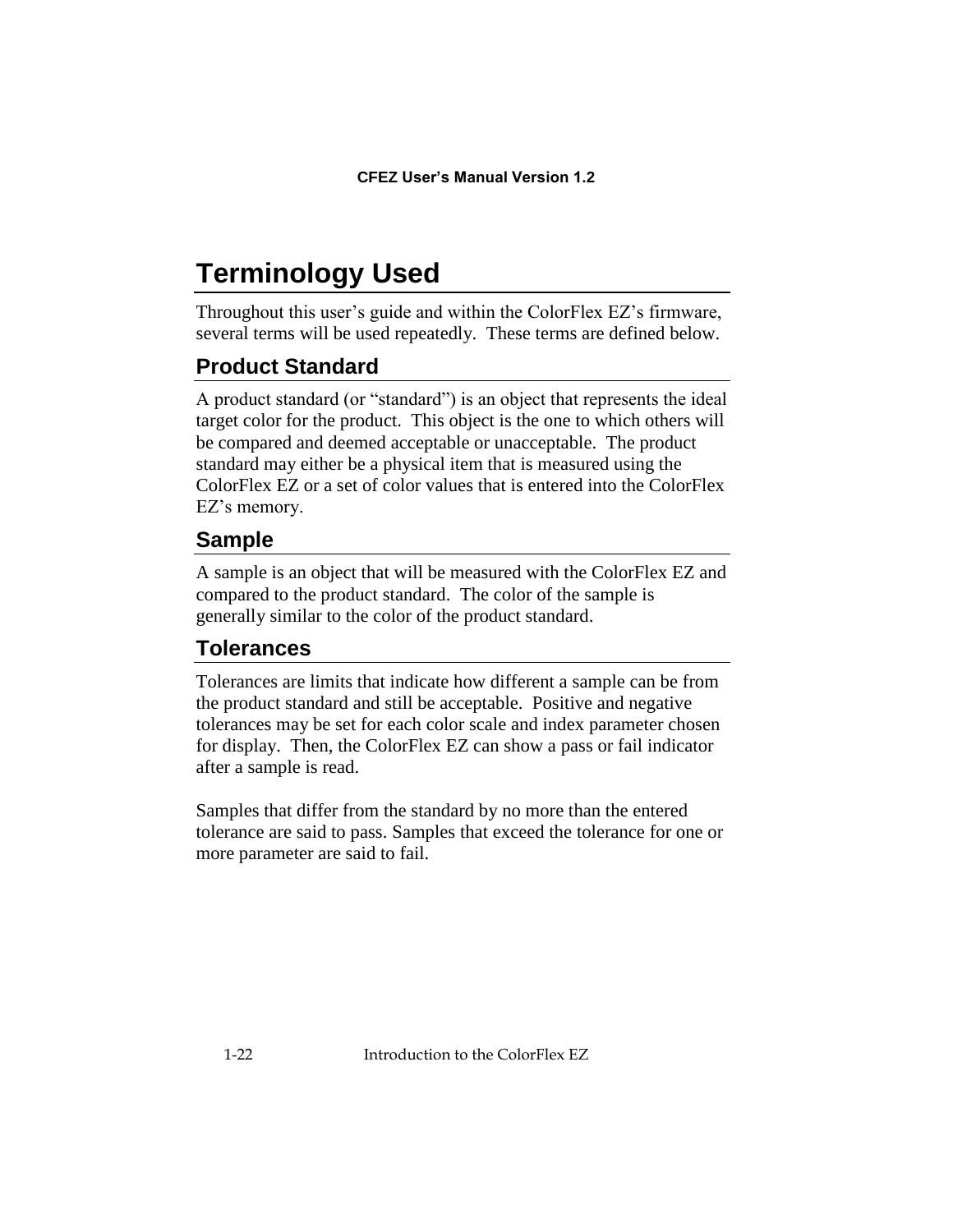## **Installation**

Before operating the ColorFlex EZ, connect the instrument to a power source, a computer or to an optional component, such as a printer. Instructions are provided below.

- 1. Unpack the cartons and remove wrappings and cable ties. Inspect for damage and notify the carrier and HunterLab immediately if any is discovered. Save the packing materials in case it becomes necessary to return the instrument to the factory.
- 2. Place the ColorFlex EZ on a flat, stable surface near and electrical outlet.
- 3. Connect the connector of the AC adapter to the acceptor on the left back of the ColorFlex EZ.
- 4. Plug the female end of the power cord into the AC Adapter and the male end into a wall outlet.
- 5. If the instrument is to be used connected to a computer, printer, or other USB device, plug the hexagonal end of the USB cable into the USB port on the ColorFlex EZ.
- 6. Plug the flat end of the USB cable into the appropriate USB port on the computer or device. If connecting to a computer, Windows' plug and play feature should automatically find and install the ColorFlex EZ. Let it do so until the "Found new hardware" message disappears. Other devices, such as the printer, bar code reader, and keyboard, are automatically detected by the ColorFlex EZ.
- 7. Turn the ColorFlex EZ on by pressing the Go button on the button pad.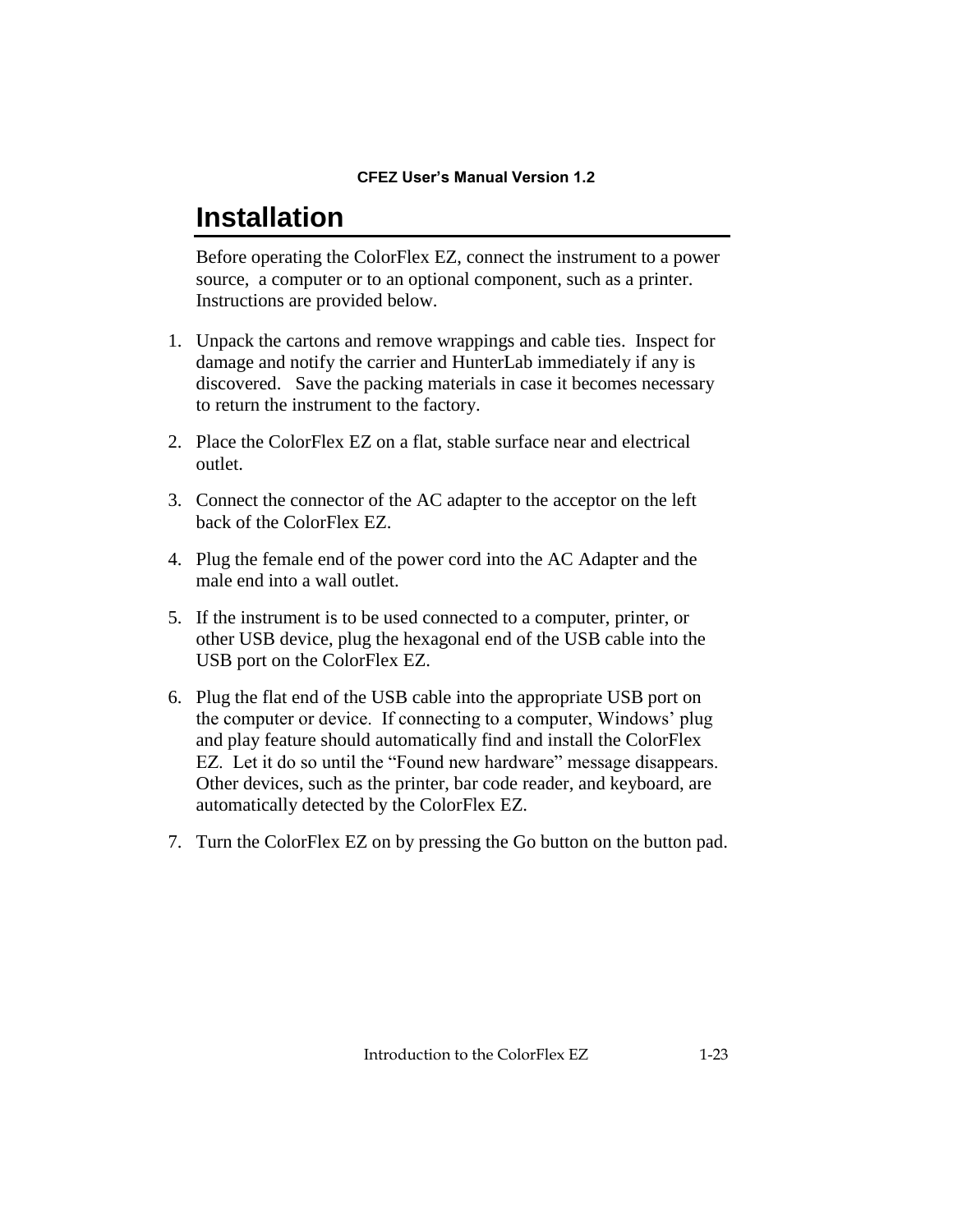1-24 Introduction to the ColorFlex EZ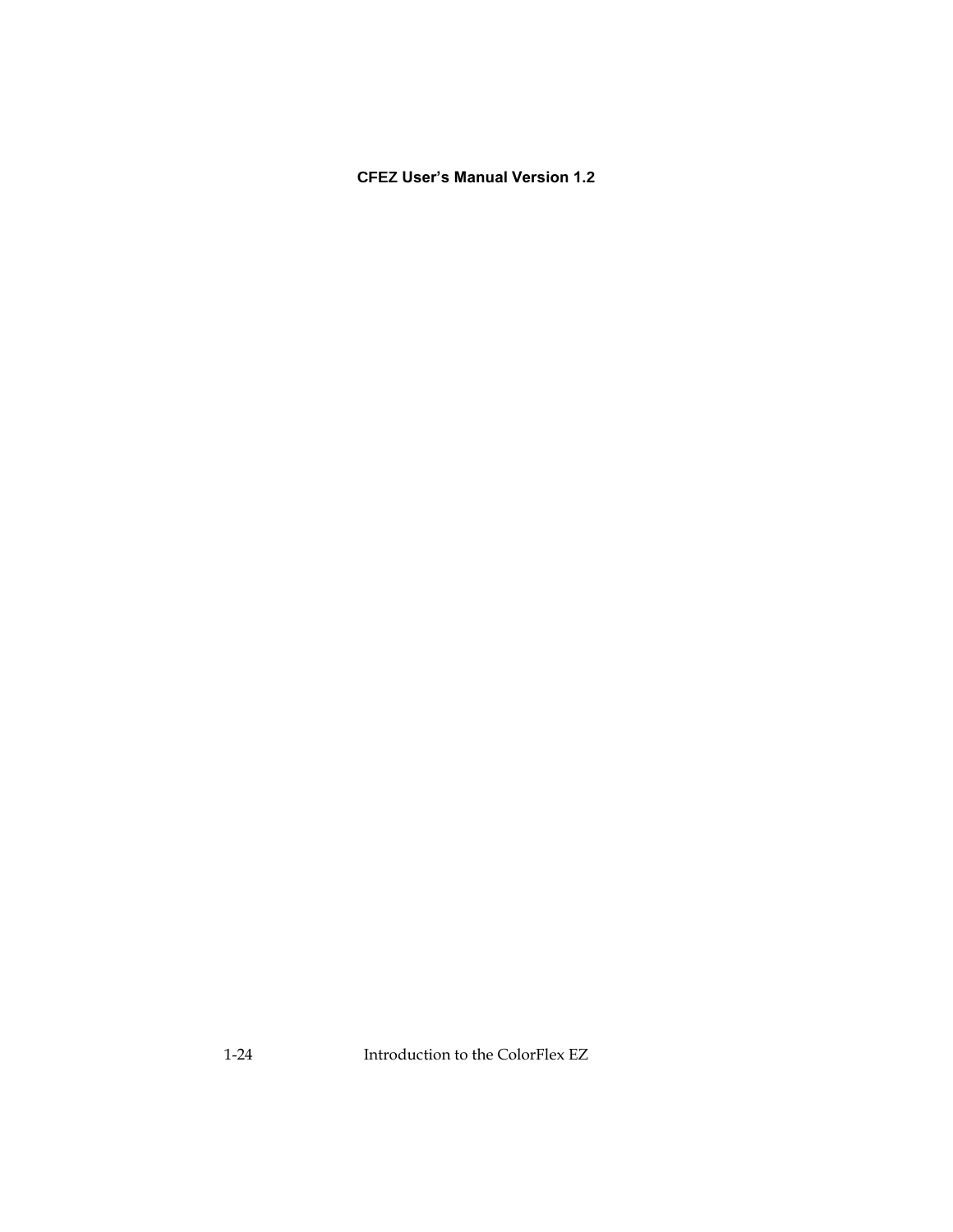## CHAPTER TWO

# **Configuring Options and Setups**

Before using the ColorFlex EZ to make measurements, configure the instrument's various options, such as the language, screen angle, and the date and time.

A product setup is a set of operating parameters that describe the operation of the ColorFlex EZ for a specific product. Up to 250 setups may be stored in the instrument's memory. The parameters that must be defined for each product include the color scale for display, target color values for the product, and the acceptable tolerances applied to the standard values. Each product setup is saved in the ColorFlex EZ memory with a setup number and name.

The instrument options and product setups are retained in the ColorFlex EZ's memory even when the instrument is turned off.

Maintenance may be performed on the product setups, such as resetting or printing them. This chapter describes how to configure and maintain the instrument options and product setups.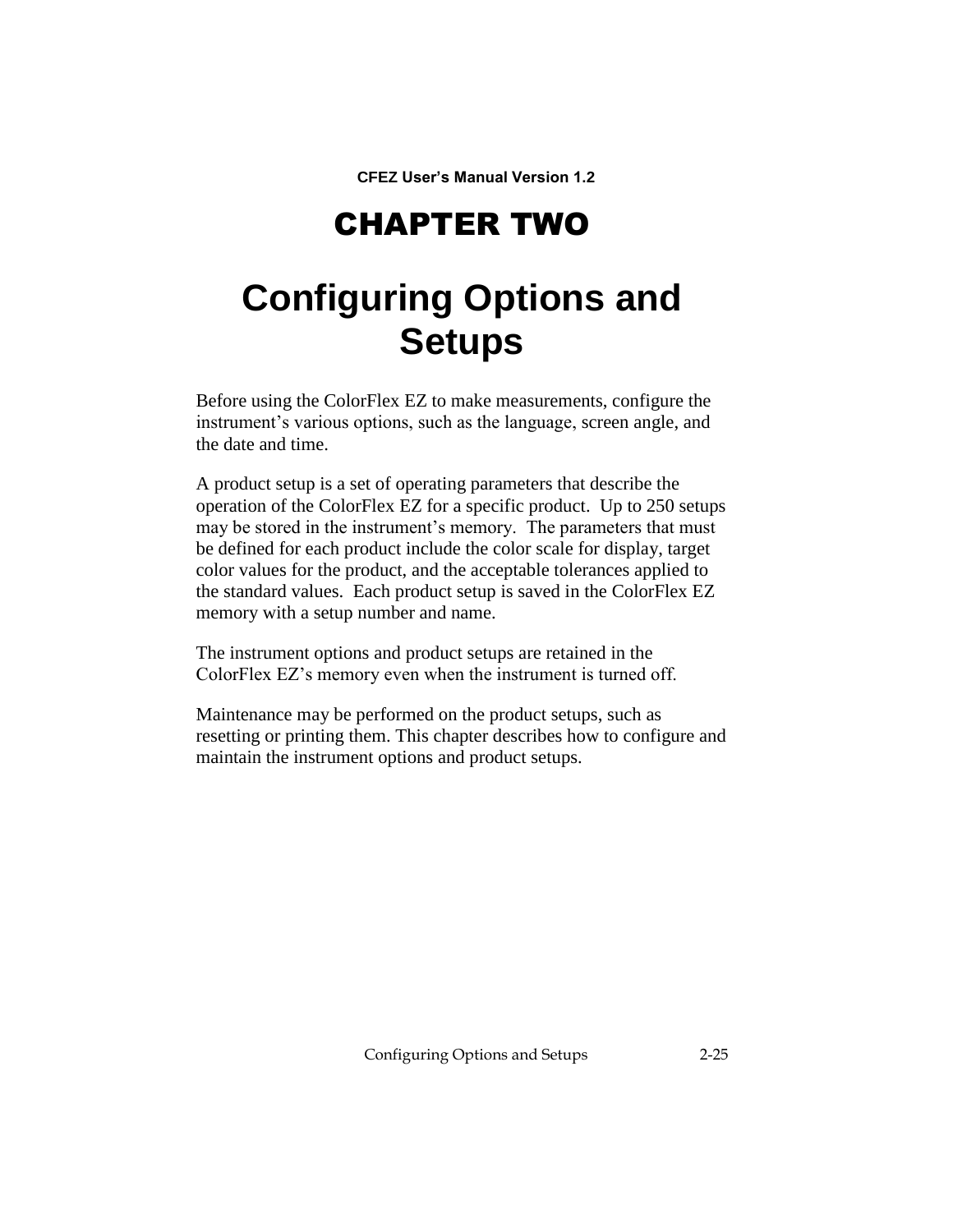## **Global Options**

Global Options is selected from the main menu by moving the cursor highlight to the "Global Options" position using the up and down arrow buttons and then pressing the Go button.

The Global Options screen appears.

Configure each parameter by moving the cursor highlight to its position using the up and down arrow buttons. When the desired parameter is highlighted, press the left or right arrow button to scroll through the available choices for the parameter. When the appropriate choice is displayed, stop scrolling. Move onto configure more options in the same manner.

When all options are as desired, press the lightning bolt (Main Menu) button to accept the settings and return to the main menu.

The global options that may be configured are as follows:

#### **Language**

ColorFlex EZ can display screens and prompts in English, French, German, Italian, Japanese, Spanish and Simple Chinese.

| Main Menu          |     |
|--------------------|-----|
| STANDARDIZE        |     |
| RFAD               |     |
| PRODUCT SETUP      |     |
| GLOBAL OPTIONS     |     |
| <b>DIAGNOSTICS</b> |     |
| SAVED READINGS     |     |
| ETUP MAINTENANCE   |     |
| <b>ABOUT</b>       |     |
|                    | -SO |
| 0FF                |     |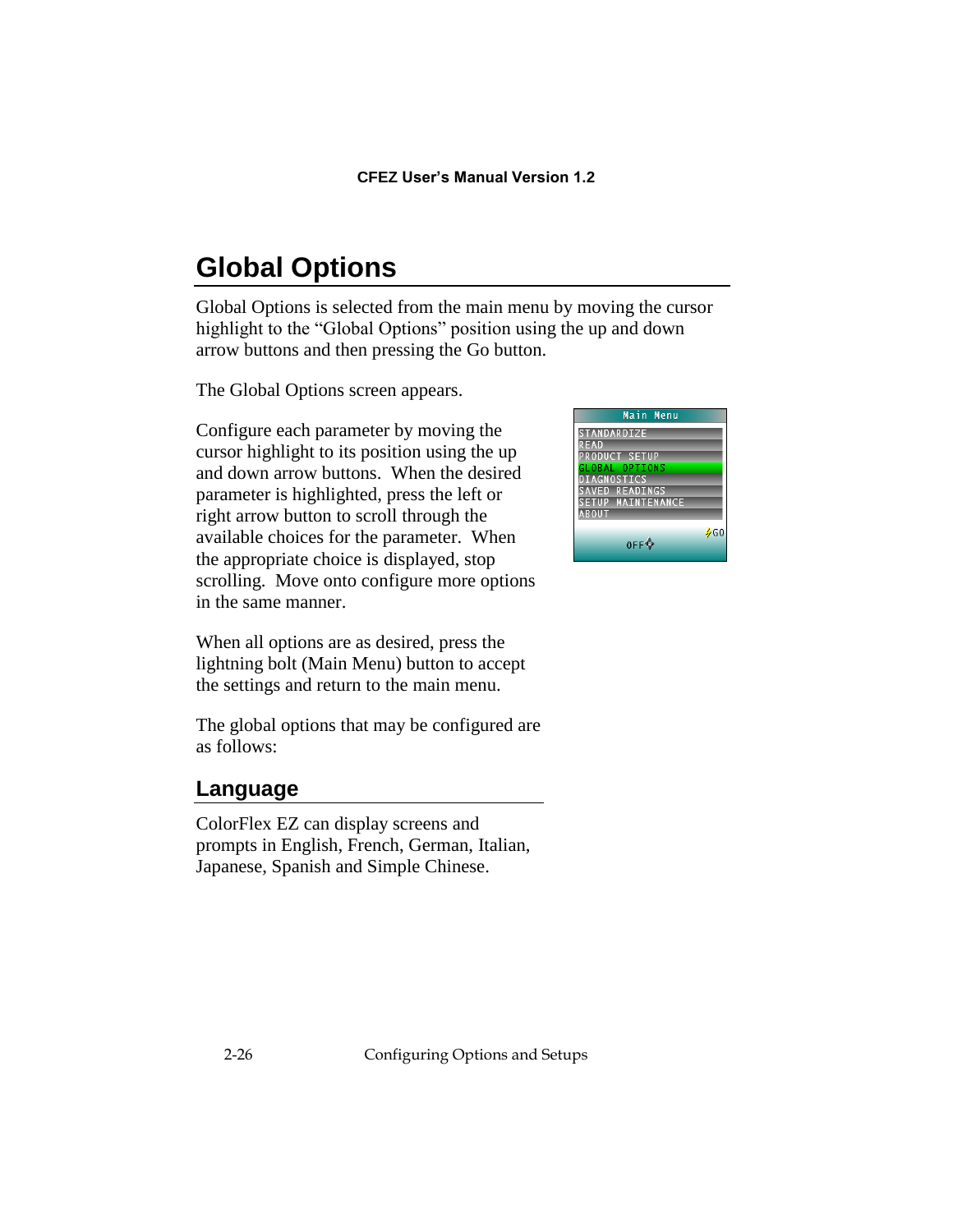### **Display Settings**

When Display Settings is highlighted and the right arrow button is pressed, a submenu appears. In this submenu, the following parameters can be set:

- **Screen angle:** Rotate the text on the ColorFlex EZ screen so that it may be easily read from either side of the instrument. 0° keeps the text in its normal position and 180° flips the text upside down. Please note that the functions of the buttons also rotate when the screen text rotates (i.e., what was previously the up arrow will become the down arrow if the text is flipped upside down).Each press of the right arrow button increases the displayed value 180°.
- **Backlight:** Press the right arrow button to increase the brightness of the LCD's backlight or the left arrow button to decrease the brightness. Values between 0 and 100 may be selected in increments of 5.
- **Contrast :**

 Press the right arrow button to increase the LCD's contrast or the left arrow button to decrease the contrast. Values between 0 and 100 may be selected in increments of 5.



| Display Settings   |       |
|--------------------|-------|
| SCREEN ANGLE       |       |
| BACKLIGHT          | 80    |
| CONTRAST           |       |
| ISPLAY DIM<br>Cς   |       |
| DISPLAY OFF<br>(m) |       |
|                    |       |
|                    | 5BACK |
|                    |       |



Configuring Options and Setups 2-27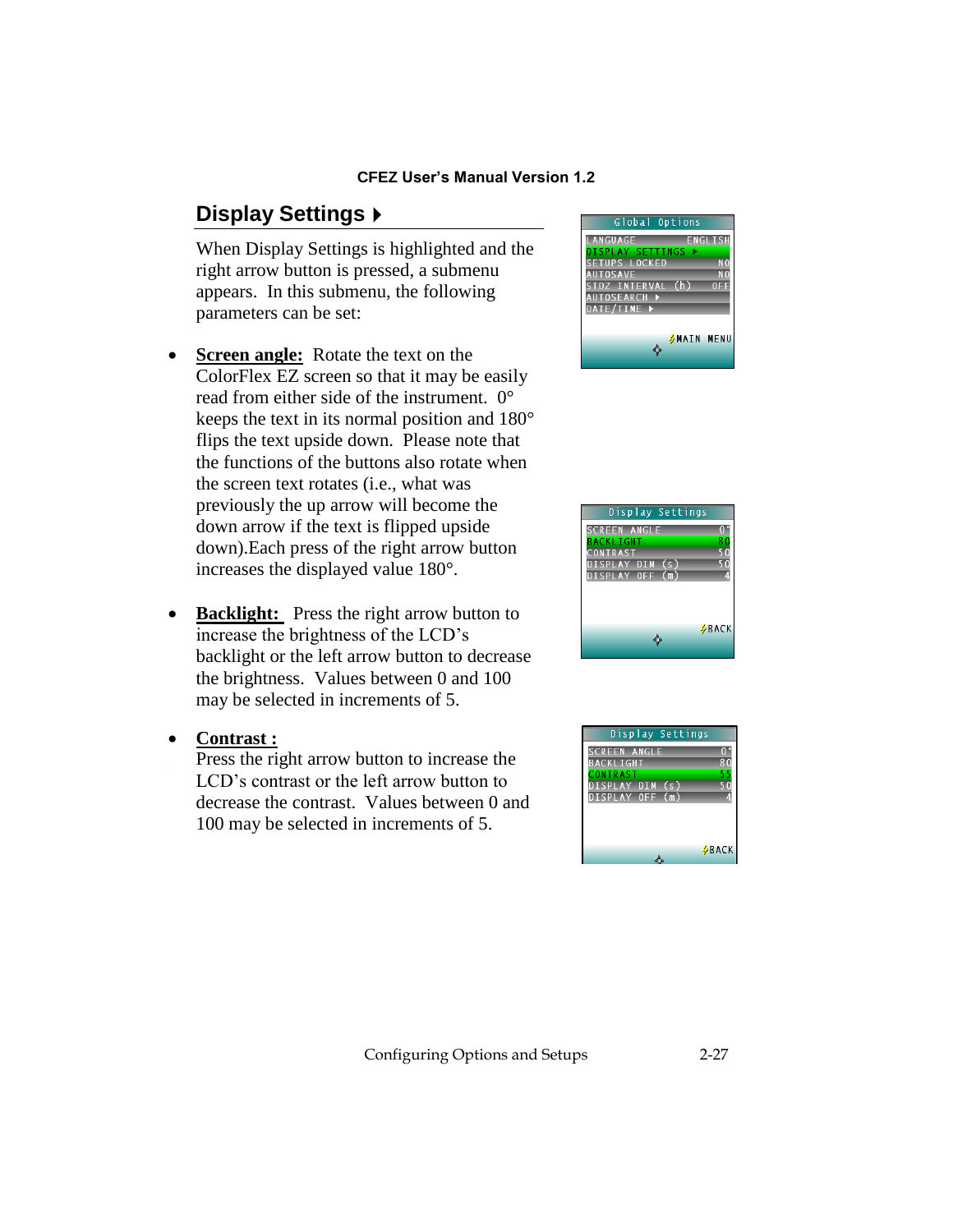- **Display Dim:** Press the right arrow button to increase the time that must elapse (in seconds) after the last button press before the LCD backlight automatically dims. Press the left arrow button to decrease that time. Values between 10 and 50 seconds may be selected in increments of 10. When the backlight dims, the display may still be seen, and the press of any button on the button pad causes the backlight to turn back on.
	- **Display Off:** Press the right arrow button to increase the time that must elapse (in minutes) after the last button press before the ColorFlex EZ's LCD automatically turns itself off. Press the left arrow button to decrease that time. Values between 1 and 4 minutes may be selected in increments of 1. When the display turns off, it may no longer be seen, but the press of any button on the button pad causes the display to turn back on.
- Note: The ColorFlex EZ will turn off entirely (dsiplay and processor) once 5 minutes has elapsed since the last button press. Press any button to re-activate.

Press Back (the lightning bolt) to return to the Global Options screen.



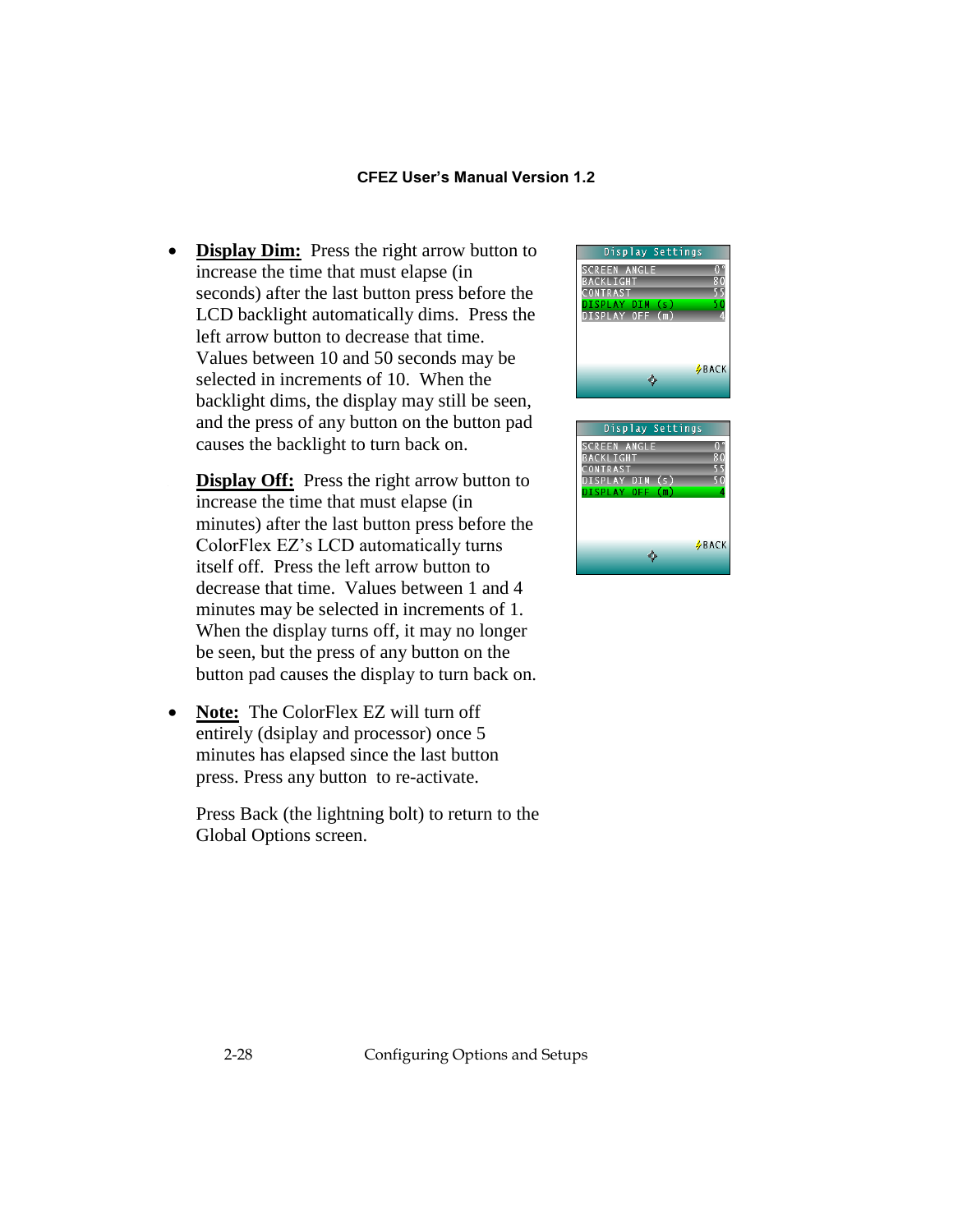## **Setups Locked?**

Choose YES to lock the product setups so that changes cannot be made. Choose NO to allow changes to the product setups. Each press of the right arrow button toggles between YES and NO.



### **AutoSave**

Choose YES to save each measurement automatically to the instrument's Datalog. Choose NO to save the measurements manually, only on demand.

## **Stdz Interval**

Indicate the amount of time that must elapse (in hours) after the last standardization and before the instrument prompts for restandardization . Press the right arrow button to increase the number of hours or the left arrow button to decrease the number. Values between 1 and 16 may be selected in increments of 1. Selecting 4 is suggested. The choice of OFF disables prompting for standardization, but its use is not recommended.

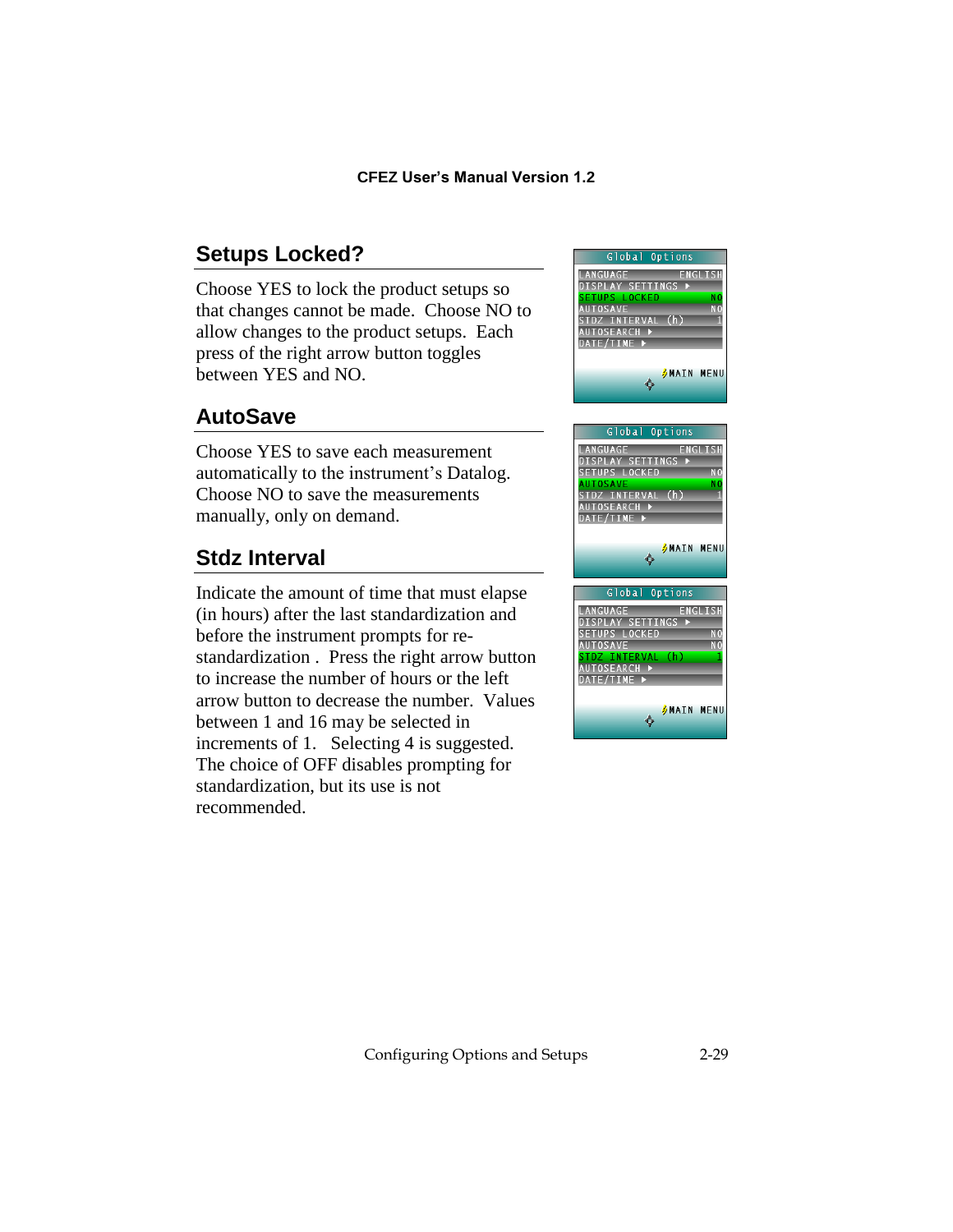#### **AutoSearch**

One of the features of the ColorFlex EZ is that it can find the closest physical, numeric, or hitch standard stored in the instrument's memory to a sample read.

When AutoSearch is highlighted and the right arrow button is pressed, a submenu appears. In this submenu, may set the following parameters:

 **Color Diff:** To deselect the AutoSearch feature, set this parameter to (...). To use this feature, select the color difference index for comparison of the sample/standard. The choices are dE, dE\*, and dEcmc. This index and the illuminant/observer set in each product setup searched will be used for the comparison.

Each press of the right arrow button changes the color difference index to the next one available.

 **Average:** To select this feature, choose the number of readings to average for each sample before the AutoSearch comparison to available standards is made. This applies to all setups selected for AutoSearch. Press the right arrow button to increase the number of readings or the left arrow button to decrease the number. Values between 2 and 20 may be selected in increments of 1. To deselect the average measurements used in





2-30 Configuring Options and Setups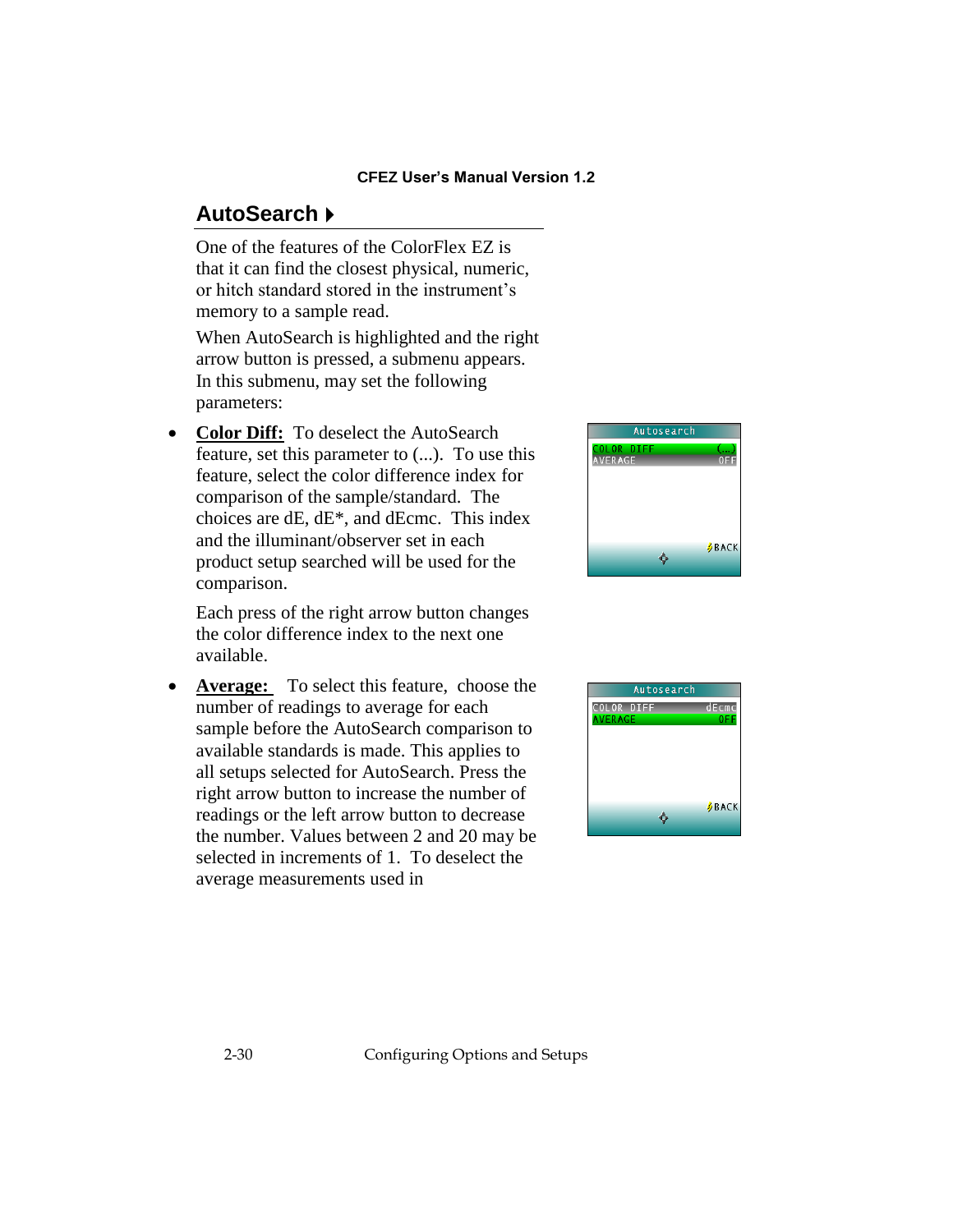AutoSearch, set this parameter to OFF. Press Back (the Go button) to return to the Global Options screen.

#### **Date/Time**

When Date/Time is highlighted and the right arrow button is pressed, a submenu appears. In this submenu, set the current date and time.

Refer to the button pad map at the bottom of the screen for selection options.

Press Next to move to another parameter to set. Year is set first, then month, then day, followed by the hour and minutes. (Seconds are not set.)

Press + to increase the value of the current parameter or - to decrease it.

Press Set to accept the entered date and time and leave the Date/Time screen.

Press Back to discard the entered date and time and leave the Date/Time screen.

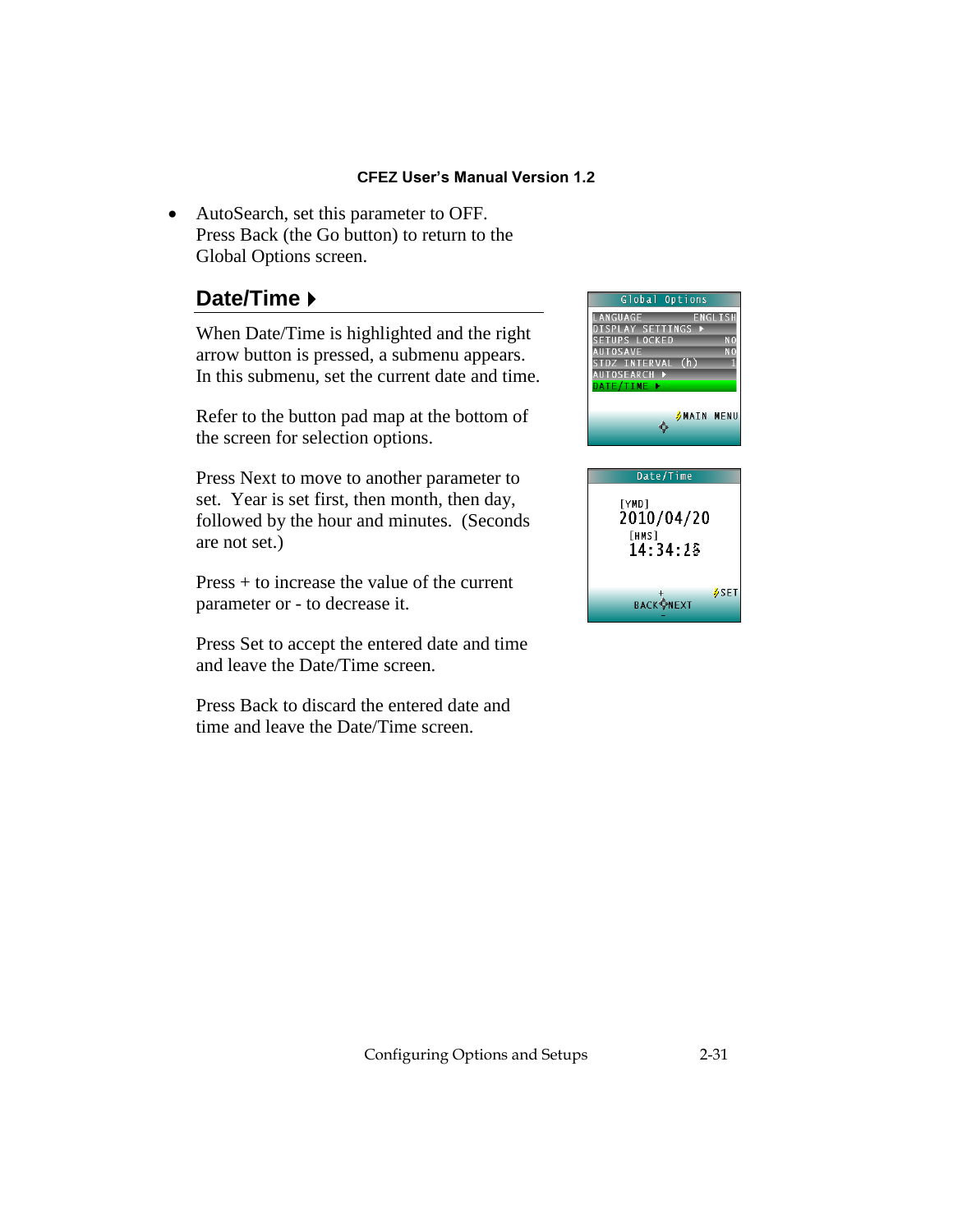## **Product Setups**

Product Setup is selected from the main menu by moving the cursor highlight to the Product Setup position using the up and down arrow buttons and then pressing the Go button.

The Product Setup screen appears. On this screen, choose to select the product setup from a list (Yes) or configure the last setup used (No).

If Yes is chosen, the Select setup to configure screen is shown. Move the cursor highlight to the position of the setup by using the up and down arrow buttons or by scrolling through the pages using the right arrow button (Page). Then press the Go button to select it.

The screen that allows configuration of the setup selected (or the last setup used appears next.

Configure each desired parameter by moving the cursor highlight to its position using the up and down arrow buttons. When the parameter is highlighted, press the right arrow button to scroll through the available choices for the parameter. When the choice desired is displayed, stop scrolling. More parameters may be configured in the same manner.

When all parameters are as desired, press the Go (Main Menu) button to accept the settings and return to the main menu or

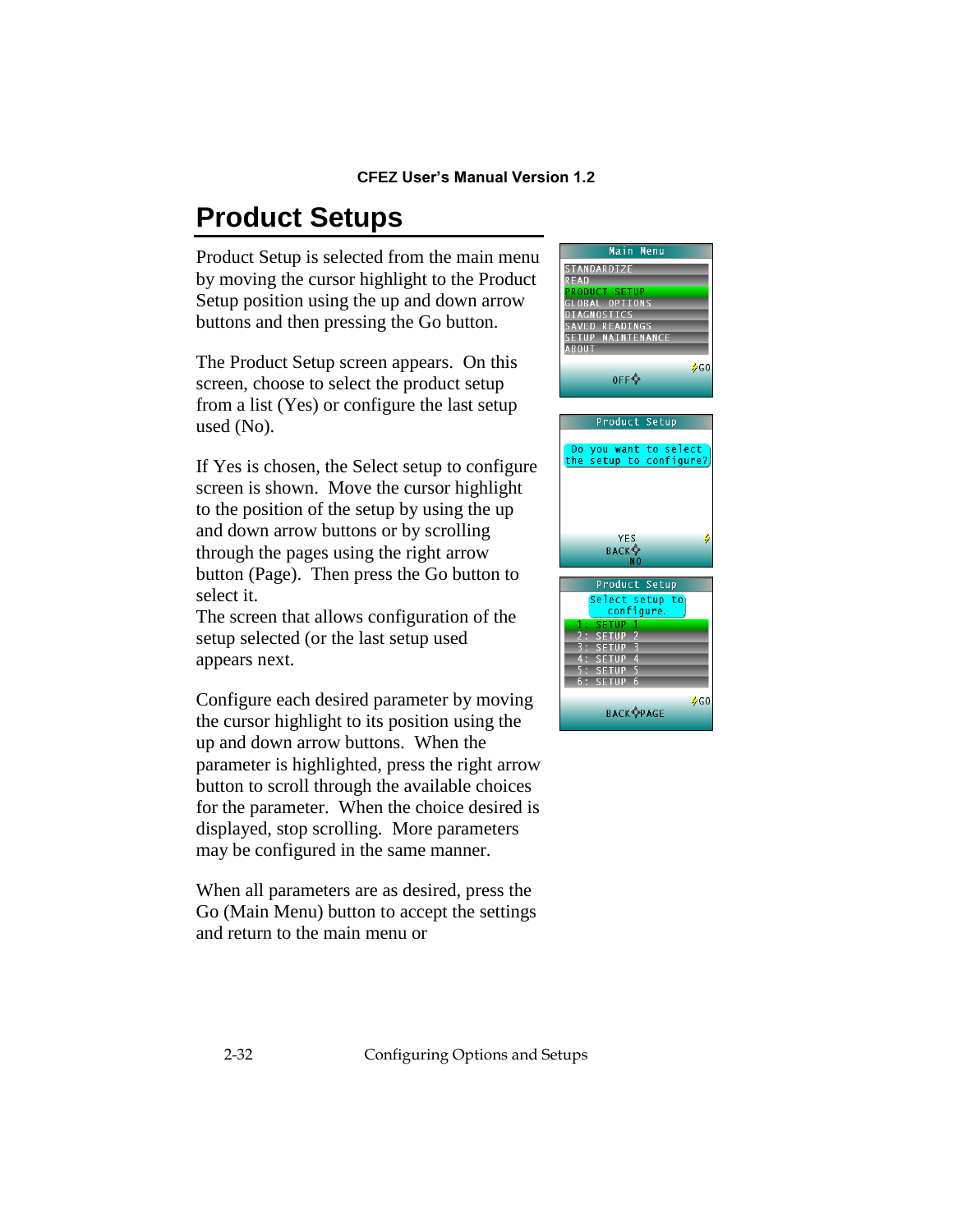left arrow (Back) to select another setup to configure.

Setups may be saved to a USB drive and uploaded into other instruments of the same model or to the EasyMatch QC Software. The product setups are saved as ASCII Hex (.stp)

The product setup parameters that may be configured are as follows:

## **Setup Name**

Press the right arrow button to obtain the Product Name screen and enter any descriptive name for the product setup. Up to 15 characters may be entered using all the letters and numbers, as well as the space character.

As shown on the button pad map at the bottom of the screen, use the up and down arrow buttons to scroll up  $(+)$  and down  $(-)$ through the list of available characters. Press the Go button to add a space character. Press the right arrow button to move to the next character in the name. Press the left arrow button when the entire name has been entered.

## **Standard**

Four types of standards are available for selection depending on the measurements and data needed. Choose **Working** when a number of different standards and samples are



Configuring Options and Setups 2-33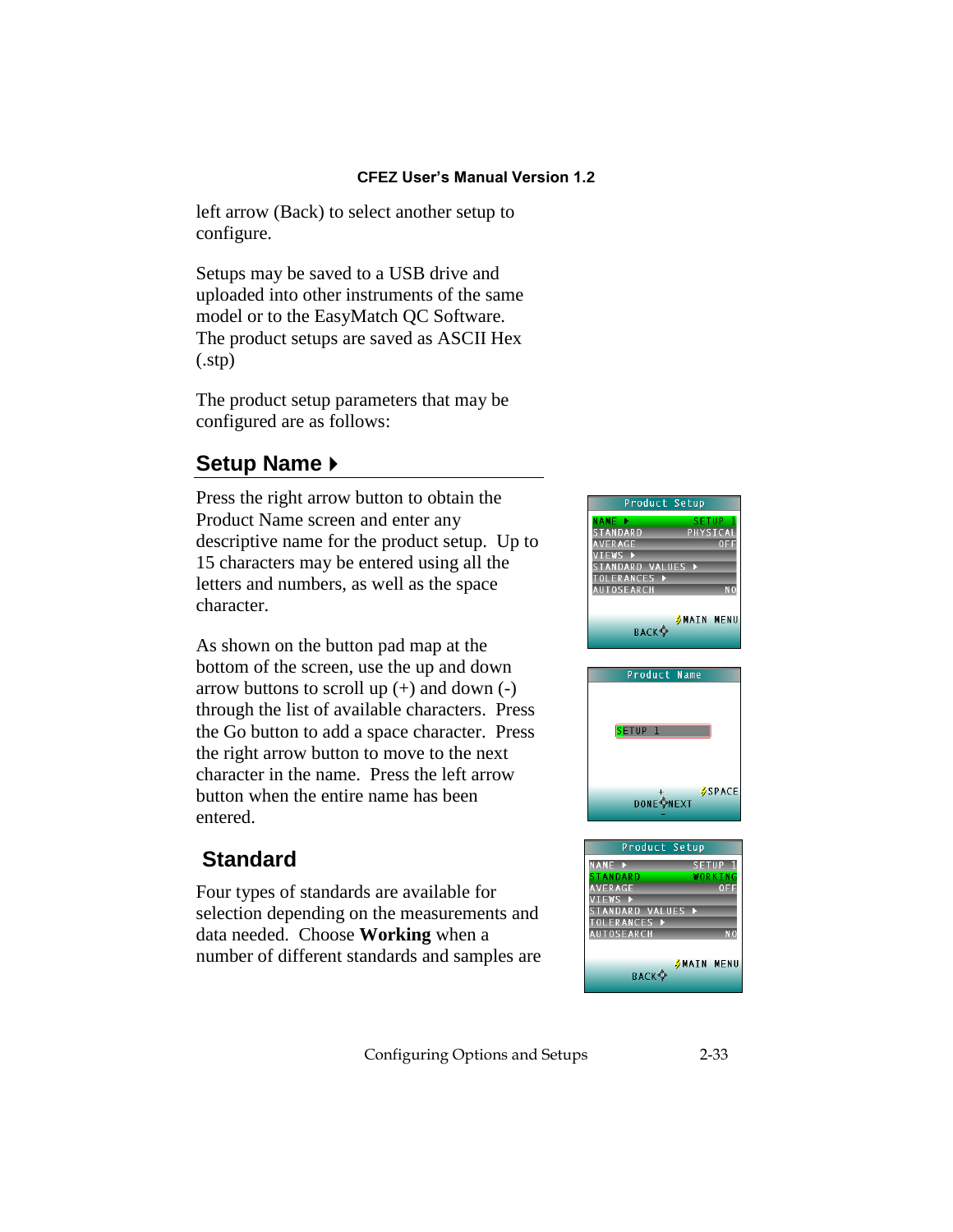measured in a single session. A working standard is measured immediately prior to measuring its corresponding samples, such as comparing the end of one roll to the beginning of another. Its measurement values will be overwritten the next time a standard is read using this product setup.

Choose **Physical** when an actual product specimen is available that represents the target color to which samples will be compared on a regular basis. A physical standard is measured and stored in the product setup for as long as desired.

Choose **Numeric** when an physical specimen does not exist for measurement, but the target color values are known from previous measurements. The color values for a numeric standard are entered and stored in the product setup for as long as desired.

Choose **Hitch** when to alter the readings made on the ColorFlex EZ to better correlate to another color measurement instrument.

A specific standard with known color values from the other (reference) instrument will then be read with the ColorFlex EZ and that reading manually adjusted within the product setup to match the reference instrument. The modified standard is stored in the product setup for as long as desired.





2-34 Configuring Options and Setups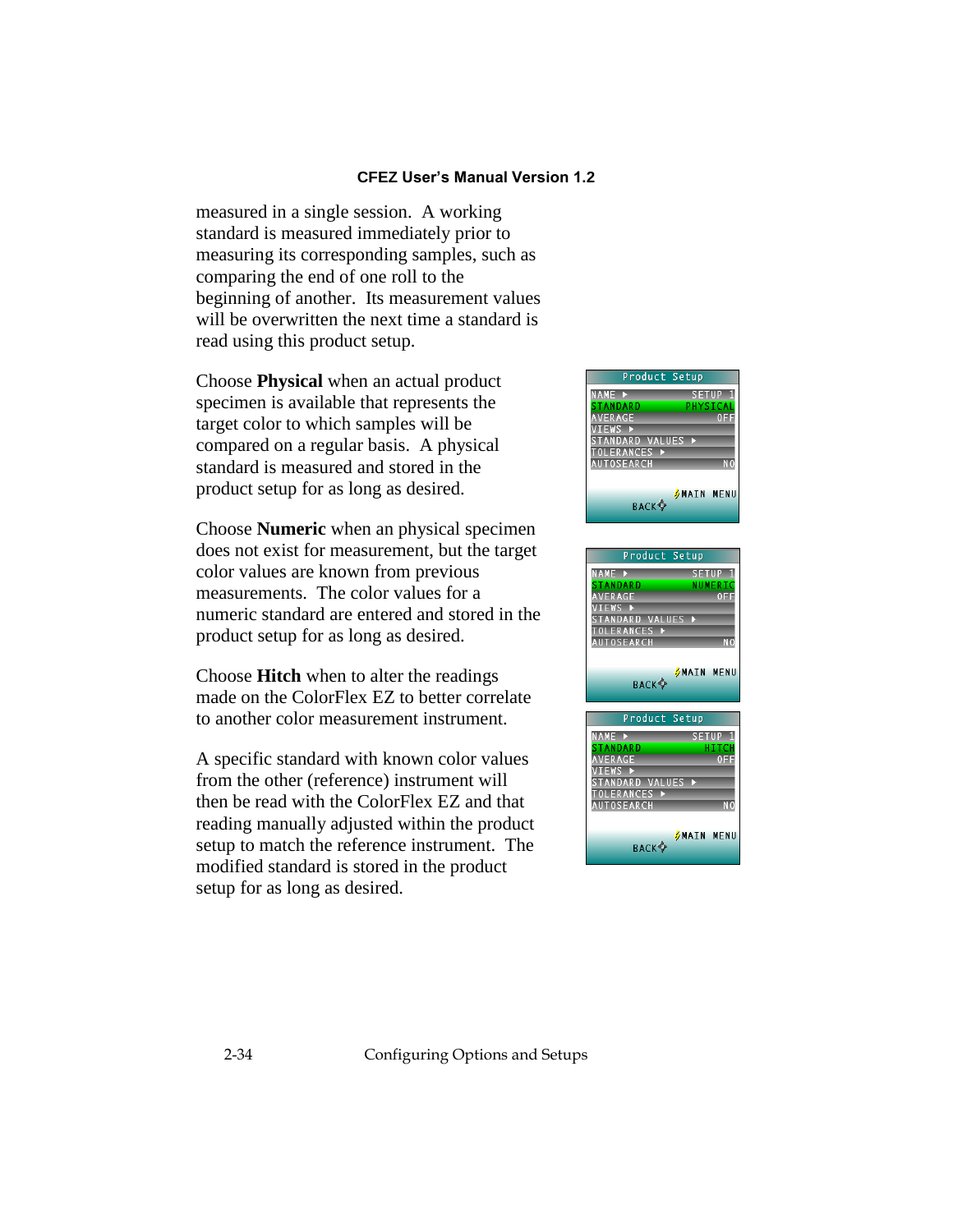Press the right arrow button to move through the list of available standard types.

## **Averaging**

Select OFF if to make only one reading of each standard and sample. To average several readings into a single measurement, indicate the number of readings to be averaged, up to 20.



### **Views**

The settings made under Views indicate what will be shown on the ColorFlex EZ's LCD screen after a measurement is made.

Press the right arrow button to obtain the Data Views screen.

Up to eight different views may be displayed for each measurement made with the ColorFlex EZ. This is particularly helpful when you need to report in more than one color scale for each measurement.

Use the up and down arrow buttons to highlight the desired view number. Then press the right arrow button to obtain the Data View screen for that view.

The parameters that may be set are as follows:

• View: Use the up and down arrow buttons to move to the View parameter, then toggle between Enabled (view on)





Configuring Options and Setups 2-35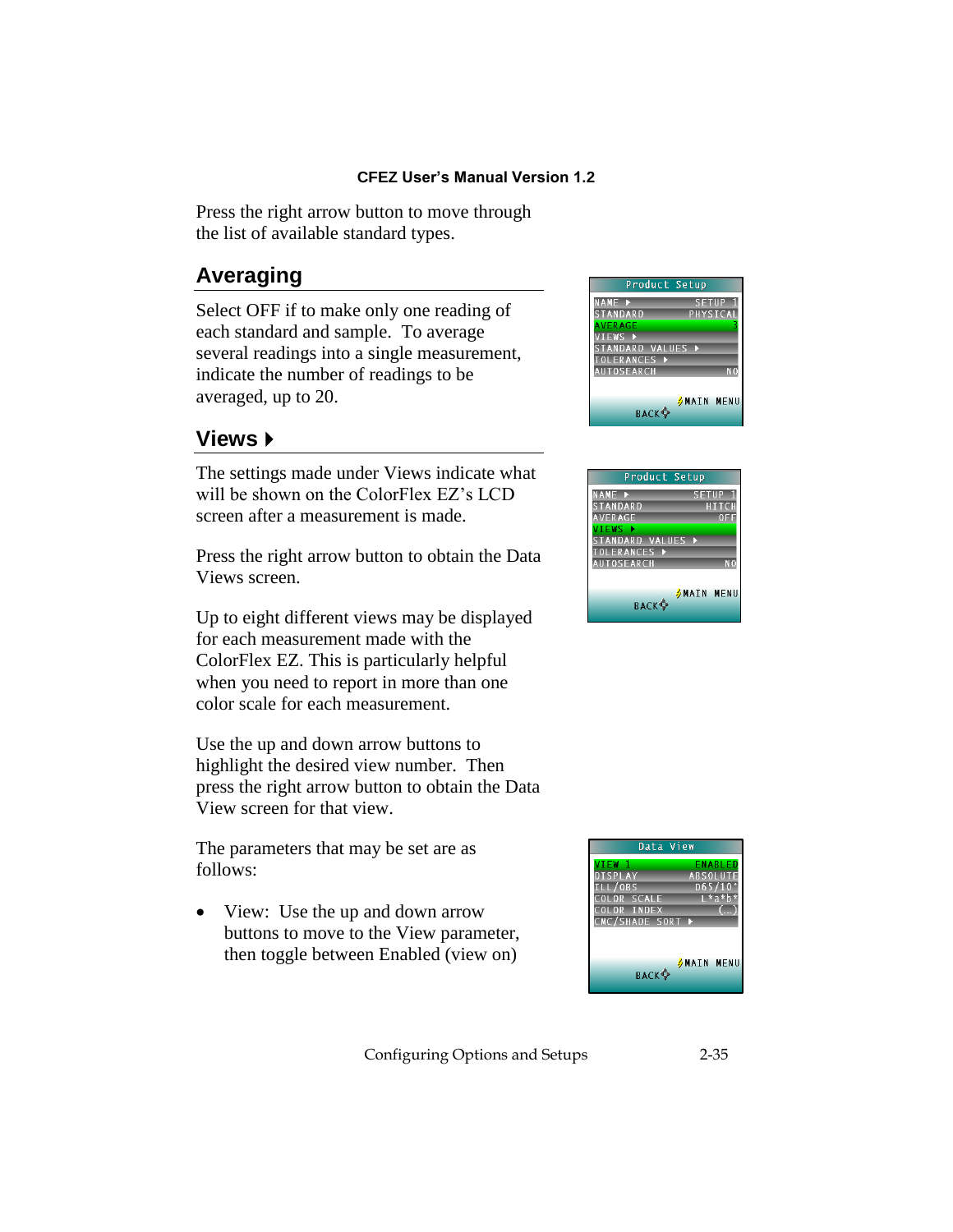and Disabled (view off) using the right arrow button. View 1 is always automatically enabled and may not be disabled.

• **Display:** Use the down arrow button to move down to the Display parameter, then scroll through the choices using the right arrow button.

The display choices are as follows:

 **Absolute**, which causes raw color scale values (such as L, a, and b) to be displayed for the most recent standard or sample read.

- **Difference**, which causes the most recent sample read to be compared to the standard and the difference in color between them (such as dL, da, db) to be displayed.
- **Spectral Data** which causes the raw reflectance values for each wavelength read by the instrument to be displayed for the most recent standard or sample



| 0000                         |                   | 460:43   |
|------------------------------|-------------------|----------|
| $\mathbf{1}$<br><b>SETUP</b> |                   | D65/10°  |
| dL *                         | $-1.40$           |          |
|                              |                   |          |
| da*                          | -0.08             |          |
|                              |                   |          |
| db*                          | 0.34              |          |
|                              |                   |          |
|                              |                   |          |
|                              |                   |          |
|                              |                   |          |
|                              |                   | $2$ READ |
|                              | <b>OMAIN MENU</b> |          |
|                              | SAVE/PRINT        |          |
|                              |                   |          |
|                              |                   |          |

| 0000                           |       |       |       |         | 460:49 |  |
|--------------------------------|-------|-------|-------|---------|--------|--|
| $\blacksquare$<br><b>SETUP</b> |       |       |       | D65/10° |        |  |
| 400                            | 450   | 500   | 550   | 600     | 650    |  |
| 12.92                          | 9.95  | 14.60 | 10.34 | 14.58   | 16.99  |  |
| 12.90                          | 11.34 | 13.97 | 10.28 | 16.68   | 16.38  |  |
| 12.31                          | 13.89 | 12.02 | 10.54 | 18.56   | 17.24  |  |
| 11.79                          | 14.67 | 10.59 | 11.39 | 19.31   | 20.06  |  |
| 10.85                          | 14.43 | 10.29 | 12.74 | 18.48   | 25.40  |  |
|                                |       |       |       |         | 31.52  |  |
|                                |       |       |       |         |        |  |
| /kEAD                          |       |       |       |         |        |  |
| MAIN<br>MENU                   |       |       |       |         |        |  |
| SAVE/PRINT                     |       |       |       |         |        |  |

2-36 Configuring Options and Setups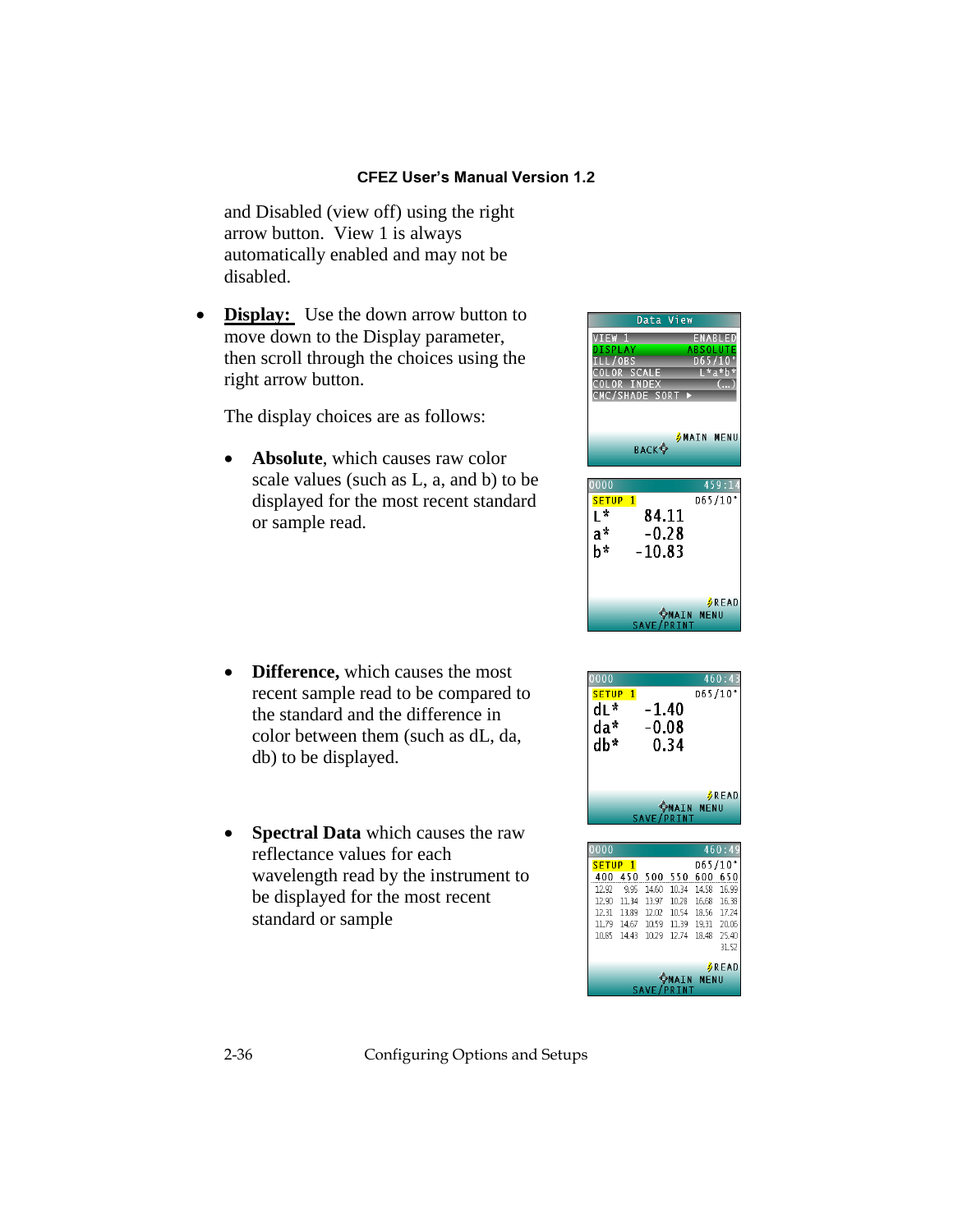- **Spectral Difference**, which causes the difference between the standard and the most recent sample read to be displayed in raw reflectance values for each wavelength read by the instrument.
- **Spectral Plot**, which causes the raw reflectance values for each wavelength read by the instrument to be plotted for the most recent standard or sample.
- **Diff Plot**, which causes the difference between the standard and the most recent sample read to be plotted in raw reflectance values for each wavelength read by the instrument.
- **Color Plot**, which displays the sample's location in color space relative to the standard, which is plotted in the center of the a-b and L plots.
- Ill/Obs: Choose the illuminant/ observer combination under which color values will be calculated. Use the down arrow button to move down to the Ill/Obs parameter, then scroll through the choices using the right arrow button



Configuring Options and Setups 2-37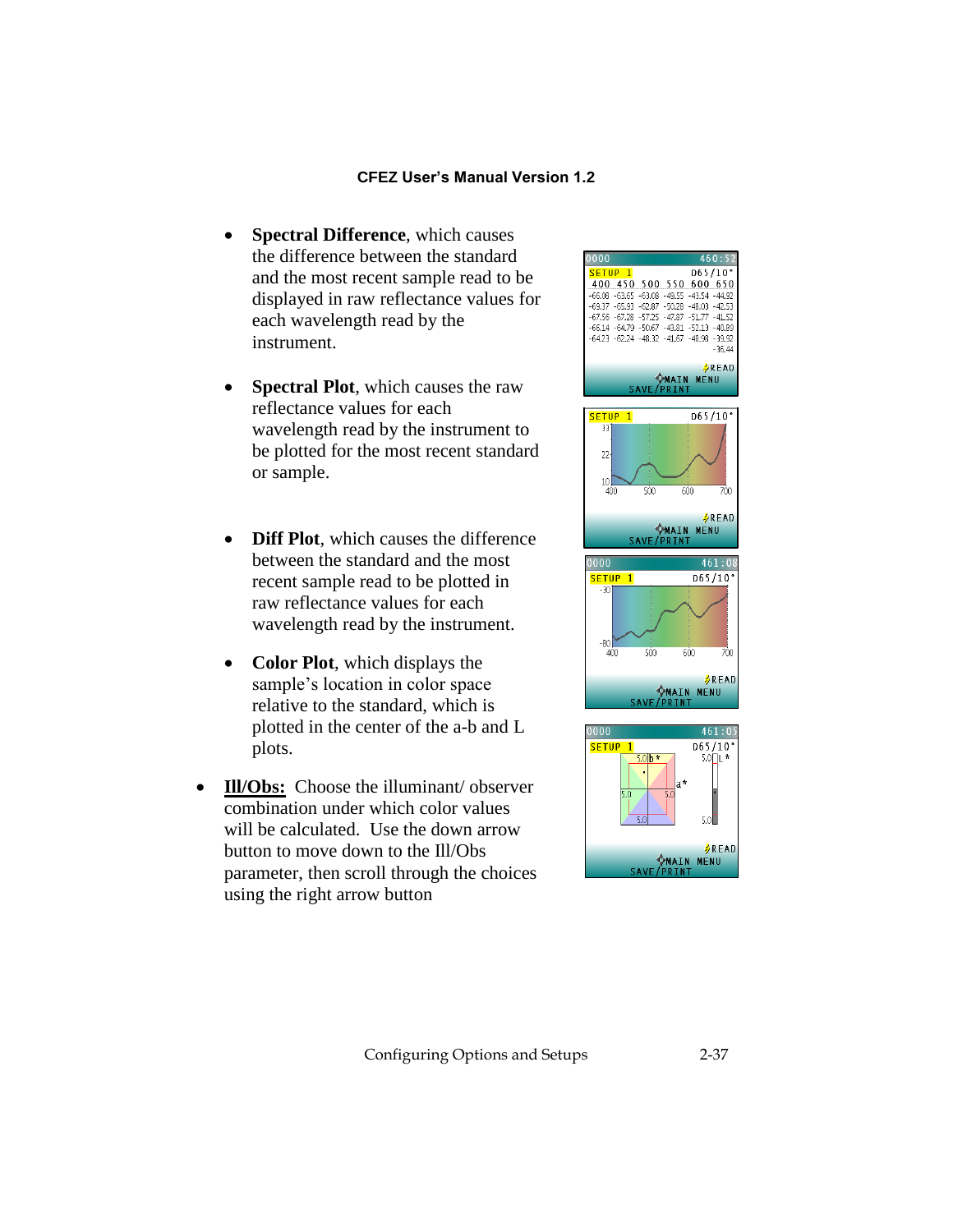The available choices are A/2, C/2, D50/2, D55/2, D65/2, D75/2, F2/2, F7/2, F11/2, A/10, C/10, D50/10, D55/10, D65/10, D75/10, F2/10, F7/10, and F11/10.

• **Color Scale**: Choose the color scale to be used. Use the down arrow button to move down to the Color Scale parameter, then scroll through the choices using the right arrow button.

The available choices are XYZ, Yxy, Lab, L\*a\*b\*, L\*C\*h, and dLdCdH (dLdCdH available only with Difference display type). If the display type chosen was Difference, the color scale will be expressed on the read screen as dXdYdZ, dYdxdy, dLdadb, dL\*da\*db\*, or  $dL * dC * dh$  instead. The choice of  $(...)$ [none] is also available.

• **Color Index:** Choose the color index to be used. Use the down arrow button to move down to the Color Index parameter. Then scroll through the choices using the right arrow button.

The choices are Y, YID, YIE, WIE, Tint, Z%, 457B, MI, SMA, SW, OP, GSC, GSS,  $dE^*$ ,  $dEc$ ,  $dE$ ,  $dC^*$ ,  $dC$ , and SSN. If the display type chosen was Difference, the color index may be expressed on the





2-38 Configuring Options and Setups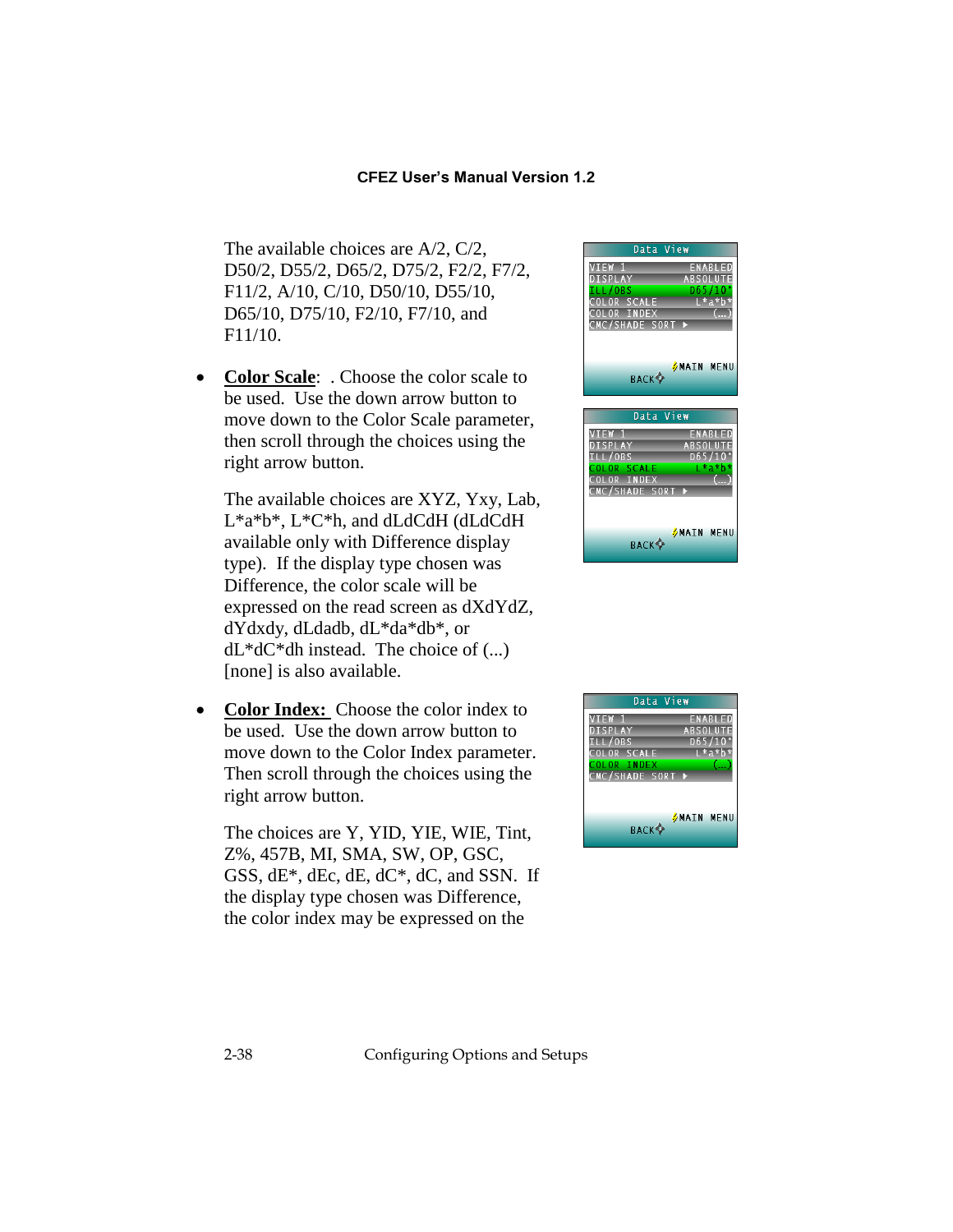read screen as a difference value, such as dY, dYIE, dWIE, etc. instead. The choice of (...) [none] is also available.

Some indices may not display until both a standard and a sample are read.

 **CMC/Shade Sort:** The CMC/Shade Sort parameter applies only if the color index chosen is dEc or SSN. Use the down arrow button to move down to the CMC/Shade Sort parameter, then press the right arrow button to obtain the CMC/Shade Sort screen.

As shown on the button pad map at the bottom of the screen, use the up and down arrow buttons to scroll up (+) and down (- ) through the numbers for the digit that is currently highlighted. Press the right arrow button to move to the next digit in the value and then to move from the commercial factor to the l:c ratio and then to the Shade Blocks. Press the left arrow button when the needed values have been entered.

Press the left arrow button (Back) twice to return to the Product Setup screen.

| Data View                        |      |
|----------------------------------|------|
| N A                              | RT   |
| B<br>R                           |      |
| D6<br>R                          |      |
| SC A                             | k,   |
|                                  |      |
| CMC/SHADE SORT ▶                 |      |
|                                  |      |
|                                  |      |
| <b>SMAIN MENU</b><br><b>BACK</b> |      |
|                                  |      |
|                                  |      |
|                                  |      |
| CMC / Shade Sort                 |      |
|                                  |      |
| Enter shade sort /               |      |
| CMC parameters.                  |      |
| dE CMC cf                        | 100  |
| T:c                              | 2.00 |
| Shade Blocks:                    | 3    |
|                                  |      |
|                                  |      |
| <b>DONE ONEXT</b>                | Ý    |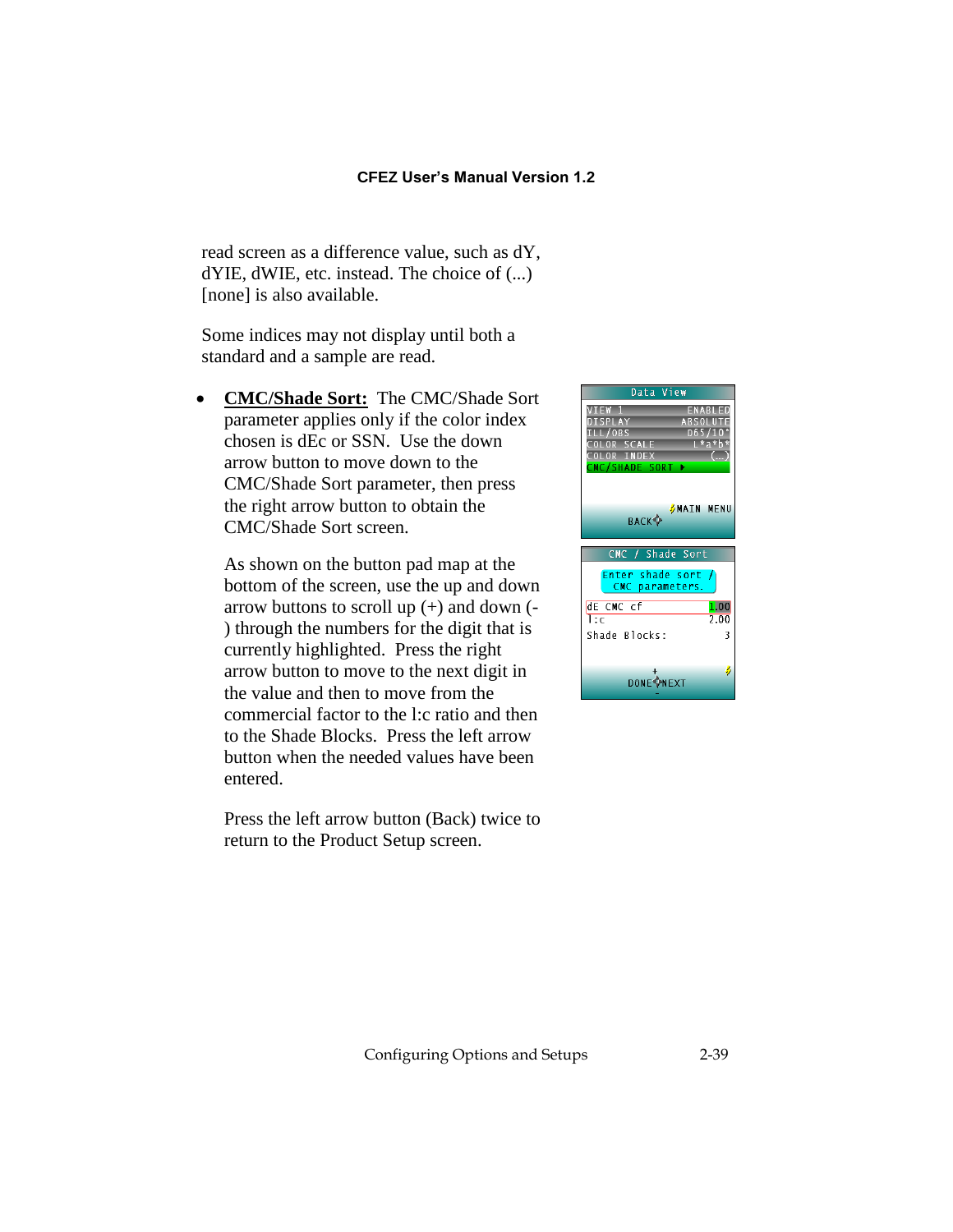#### **Standard Values**

The Standard Values parameter is only relevant when the Standard Type is physical, numeric, or hitch. When Standard Values is highlighted, press the right arrow button to move to the Standard Values configuration screen.

For a **physical** standard, place the standard at the sample port and press the Go button (Read) to read the standard and place its measurement values (in the selected color scale) in the product setup. Then press the left arrow button (Done) to return to the product setup configuration screen.

For a **numeric** standard, change the highlighted digit of the selected color scale value using the up and down arrow buttons. When the desired digit is shown, press Next to move to the next digit. When all digits are as desired, press Done to return to the product setup configuration screen.

For a **hitch** standard, place the hitch standard (with known values from a reference instrument) at the sample port and press the Go button (Read) to read the standard and place its measurement values (in the selected color scale) in the product setup.



|                | Standard Values                   |                              |
|----------------|-----------------------------------|------------------------------|
|                | Read or enter standard<br>values. |                              |
| L*<br>a*<br>b* |                                   | 84.10<br>$-0.28$<br>$-10.83$ |
|                | <b>DONE ONEXT</b>                 | /kEAD                        |





2-40 Configuring Options and Setups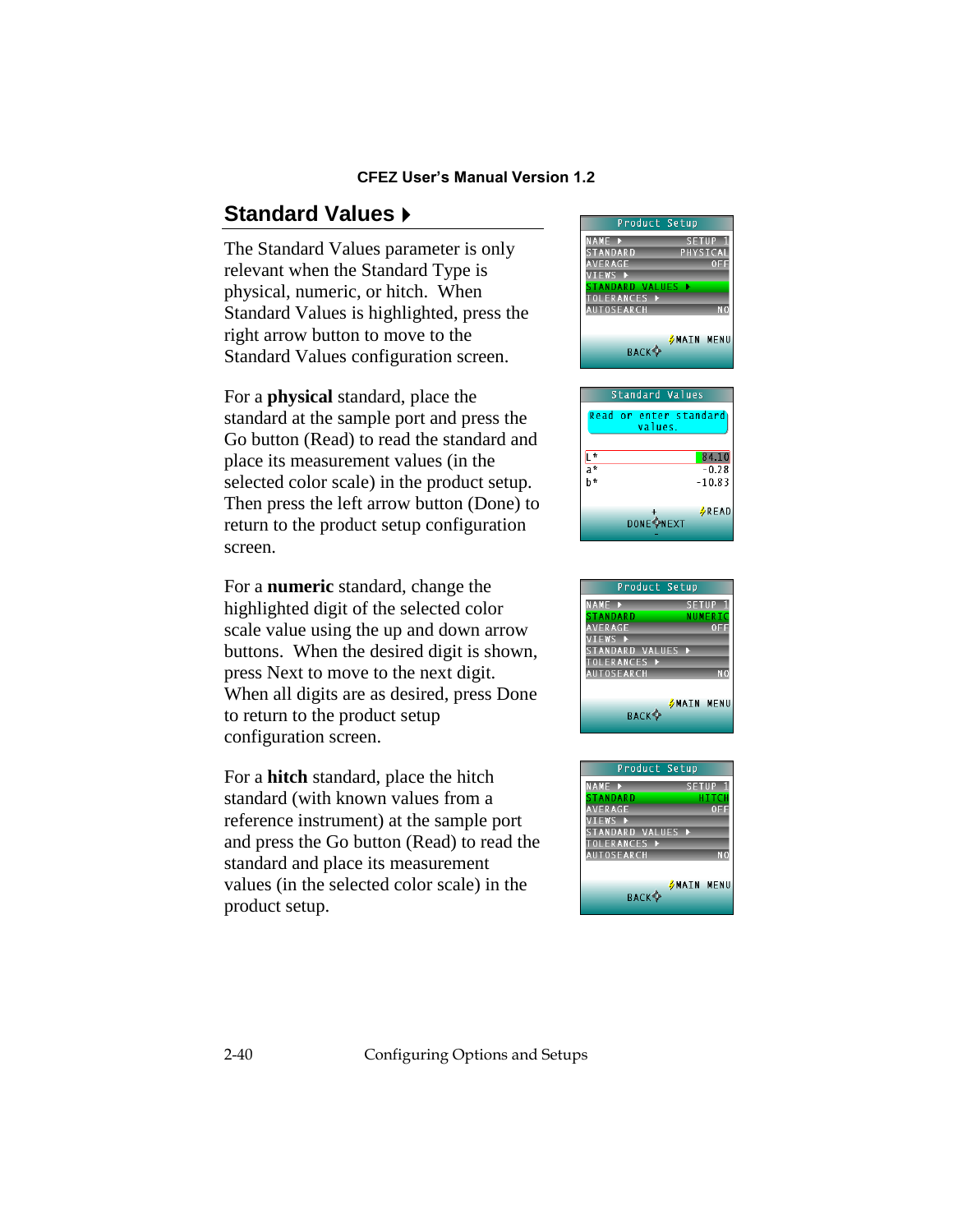Then, change the highlighted digit of the selected color scale value to match the corresponding digit of the known values from the reference instrument using the up and down arrow buttons. When the desired digit is shown, press Next to move to the next digit. When all digits match the corresponding digit from the reference instrument's reading, press Done to return to the product setup configuration screen.

The offsets between the measured and entered values for the hitch standard are saved with the standard and applied to all samples read in that setup.

As a PQ Performance Qualification step, measure the physical hitch standard as a sample and verify that the read values closely match the reference values.

### **Tolerances**

When Tolerances is highlighted, press the right arrow button to move to the Tolerances configuration screen. Select the color scale and indices for the tolerances.

Change the highlighted digit of the selected color scale tolerance value using the up and down arrow buttons. When the desired digit is shown, press Next to move to the next digit. When all digits are as desired, press Done to return to the product setup configuration screen.



Configuring Options and Setups 2-41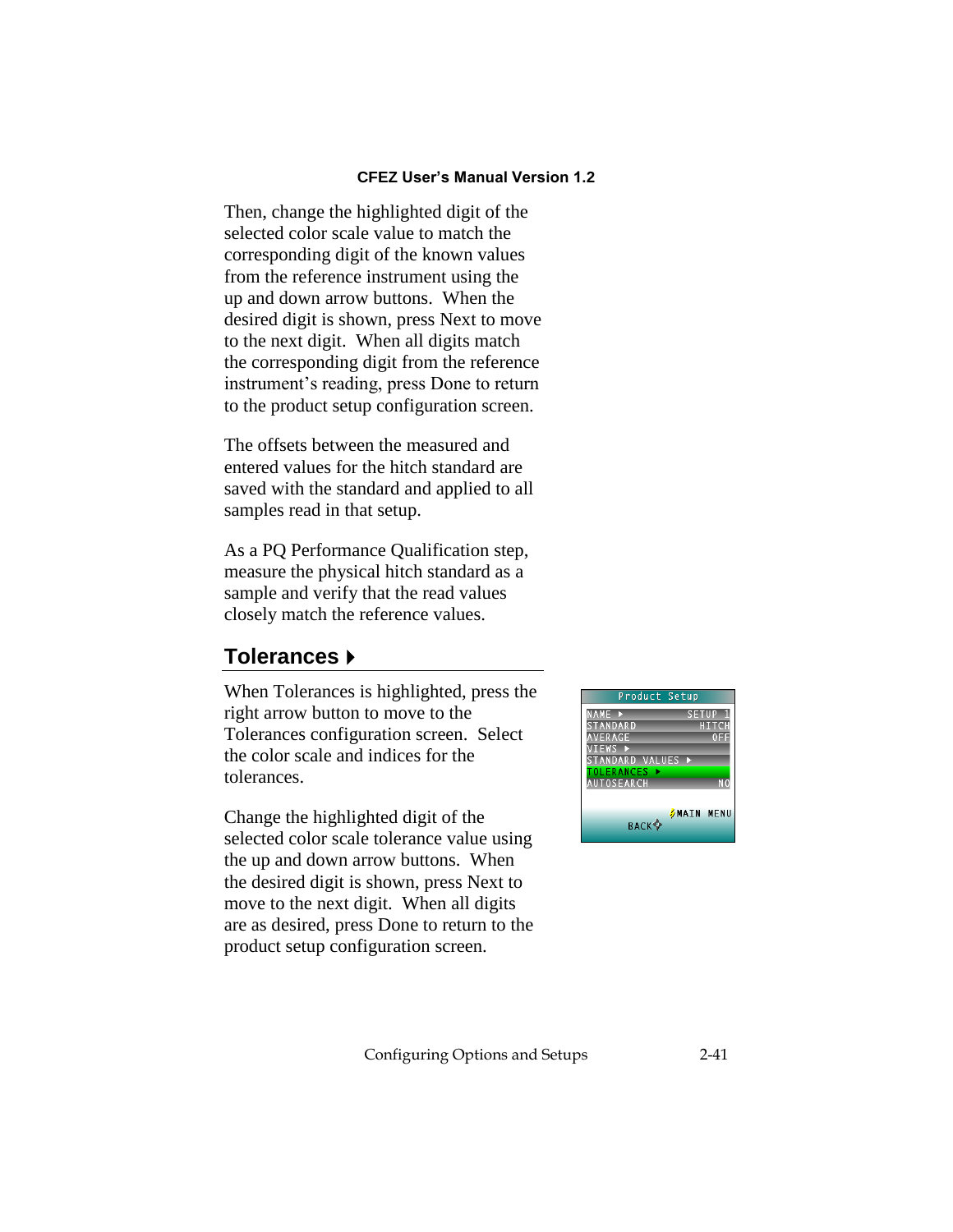#### **AutoSearch**

Select YES to include this product setup when using the automatic standard searchfeature, which pulls up the most appropriate product setup (based on the closest standard's color values) each time a sample is read. Only the setups where AutoSearch is enabled (YES) will be included in the automatic serach.

Select NO to exclude this product setup in automatic standard searching.

Press the left arrow button (Back) to accept the parameters just set and select another Product Setup to configure or the Go button (Main Menu) to accept the parameters just set and return to the Main Menu.



## **Setup Maintenance**

Setup Maintenance is selected from the main menu by moving the cursor highlight to its position using the up and down arrow buttons and then pressing the Go button.

The Setup Maintenance menu appears.

Select the desired command from the menu by moving the cursor highlight to its position using the up and down arrow



2-42 Configuring Options and Setups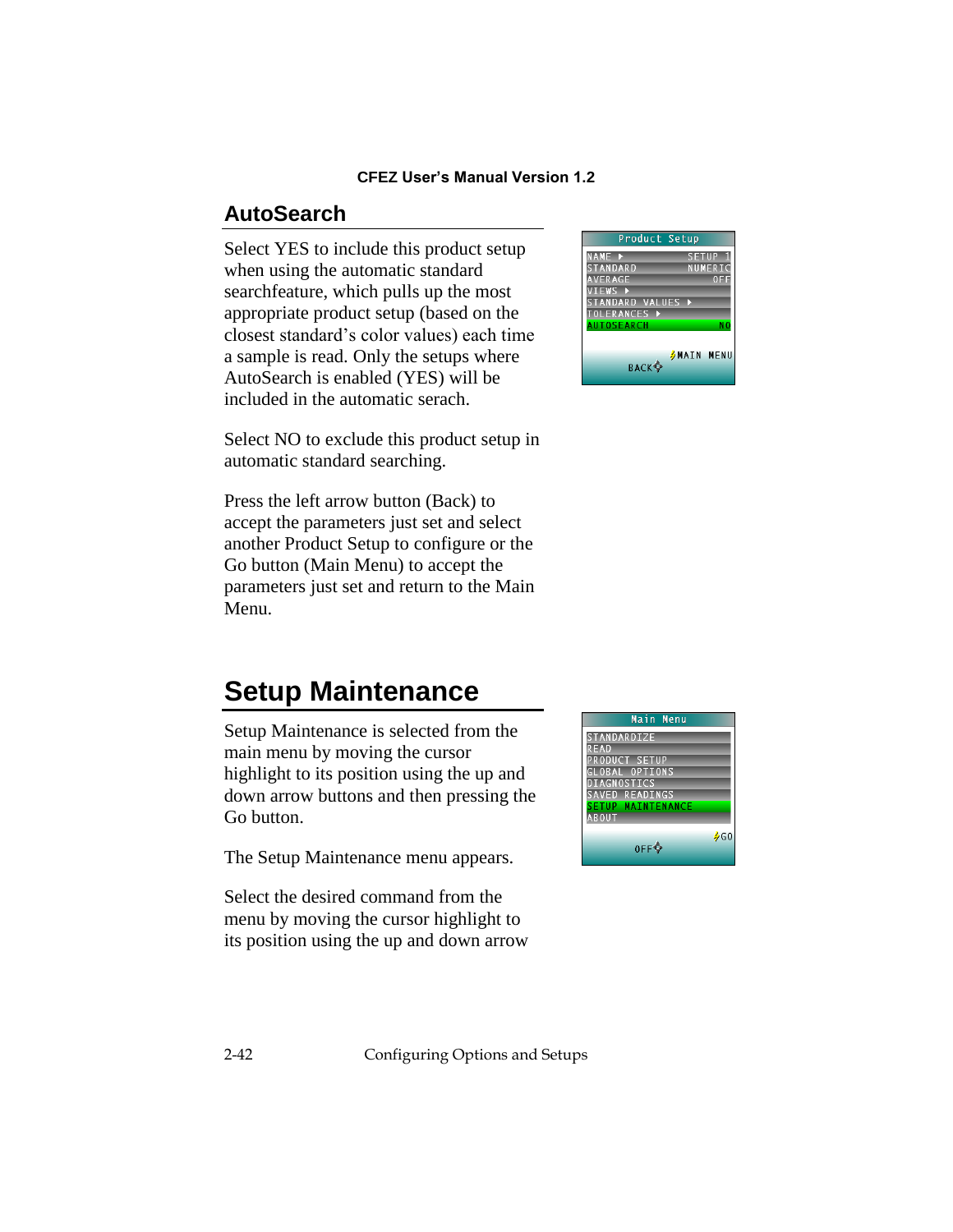buttons and then pressing the right arrow button.

The available commands are described below.

### **Reset All Setups**

Reset All Setups first presents a confirmation message then, if Go is selected, returns all product setups to their default (factory) values.

*Note: The default setups cannot be restored if the setups are locked in Global Options.*



### **Print All Setups**

This command causes the product setup parameters to output through the USB port for all the product setups. If the USB cable is connected to a printer, the parameters will be printed. If the cable is connected to a computer or other device, it will be sent there.

*Note: To output setup parameters to a computer, open a receiving device.*

### **Print One Setup**

Print One Setup first gives a screen to select the product setup to print. Select the desired setup from the list by moving the cursor highlight to its position using





Configuring Options and Setups 2-43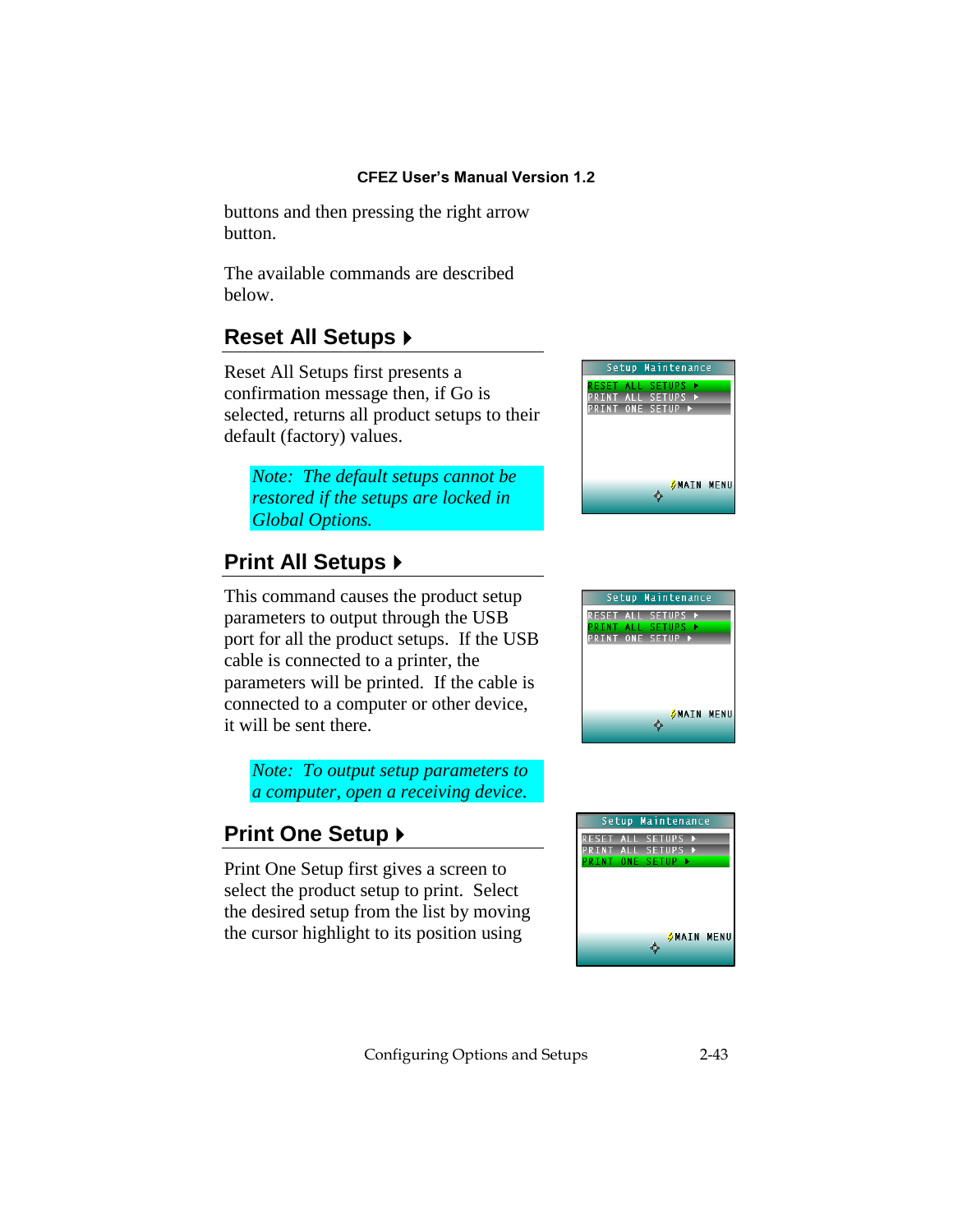the up and down arrow buttons and then pressing the Go (Print) button. The product setup's parameters are then output through the USB port. If the USB cable is connected to a printer, the parameters will be printed. If the cable is connected to a computer or other device, it will be sent there.

*Note: Open a receiving device in order to output setup parameters to a computer.*

An example printout is shown.

01 SETUP 1 **PHYSICAL** AVERAGE 1 AUTOSEARCH NO VIEW1 **ABSOLUTE** D65/10  $L \times a \times b \times$ Y VIEW2 SPECTRAL PLOT D65/10  $L \times a \times b \times$  $($ ...)

#### **Clone All Setups**

Clone All Setups appears in the Setup Maintenance menu only when two ColorFlex EZs are connected together via the standard ColorFlex EZ USB cable and a Standard-A to Mini-A adapter. When Clone All Setups is chosen on one of the ColorFlex EZs, the full set of 100 product setups are sent from the initiating instrument to the second connected instrument. This process takes several minutes.

Press Cancel to stop the setup cloning while it is in progress.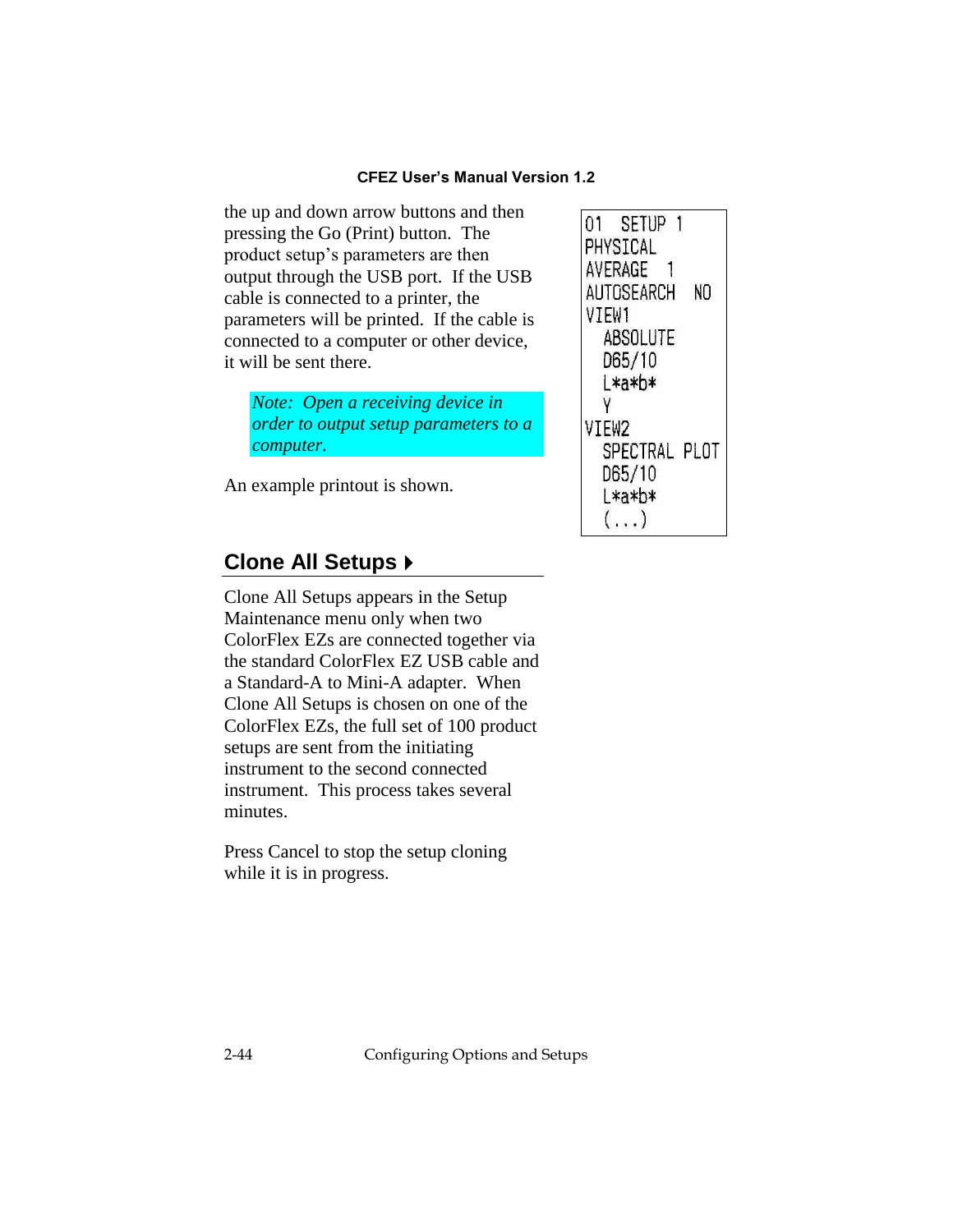# CHAPTER THREE

# **Standardization and Reading**

This chapter describes the various steps performed in the course of normal instrument operations, such as standardizing, reading, storing and printing data.

## **Standardizing**

Standardization sets the top and bottomof-scale for the neutral axis. During standardization, the bottom-of-scale (zero) is set first. This is done by placing the Black Glass at the sample port. The top-of-scale is then set by reading the calibrated White Tile. Messages on the LCD screen prompt through the standardization process as described below. The time elapsed (in minutes) since the last standardization is shown in the upper right corner of the screen.

| 0000                         |                  |                       |
|------------------------------|------------------|-----------------------|
| <b>SETUP</b><br>$\mathbf{1}$ |                  | $D65/10$ <sup>*</sup> |
| $L^*$                        | 36.78            |                       |
|                              | 0.59             |                       |
| a*<br>b*                     | -3.08            |                       |
|                              |                  |                       |
|                              |                  |                       |
|                              |                  |                       |
|                              |                  | /kEAD                 |
|                              | <b>MAIN MENU</b> |                       |
|                              | SAVE/PRINT       |                       |

Standardization and Reading 3-45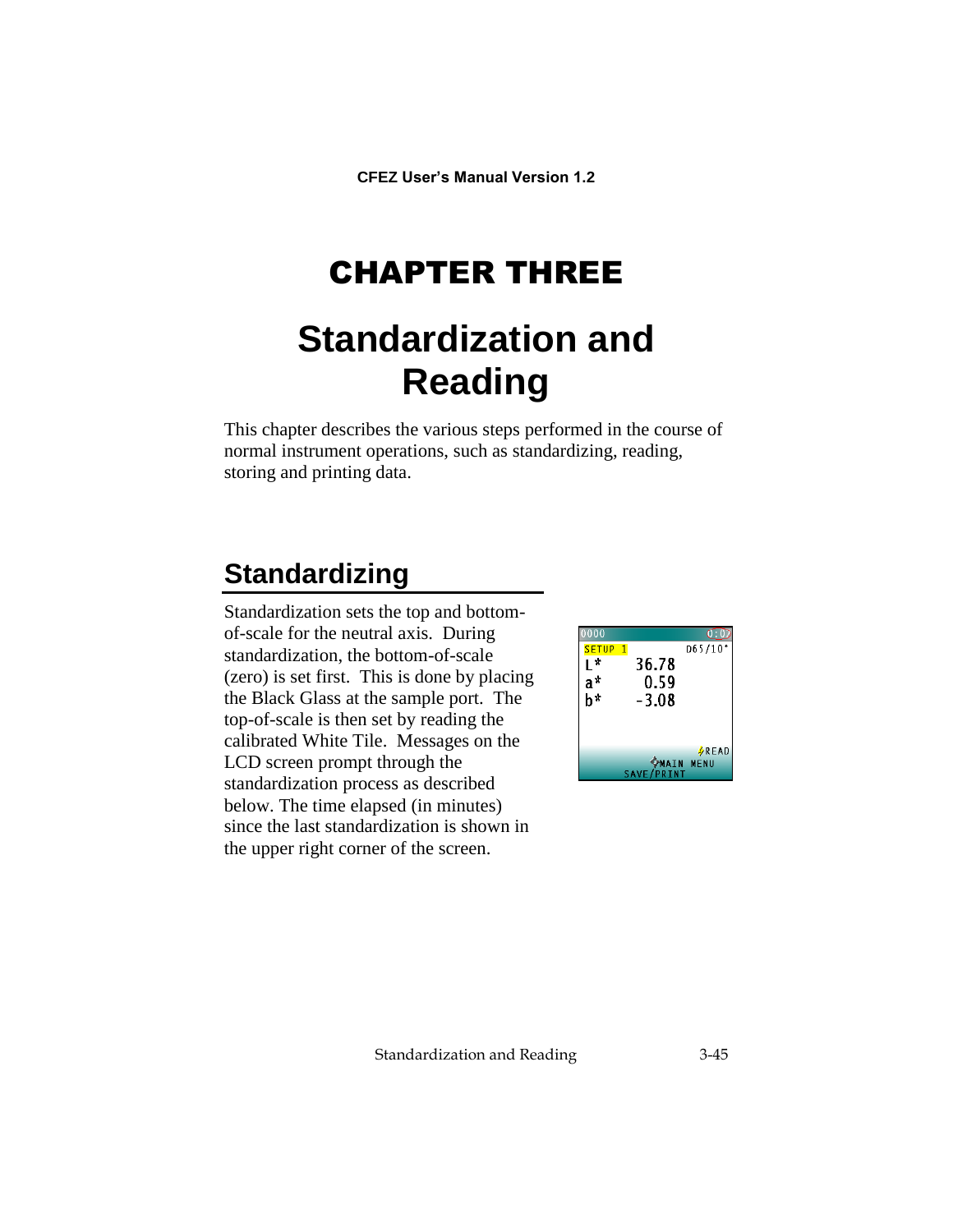It is recommended that the ColorFlex EZ be standardized every four to eight hours. The instrument will automatically prompt for standardization after the Standardization Interval set in Global Options has elapsed, so it is a good idea to enter 4 to 8 hours as the Standardization Interval. Also standardize the ColorFlex EZ any time there is a significant change (greater than 5°F) in ambient temperature. For example, if the ColorFlex EZ is moved an air-conditioned office to an outdoor site that is 90°F, standardization should be repeated once the instrument has had a chance to stabilize under the new temperature. Also standardize the instrument any time there is a change in the optical path, such as changing from using the standard port to the sample cup port.

Also, it is important that the standards used in standardization be treated carefully. Tiles must be kept clean and in good condition. If there is any doubt about the standards being clean, clean them as described in the "Maintaining and Testing ColorFlex EZ" chapter.

#### **Standardization Process**

Standardization of a ColorFlex EZ is performed as follows:

- 1. Remove the calibration tiles from the standards box.
- 2. Check that the tiles are clean and free of dust and scratches. If they are dirty (including marked with fingerprints),

3-46 Standardization and Reading

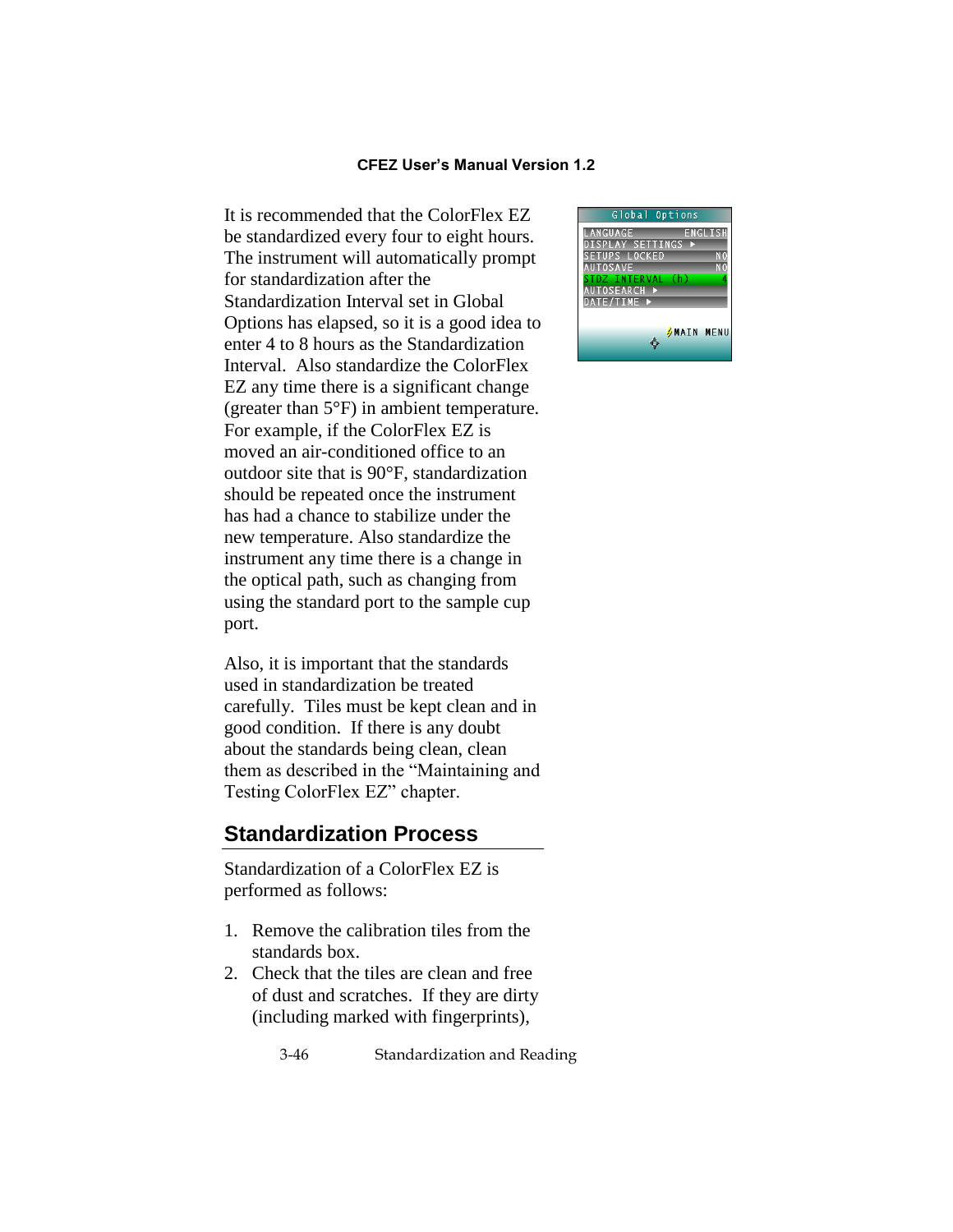- 3. clean them as described in "Maintaining and Testing ColorFlex EZ."
- 4. Select Standardize from the ColorFlex EZ's main menu by moving the cursor highlight to its position using the up and down arrow buttons and then pressing the Go button. The Standardization screen appears, prompting for the Black Glass.
- 5. Place the Black Glass on the measuring port with the shiny side of the glass against the port. **Check that the Black Glass is flat and in solid contact against the port and that the white dot is facing forward towards the operator.**
- 6. Press the Go buttonGo. The ColorFlex EZ reads the glass and sets the instrument zero or bottom-ofscale. When it is finished, the screen prompts for the calibrated White Tile.
- 7. Replace the Black Glass with the calibrated White Tile, which is contained in the standards box.
- 8. Press the button Go. The ColorFlex EZ reads the White Tile and sets the top of scale. When it is finished, the screen indicates that the instrument has been successfully standardized.
- 9. Press Main Menu (right arrow) to return to the main menu.







Standardization and Reading 3-47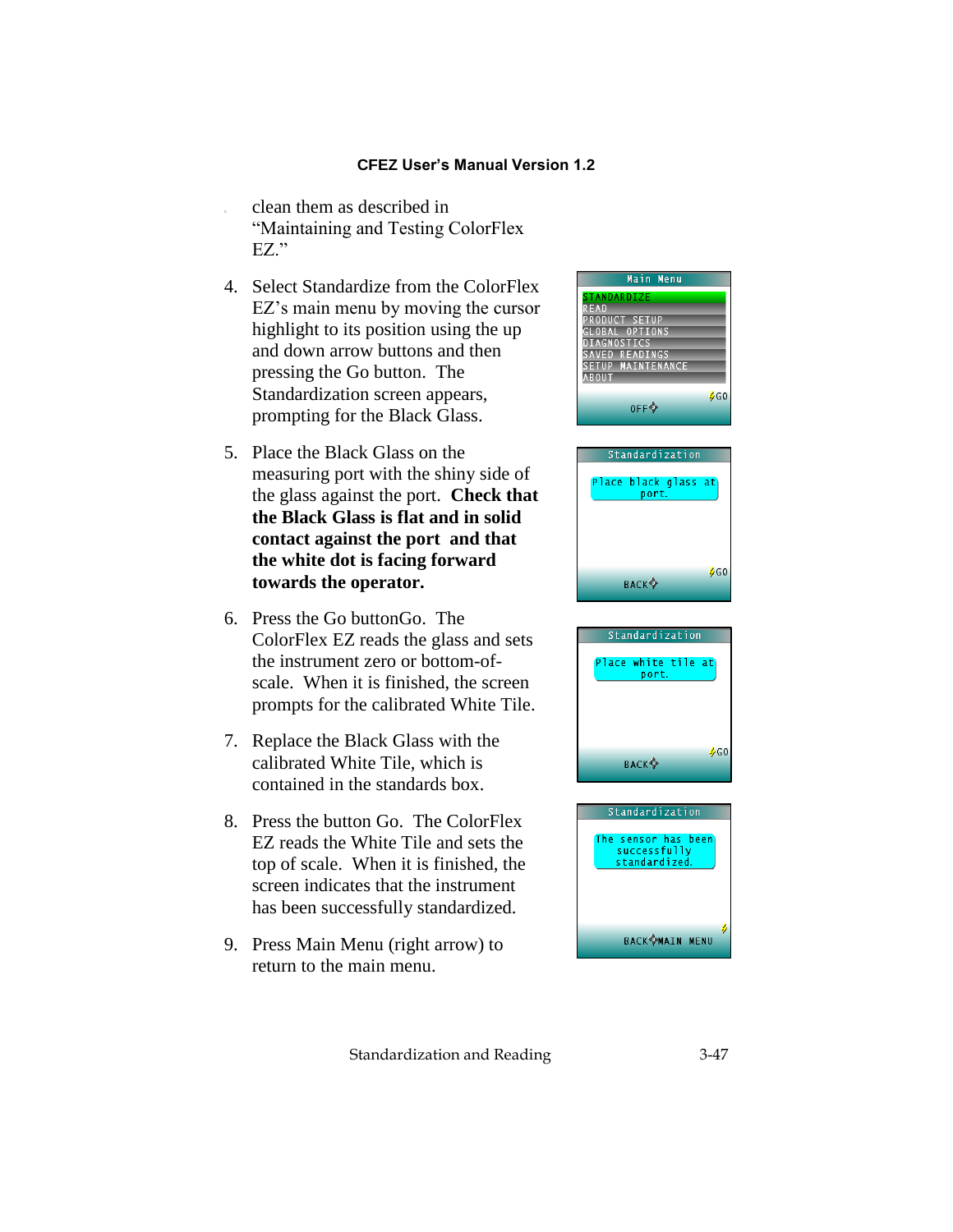## **Reading Individual Samples**

Complete the following steps to take individual readings using the ColorFlex EZ:

*Note: These instructions apply when Average in the product setup is set to OFF.*

- 1. Select Read from the ColorFlex EZ's main menu. Move the cursor highlight to its position using the up and down arrow buttons and then press the Go button.
- 2. The first Reading screen appears, for setup selection. To read the last product setup used, press No (down arrow) and skip to Step 4. To select the setup for use from the list of setups, press Yes (up arrow), and the Select setup to use screen appears.
- 3. Scroll through the list of setups using the up and down arrow buttons until the desired setup is highlighted. Then press the Go button Go to move to that setup.
- 4. Place the standard or sample at the sample port with the side to be measured toward the port. Make sure that the item is flat against the port and completely covers it.
- 5. Press the Go button to read. The standard or sample is read and its



3-48 Standardization and Reading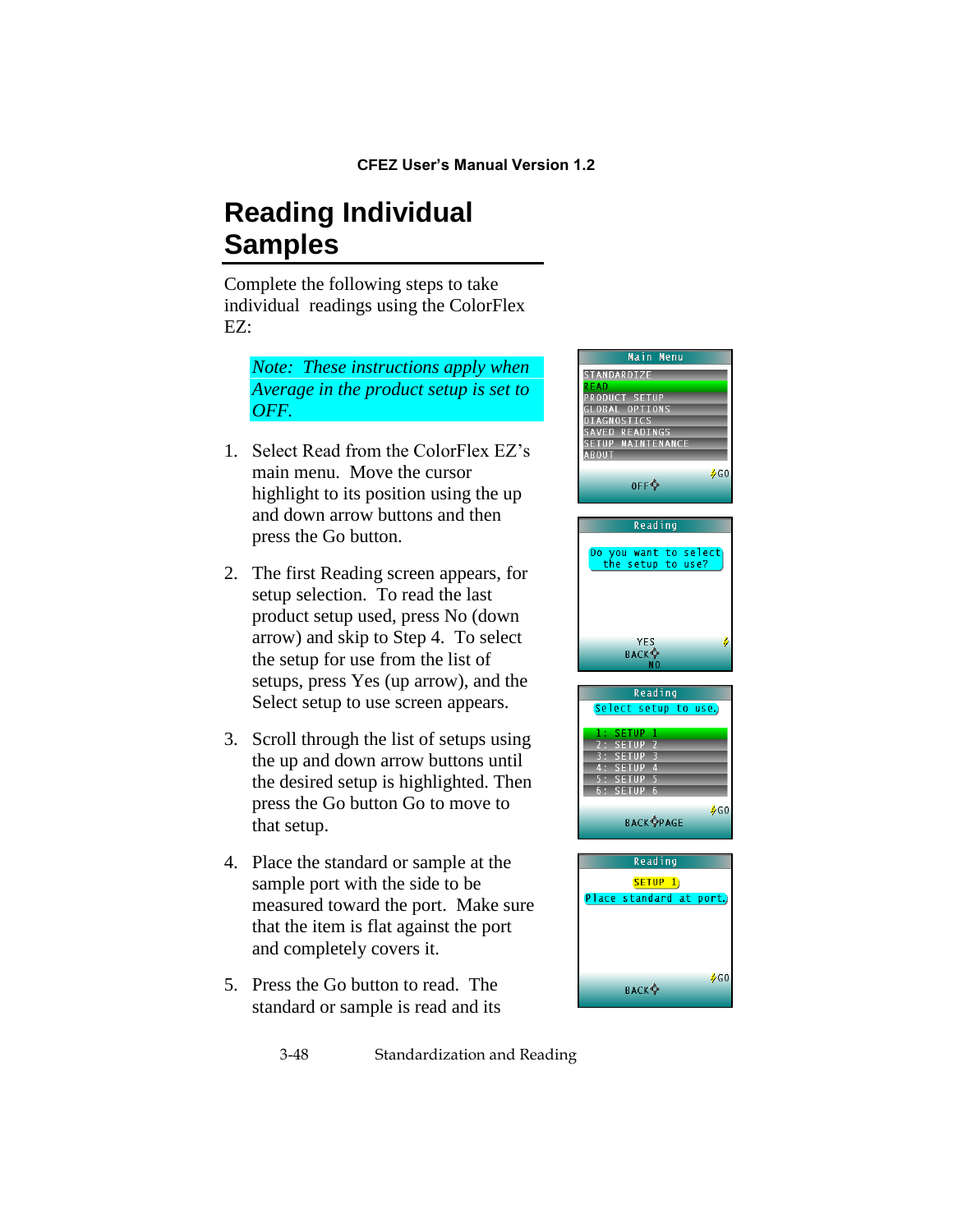6. values (as configured in the product setup) displayed on the screen.

*Note: If a bar code reader is installed, scan the bar code now, and the ID will appear beneath the color measurement.*

7. Note that the all user options are shown on the keypad map at the bottom of the screen.

> Press Save/Print (down arrow) to both save the reading in the ColorFlex EZ's memory and print the reading if a USB printer is connected. The saved readings counter in the upper left corner of the screen will be incremented to reflect the newly saved reading.

An example of a printout is shown.

Press Read to take another reading in this product setup.

Press Next (up arrow) if it is an option to move to the next data view for this product setup.

Press Main Menu (right arrow) to return to the main menu.

## **Reading with Datalog**

The ColorFlex EZ has the ability to manually or automatically save measurements to the Datalog on a USB

| SETUP 1    |         |
|------------|---------|
| 2008/06/19 | 08:00   |
| D65/10     | 1/1     |
| L×         | 87.02   |
| $a*$       | 1.74    |
| h*         | $-7.16$ |
|            | 70.04   |

Standardization and Reading 3-49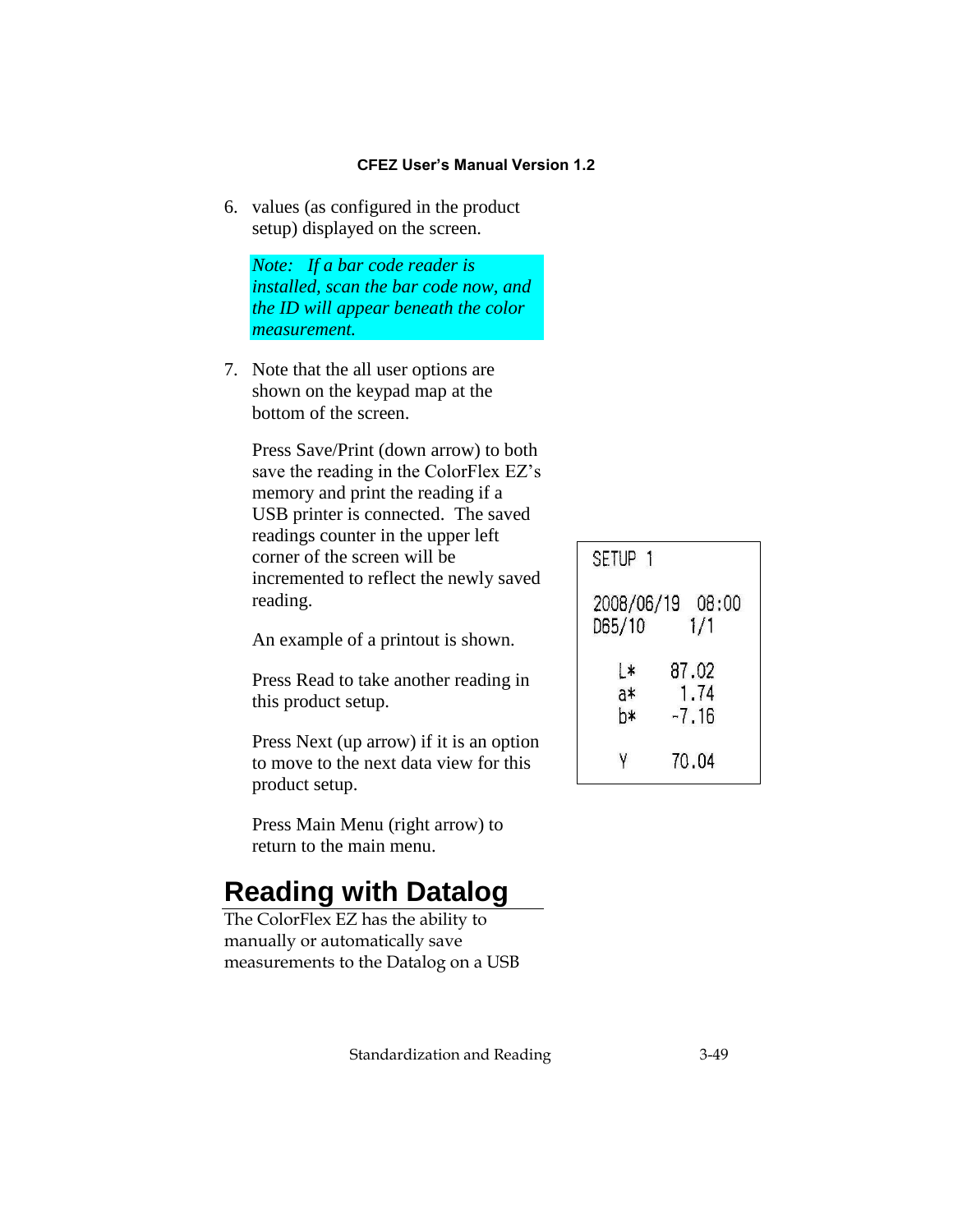flash drive in CSV (.csv) or ASCII (.dtg) format. The precision is 3 decimal places for colorimetric data, 5 for chromaticity values and 4 for spectral data. Once saved to the USB, it can then be read directly into Excel or EZMQC for custom reporting.

## **Reading with Averaging**

Complete the following steps to take and average multiple readings using the ColorFlex EZ:

*Note: These instructions apply when Average in the product setup is set to a value other than OFF.*

- 1. Select Read from the ColorFlex EZ's main menu. Move the cursor highlight to its position using the up and down arrow buttons and then press the Go button.
- 2. The first Reading screen appears, to select the setup to use. To read using the last product setup that was used, press

No (down arrow) and skip to Step 4. To select the setup from a list of setups, press Yes (up arrow). The Select setup screen appears.



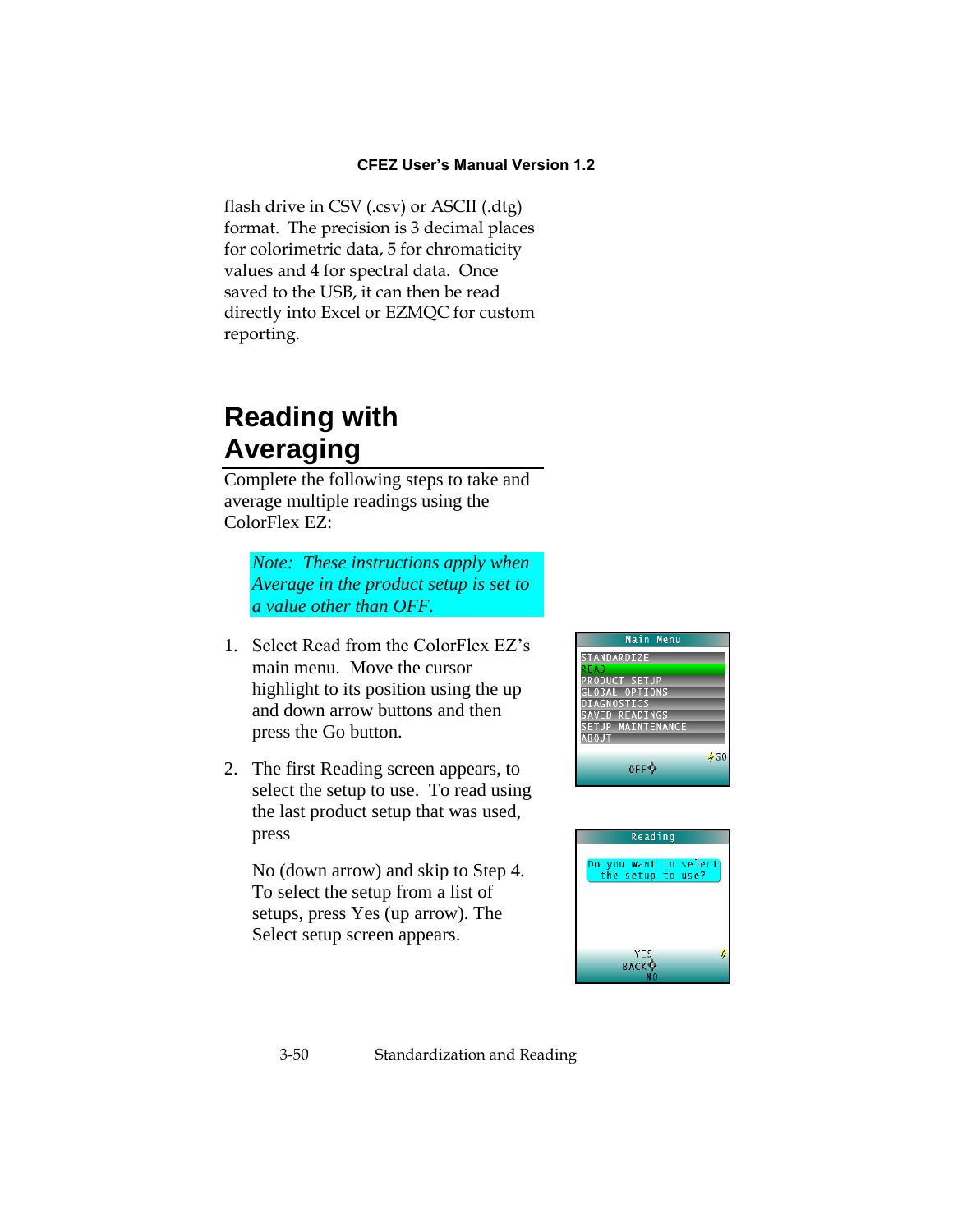- 4. Scroll through the list of setups using the up and down arrow buttons until the setup is highlighted. Then press the center button Go to move to that setup.
- 5. The first reading screen appears, to place the standard for reading 1 of n (if the product setup uses a working standard) or sample for reading 1 of n.
- 6. Place the standard or sample at the sample port with the side to be measured toward the port. Make sure the item is flat against the port and completely covers it.
- 7. Press the Go button to read. The standard or sample is read and its values (as configured in the product setup) displayed on the screen.

Press Save/Print (down arrow) to both save the reading in the ColorFlex EZ's memory and print the reading if a USB printer is connected.

Press Go to make the next reading in the averaging sequence. (Rotate or reposition the sample before doing so.)

8. After all readings in the averaging sequence have been made,.

press Save/Print (down arrow) to both save the reading in the ColorFlex EZ's memory and print the reading (if a USB printer is connected).





| 0001         | ₹                        | 3 |          | 1:35 |
|--------------|--------------------------|---|----------|------|
| <b>SETUP</b> | $\mathbf{1}$             |   | D65/10°  |      |
|              |                          |   |          |      |
| r,           | 51.40                    |   |          |      |
| a*           | $-26.25$                 |   |          |      |
|              | 11.93                    |   |          |      |
|              |                          |   |          |      |
|              |                          |   |          |      |
|              |                          |   |          |      |
|              |                          |   |          |      |
|              |                          |   | VIEW AVG |      |
|              | <b>BACK</b> <sup>O</sup> |   |          |      |
|              | SAVE/PRINT               |   |          |      |
|              |                          |   |          |      |

Standardization and Reading 3-51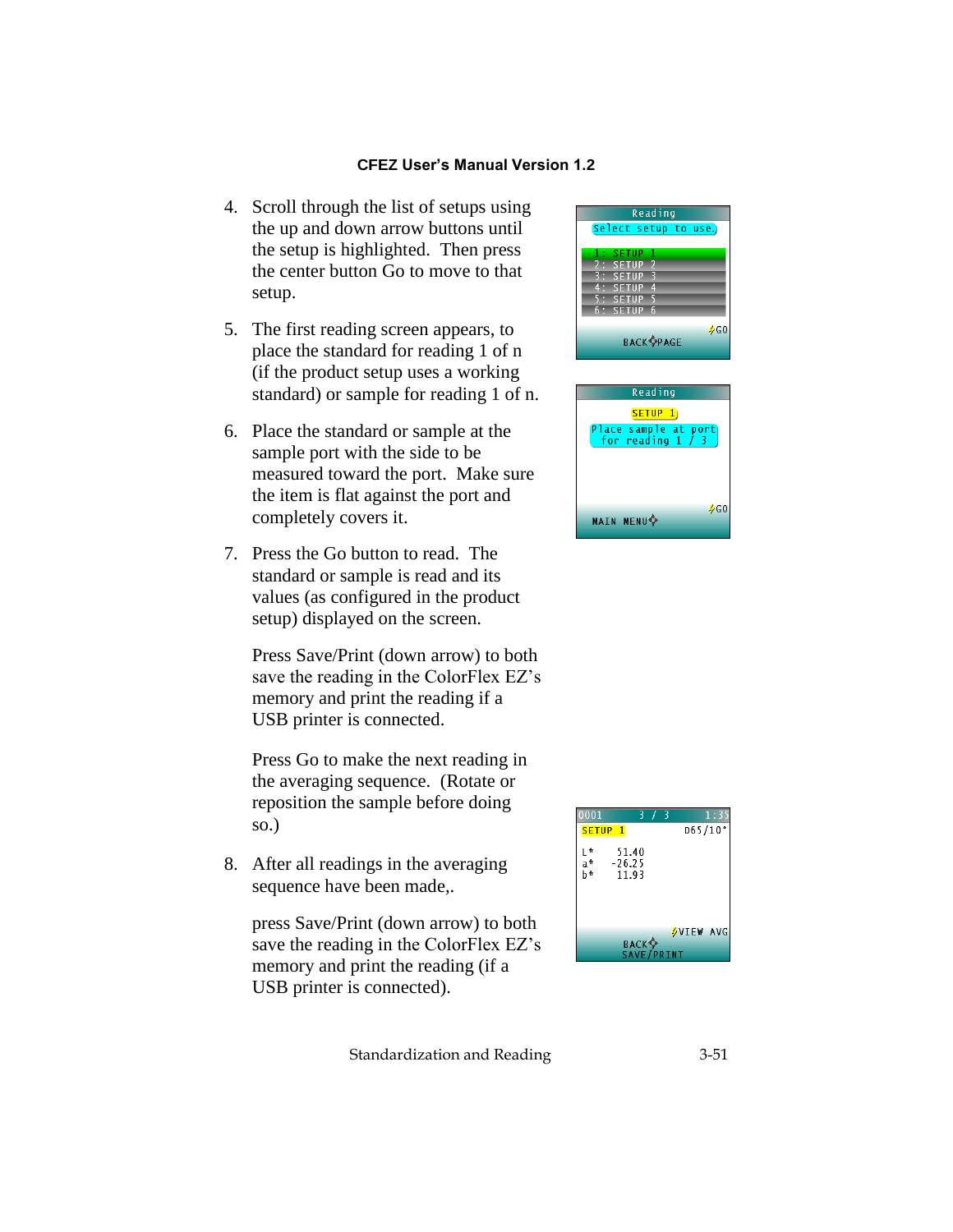Press Next (up arrow) if it is shown to move to the next data view in the product setup.

Press View Avg (right arrow) to show the average of all the measurements made in the averaging sequence.

*Note: If a bar code reader is installed, scan the bar code now, and the ID will appear beneath the average color values.*

Press Read (Go button) to take another reading in this product setup.

9. Once the average is displayed, press View StdDev (right arrow) to show the standard deviation of all the measurements made in the averaging sequence.

| 0001               | Average                              | 1:42                     |
|--------------------|--------------------------------------|--------------------------|
| <b>SETUP</b>       | $\mathbf{1}$                         | D65/10°                  |
| լ *                | 51.40                                |                          |
| $a^*$              | -26.25                               |                          |
|                    |                                      |                          |
| b*                 | 11.92                                |                          |
|                    |                                      |                          |
|                    |                                      | $\sqrt{R}$ READ          |
|                    | <b>BACK VIEW STDEV</b><br>SAVE/PRINT |                          |
|                    |                                      |                          |
|                    |                                      |                          |
| 001                | Std dev                              |                          |
| SETUP <sub>1</sub> |                                      | D65/10°                  |
|                    |                                      |                          |
| [ *                | 0.00                                 |                          |
| $a^*$              | 0.01                                 |                          |
| b*                 | 0.01                                 |                          |
|                    |                                      |                          |
|                    | <b>RACKÔMATN</b>                     | $\sqrt{R}$ READ<br>MENII |

## **Working with Saved Readings**

Readings stored in the ColorFlex EZ's memory during the read process may be viewed, printed, and deleted later, if desired.

To work with saved readings, select Saved Readings from the main menu by moving the cursor highlight to its position using the up and down arrow buttons and then pressing the center Go button. The Saved Readings menu appears.

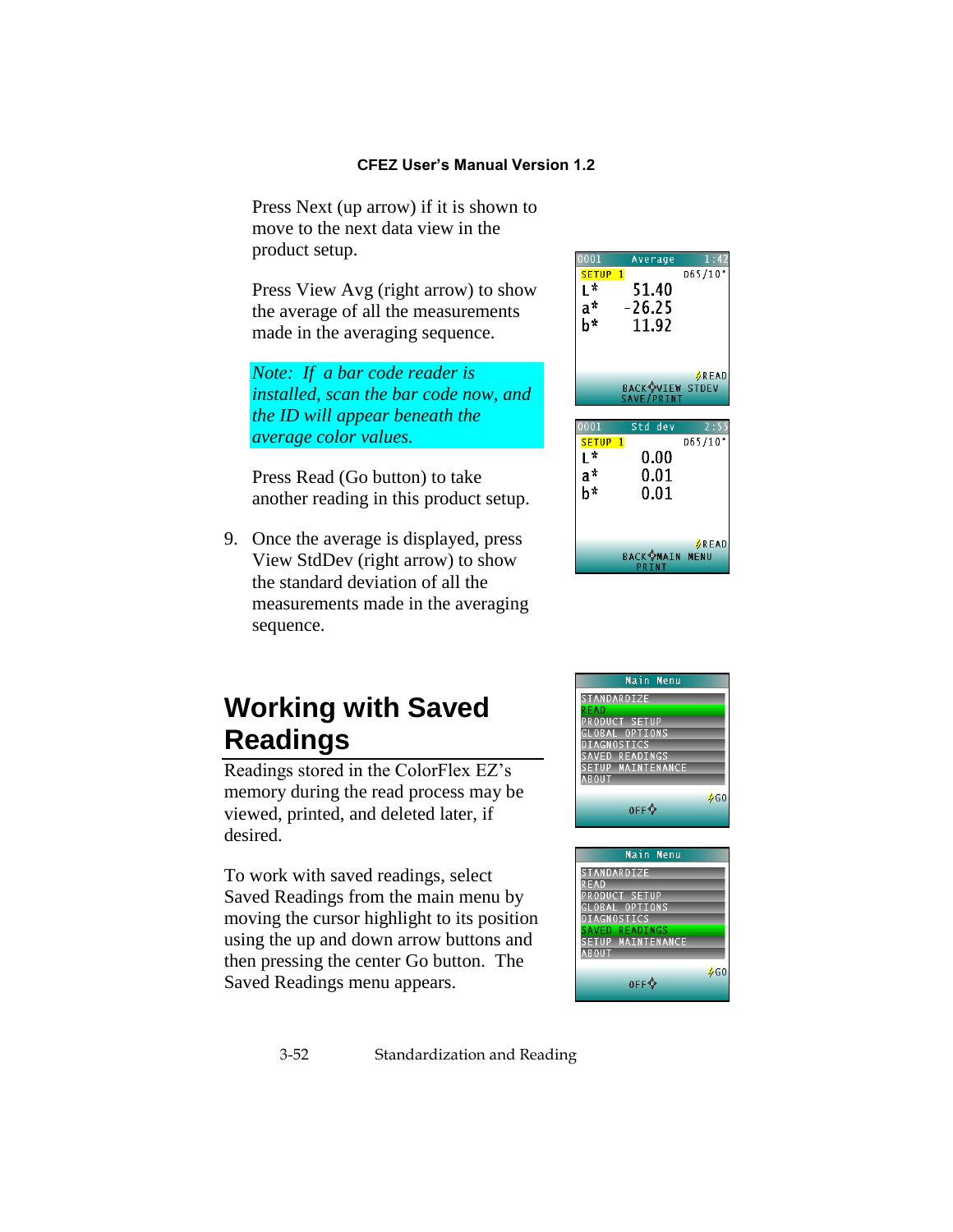Choose the desired function by scrolling using the up and down arrow buttons until it is highlighted and then pressing the right arrow button. The various functions perform as described below.

### **Delete All Readings**

Delete All Saved Readings displays confirmation message to proceed. When Go is pressed, all of the measurements stored in the ColorFlex EZ's memory are erased. When complete, a confirmation message is shown and the user is returned to the Saved Readings menu.

### **Print All Readings**

Print All Readings causes all the measurements stored in the ColorFlex EZ's memory to be output to the device (such as a computer) or printer connected to the ColorFlex EZ's USB port. When complete, return to the Saved Readings menu.

### **View Saved Readings**

View Saved Readings allows the user to view and scroll through the readings saved in the ColorFlex EZ's memory. The first reading stored in memory (which was assigned an ID of 0001 by default) will be shown first.







Standardization and Reading 3-53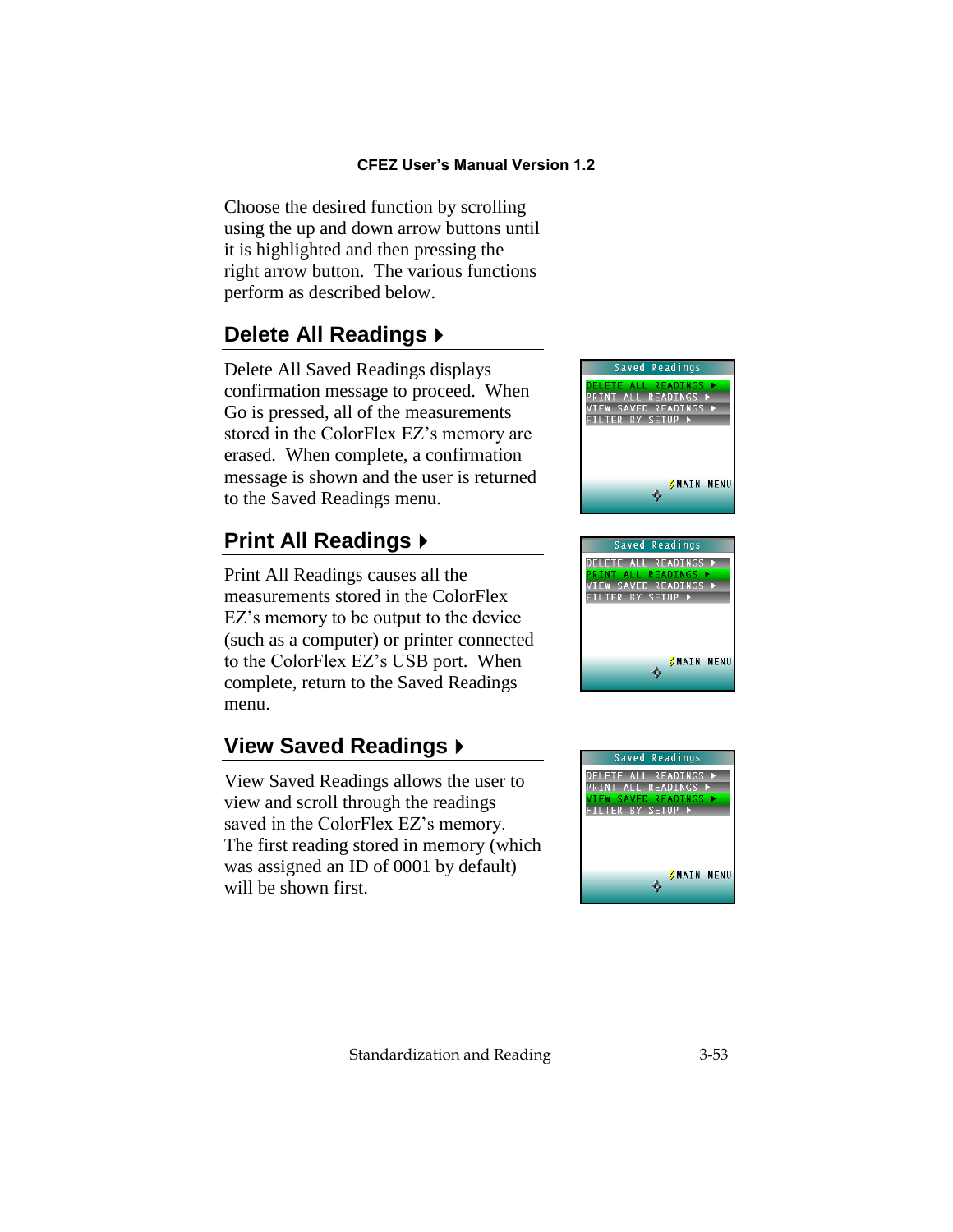Press Print (down arrow) to output the saved reading currently shown to the device (such as a computer) or printer connected to the ColorFlex EZ's USB port.

Press Next (right arrow) to move forward to the next saved reading or Prev (left arrow) to move back to the previous saved reading.

Press Back (up arrow) to return to the Saved Readings menu or Main Menu (center button) to return to the main menu.

### **Filter By Setup**

Filter By Setup views the readings by choosing the product setup. The Saved Readings screen is shown first.

Scroll through the setups using the up and down arrow buttons until the selected setup is highlighted, then press Go (center button). Scroll through the list of setups by advancing a page at a time using the Page (right arrow) button.

View, print, and move through the readings saved for this setup in the same way described above for "View Saved Readings."

| $a^*$<br>$\overline{b}$ * | 51.42<br>-26.27<br>11.91      |  |
|---------------------------|-------------------------------|--|
|                           | 46732PA1618                   |  |
|                           | BACK <mark>∥</mark> MAIN MENU |  |
|                           | PREVŶNEXT                     |  |
|                           | PRINT                         |  |
|                           |                               |  |

 $D65/10^*$ 

1001  $\sqrt{\frac{2E T U P}{1}}$ 

|       |                    | Saved Readings          |     |
|-------|--------------------|-------------------------|-----|
|       |                    | Show saved readings for |     |
|       |                    | this setup:             |     |
| 1 :   | SETUP <sub>1</sub> |                         |     |
|       | $2:$ SETUP         | 7                       |     |
|       | $:$ SETUP          | B                       |     |
|       | SFTUP              |                         |     |
| $5 -$ | <b>SETUP</b>       |                         |     |
|       | 6: SETUP           | ĥ                       |     |
|       |                    |                         |     |
|       |                    |                         | -SO |
|       |                    | <b>BACK PAGE</b>        |     |
|       |                    |                         |     |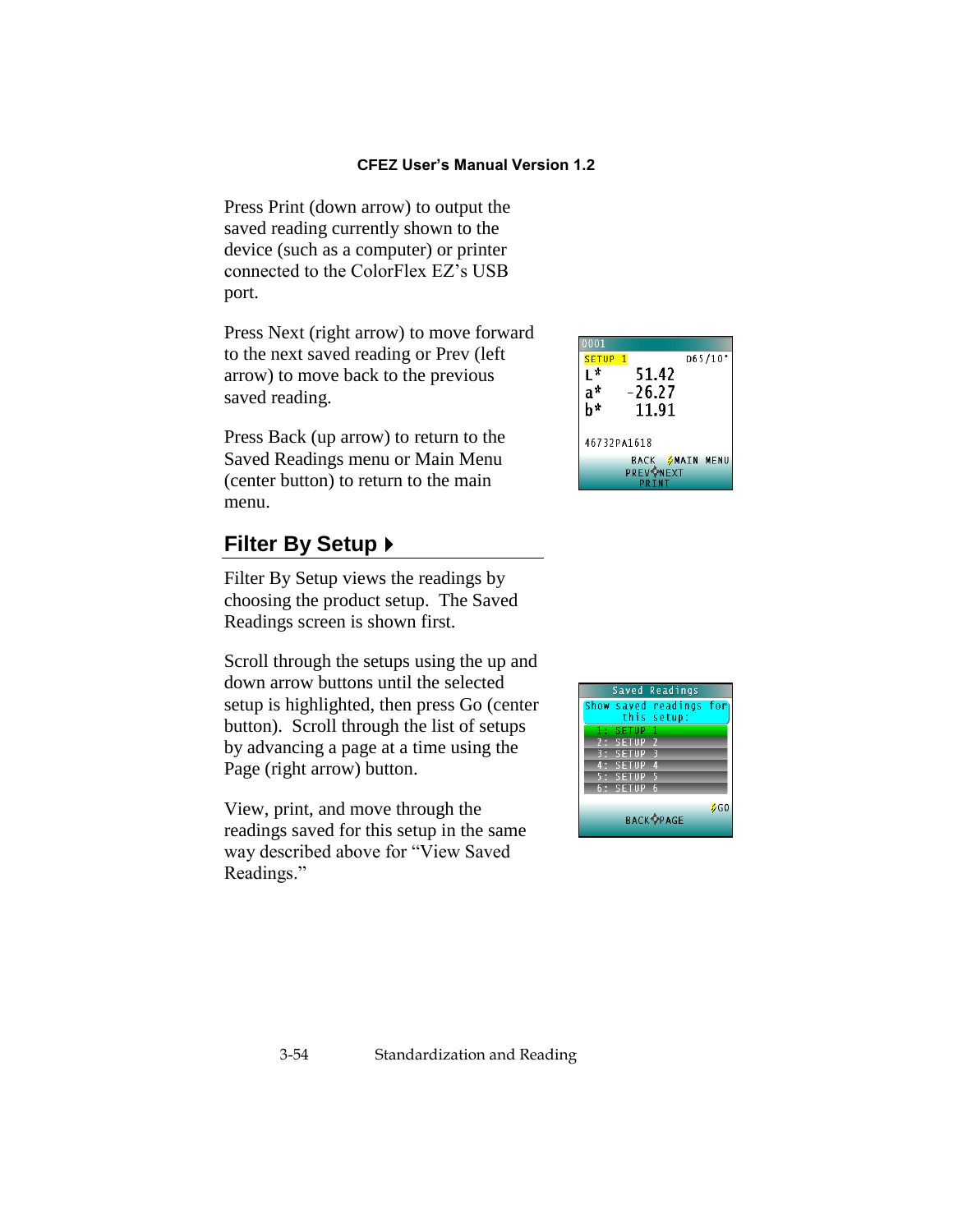## CHAPTER FOUR

# **Sample Preparation and Presentation**

The ColorFlex EZ spectrophotometer is a versatile color measurement instrument than can be used on products of virtually any size, in industries as diverse as paint and textiles. Because of its compact design, it can be used to measure objects that would be difficult to position at the sample port of a larger color instrument. However, careful attention to proper sample presentation and presentation is required for consistent and accurate color measurements.

It is important to select samples appropriately, use an established measurement method, and handle all samples in a consistent manner. The guidelines in this chapter will help while taking measurements.

## **Selecting Samples**

Choose samples that are representative of the material used. If samples are non-representative of the batch or are spoiled, damaged, or irregular, then the result may be biased. When choosing a sample, select randomly and examine the sample to avoid biased results. If the sampling procedure is adequate, another sample selected from the same batch should result in comparable measured values.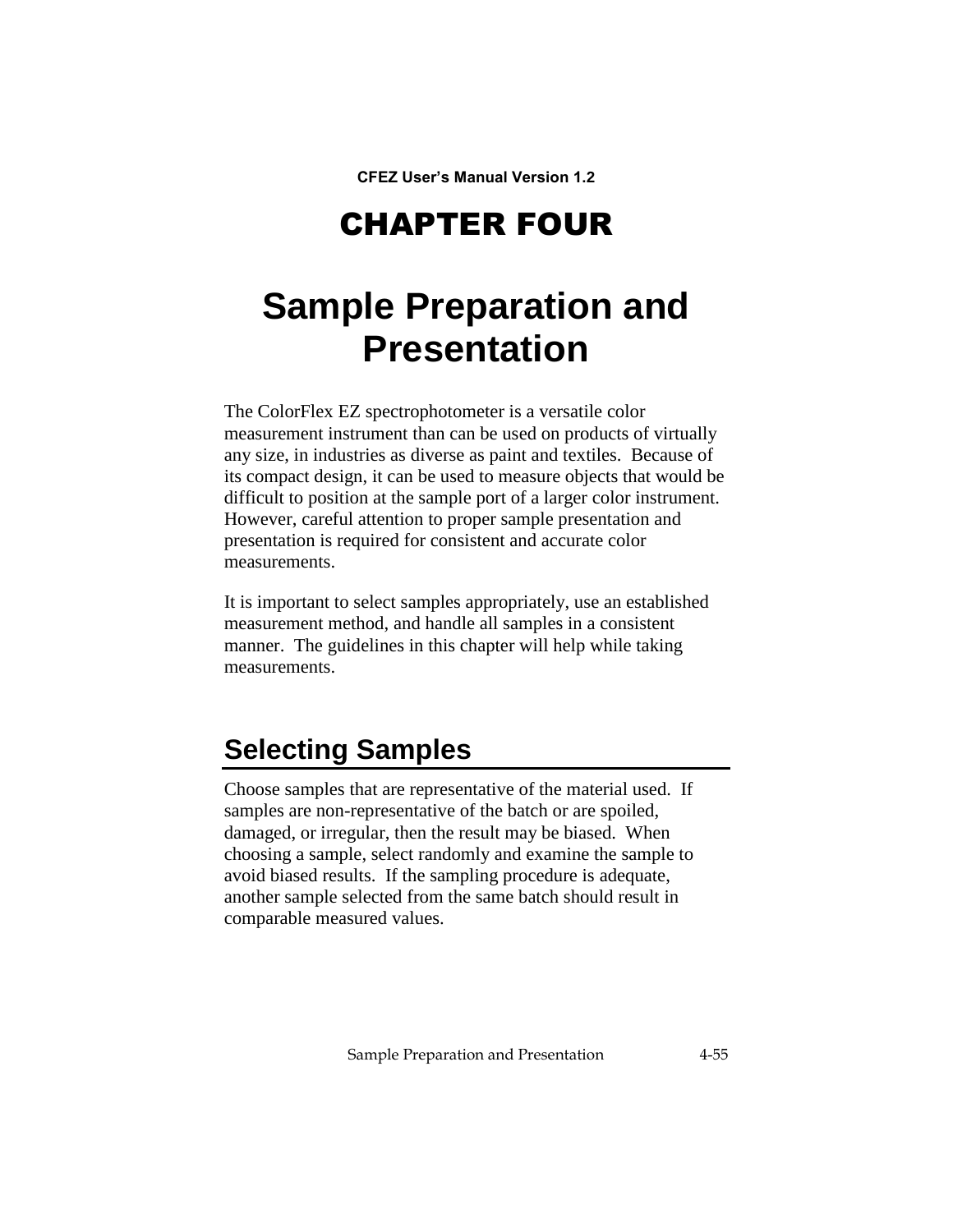#### **Preparing Samples**

Prepare samples in exactly the same manner each time they are measured. Follow standard industry methods if they exist, such as ASTM or TAPPI methods.

### **Sample Presentation**

Present the samples to the instrument in a standard, repeatable manner. Results obtained depend on the condition of the samples and their presentation. If a method is established so that the same procedure is used each time specific samples or types of samples are measured, then there will be a valid basis for comparison of measured results. This also ensures repeatability of results when measuring the same sample. Make a checklist so that operators may simply check each step. The checklist will also help in the training of new operators.

There are variety of techniques that can be used in handling various forms of objects and materials so that the most valid and repeatable measurement of their appearance results. For example, when measuring the color of a sample, such as fabric, that is translucent, the sample should be folded into multiple layers to make it appear more opaque. Other materials, such as liquids or semi-solids, might be read through the glass of a sample cup, which presents a flat surface to the instrument.

When taking readings, make sure that the sample surface is flat against the ColorFlex EZ sample port. This may be difficult if the sample is curved or irregularly shaped. Look at the instrument from all angles to make sure the port makes as much contact as possible with the product. When measuring thin, soft materials (such as fabric or paper) place a hard, flat surface behind the product to ensure proper contact with the sample port and to ensure that it does not pillow into the sample port. Average several readings when measuring samples that are textured, patterned, or irregular in color.

4-56 Sample Preparation and Presentation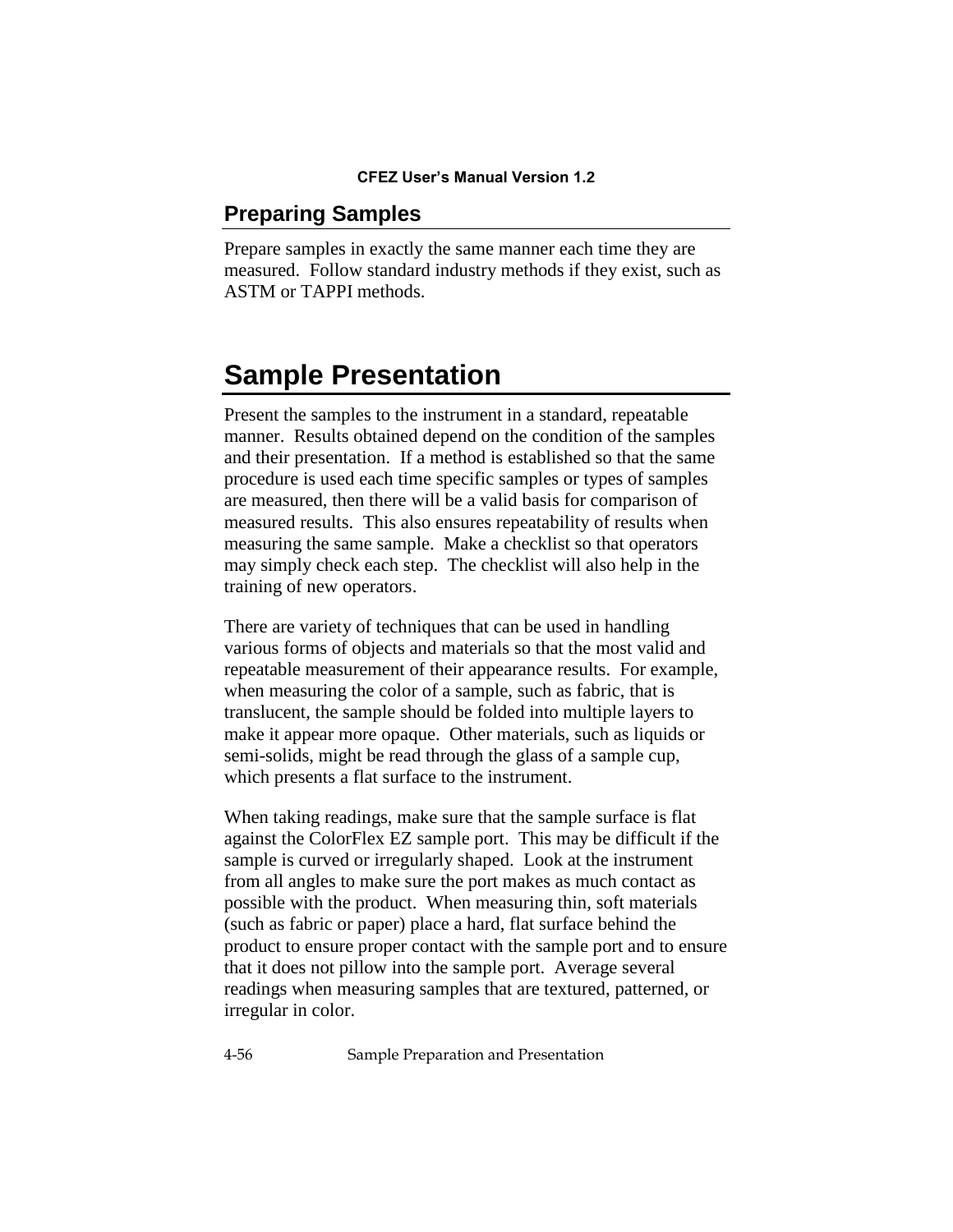Examples of ways to measure several types of samples are given below.

### **Directional Samples**

Directionality can be minimized by averaging several measurements with rotation of the sample between readings. Examination of the standard deviation displayed with the averaging function can guide in selecting the appropriate number of readings to average.

### **Non-opaque Samples**

Non-opaque samples must have consistent backings. A white uncalibrated tile is recommended. If the sample is such that it can be folded to give multiple layers, such as tissue or fabric, the number of layers for each sample should be noted.

### **Translucent Samples**

Light trapped in a translucent sample can distort the color. The thickness of the sample presented should be chosen to maximize color difference between limit samples and the sample should be backed with multiple layers or a White Tileto eliminate the effects of ambient (room) light. Translucent liquids can be measured using in a sample cup, or a sample cup with the ring-and-disk set with the sample has low solids.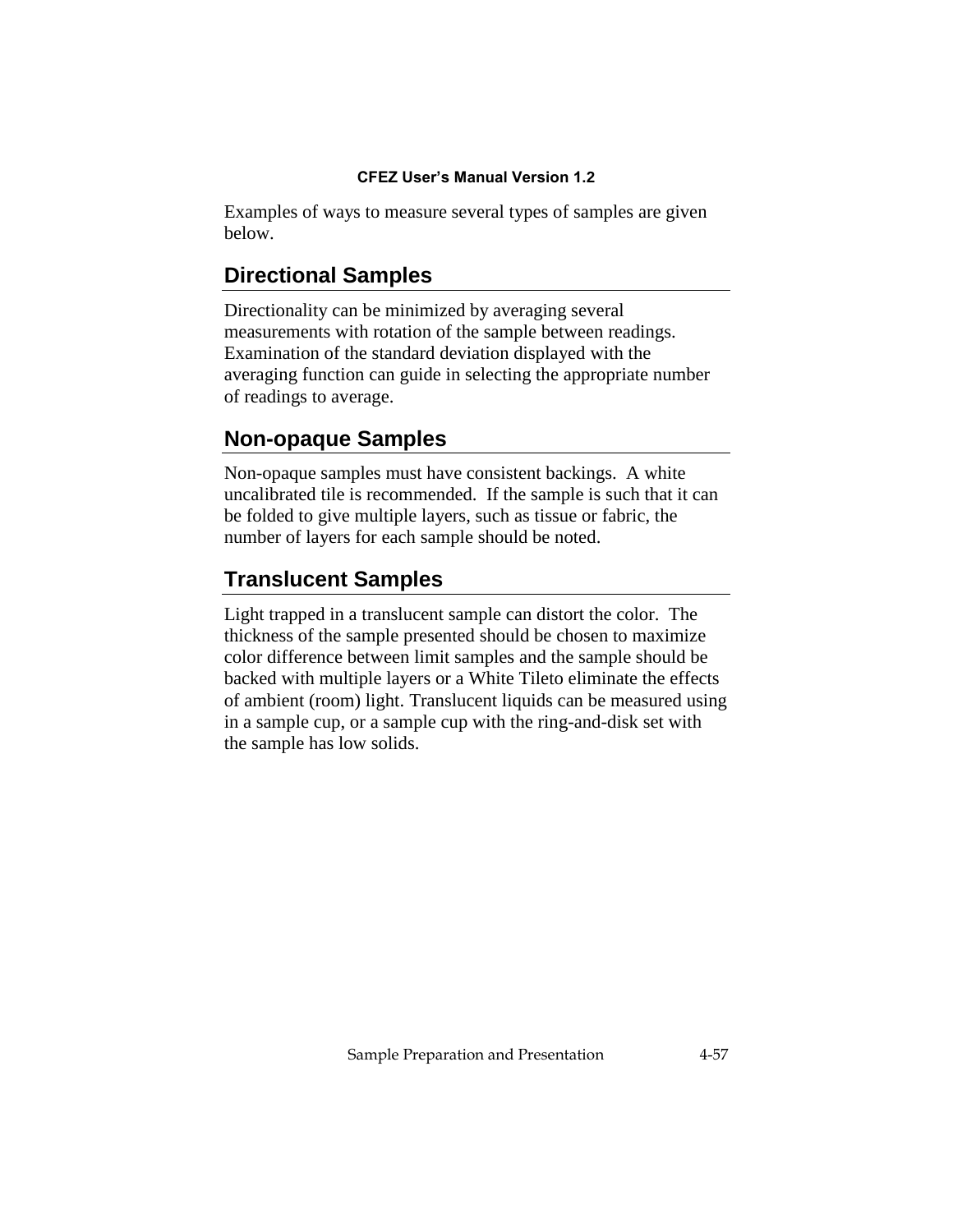5-58 Maintaining and Testing ColorFlex EZ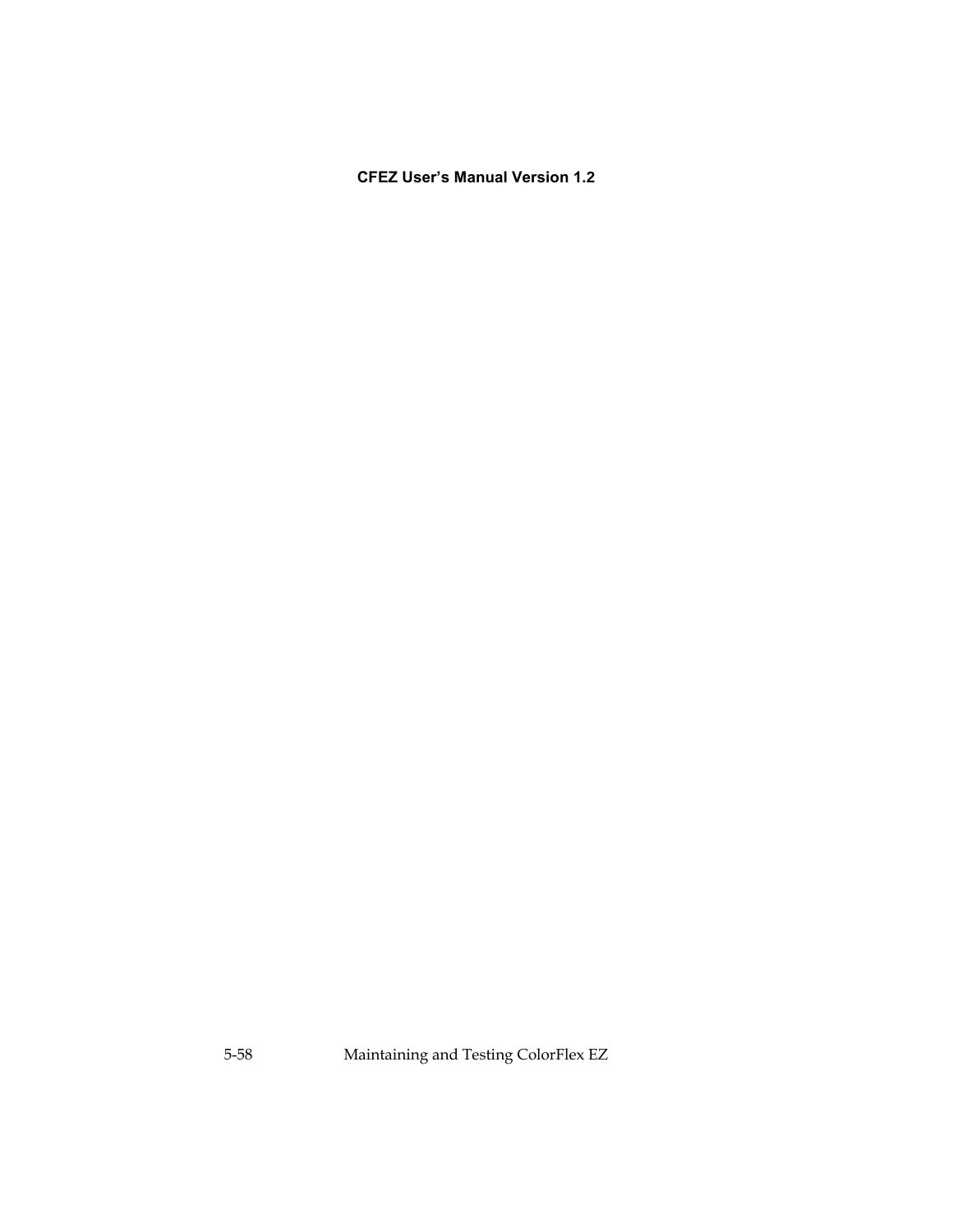## CHAPTER FIVE

# **Maintaining and Testing ColorFlex EZ**

The ColorFlex EZ requires very little maintenance; keep the tiles, Black Glass clean, and take reasonable precautions to prevent entry of contaminants into the sample port.

This chapter describes the maintenance necessary to keep the instrument functioning properly and provides tests to assess performance.

## **Cleaning the ColorFlex EZ**

Clean the outside surfaces of the ColorFlex EZ using a soft cloth. Do not spray liquids directly on the instrument.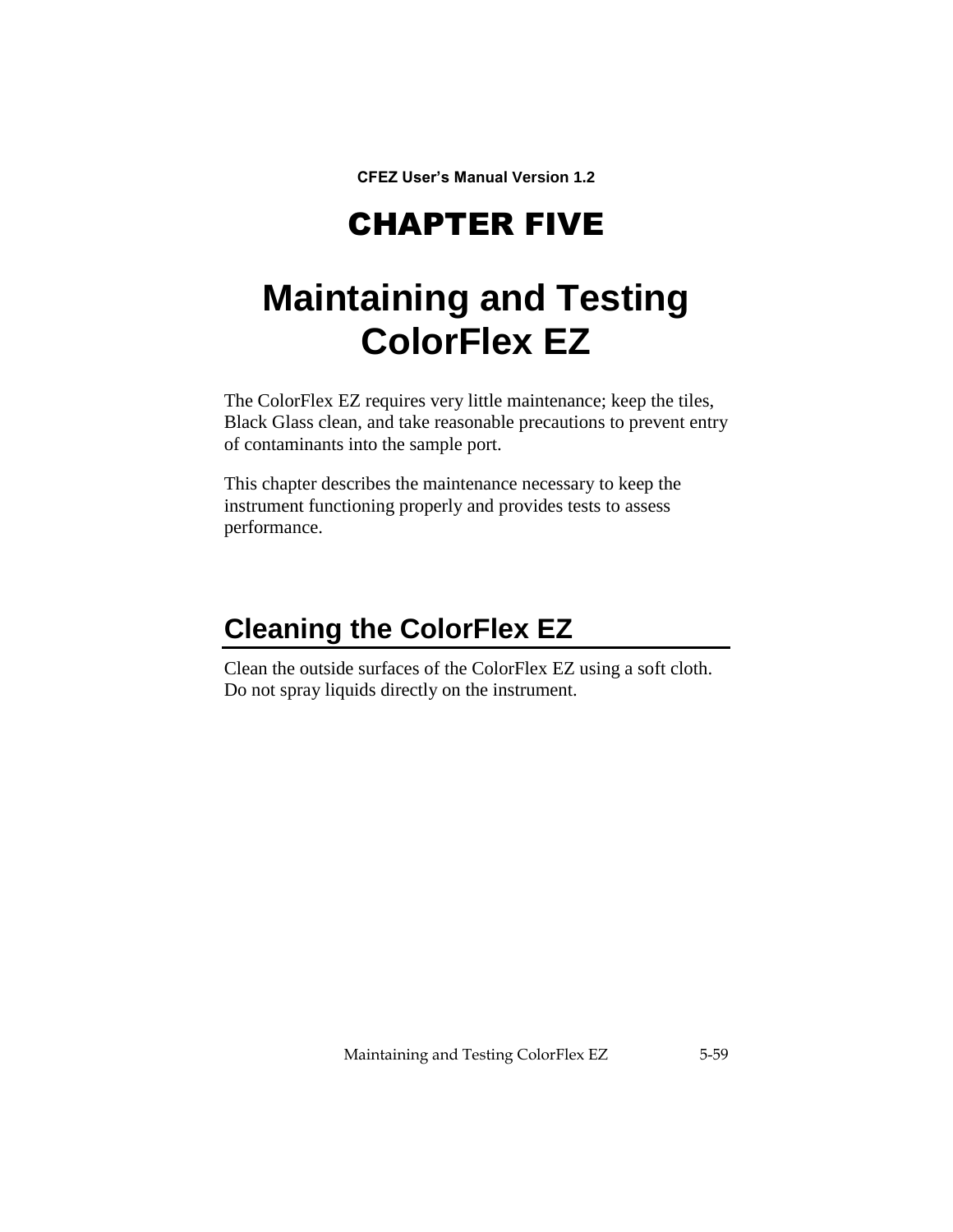## **Maintaining the Instrument Standards**

Before standardizing, inspect the calibrated White Tile and Black Glass for dust and fingerprints. Do the same for the diagnostic Green Tile prior to running the Green Tile Test. Keep the calibration tiles in the carrying case when not being used. If a tile is lost or damaged, contact HunterLab as described in "When You Need Assistance" concerning replacement.

Clean the tiles and Black Glass using a soft nylon bristle brush and a solution of warm water and a laboratory grade detergent such as SPARKLEEN. Rinse the tiles in a stream of warm tap water. Blot them dry using a clean, non-optically brightened, lint-free paper towel.

*Note: SPARKLEEN is manufactured by Fisher Scientific Co., Pittsburgh, PA 15219 and may be ordered from them using catalog number 4-320-4. One tablespoon of SPARKLEEN should be added to every gallon of water.*

## **Replacing the Lamp**

Lamp replacement requires a trained technician. Contact the HunterLab Field Service Department to arrange for lamp replacement. Please read "When You Need Assistance," page 8-7, prior to contacting HunterLab.

5-60 Maintaining and Testing ColorFlex EZ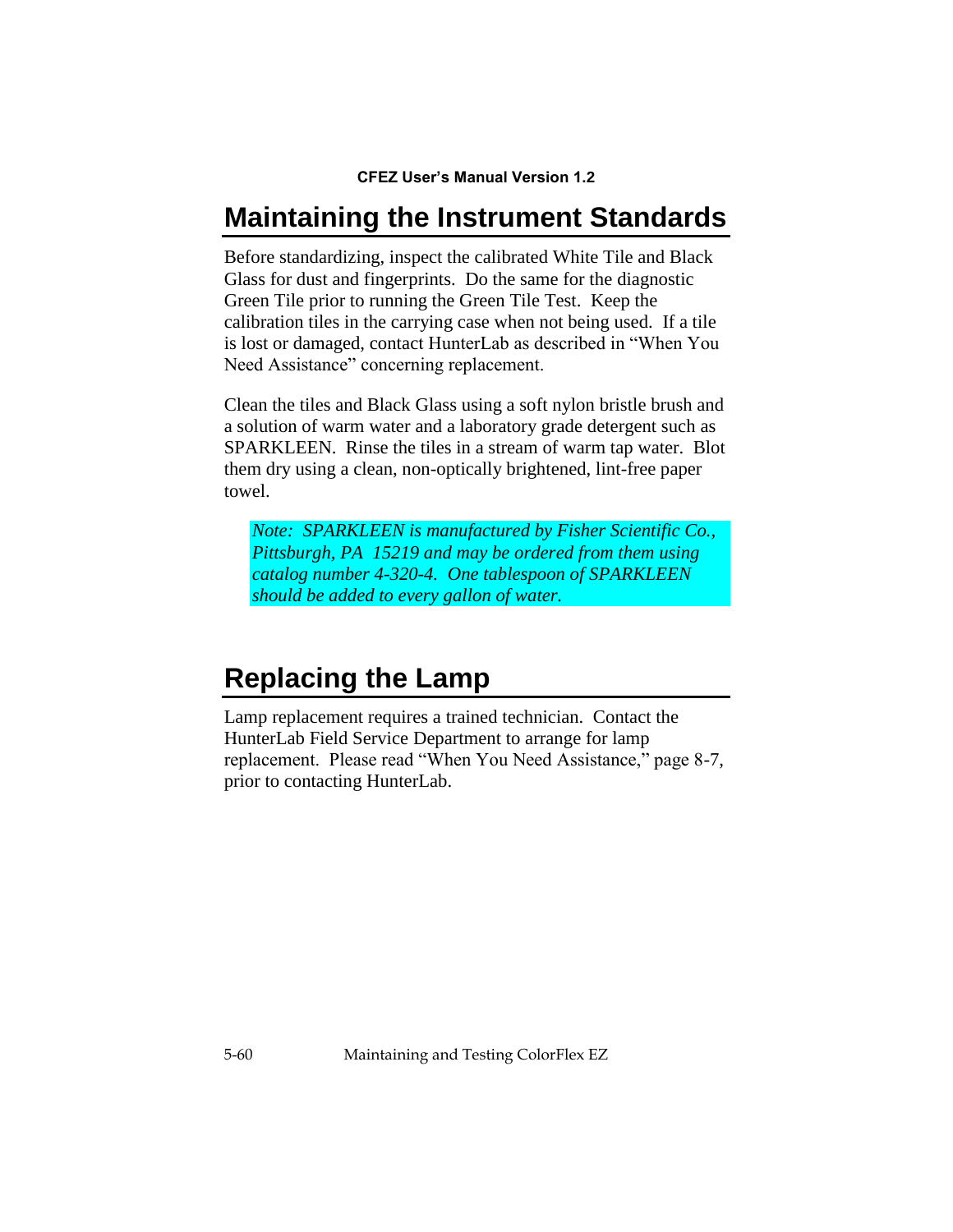## **Diagnostics**

The Diagnostics Tests can be run to verify instrument performance. Diagnostics is selected from the main menu by moving the cursor highlight to its position using the up and down arrow buttons and then pressing the center Go button. The Diagnostics menu appears.



Choose the desired function by scrolling using the up and down arrow buttons until the desired test is highlighted and then pressing the right arrow button.

#### **White Repeatability**

The White Tile Repeatability screens prompts through a normal standardization for the instrument. When standardization is complete, leave the calibrated White Tile in position at the sample port and press the Go button.

Twenty readings of the calibrated White Tile are made automatically and the results of each reading shown as it is made. This test may be cancelled at any time by pressing Cancel. When all readings are complete, the final result, as well as whether the instrument passes or fails the test, is shown.

To PASS, dE\* must be less than or equal to 0.05.

Press Print to print the result (if a printer is connected to the instrument's USB



Maintaining and Testing ColorFlex EZ 5-61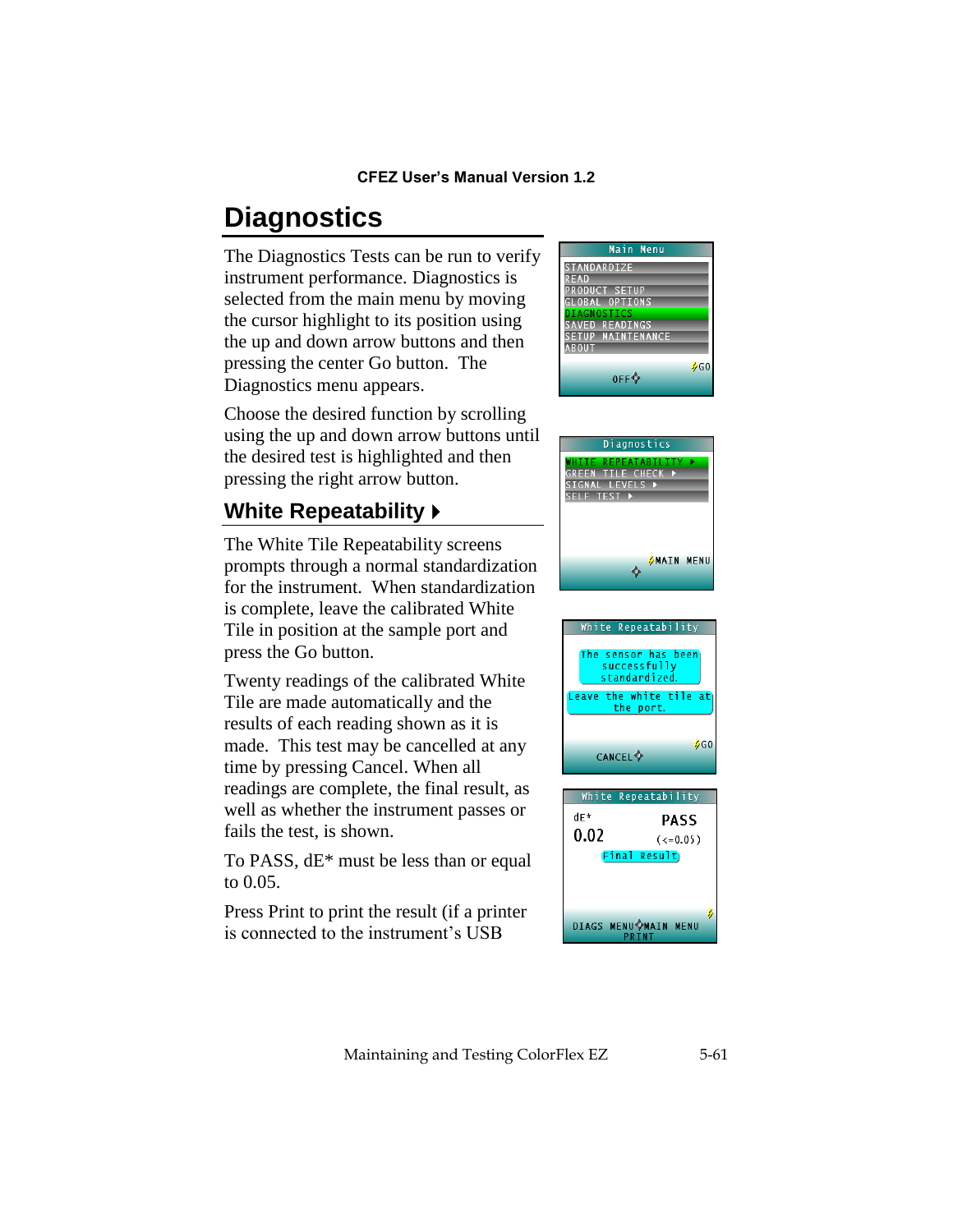port). An example printout is shown.

Press Diags Menu to return to the Diagnostics menu to run further tests

Press Main Menu to return to the main menu.

|      | White Tile Repeatability<br>2008/06/19 08:06 |
|------|----------------------------------------------|
|      | dE* 0.03                                     |
| PASS |                                              |

### **Green Tile Check**

The first Green Tile Check compares the values in the ColorFlex EZ's memory to the values read at factory on the back of the diagnostic Green Tile. If the values match, press the Go button to continue. If the values in the instrument's memory require revision, change the highlighted digit of the selected color scale value using the up and down arrow buttons. When the desired digit is shown, press Next to move to the next digit. When all digits are as desired, press Go to continue. Press Back to cancel the test.

Standardize the instrument and when complete, place the diagnostic Green Tile at the sample port. Press the Go button. One reading of the Green Tile is made, and then the final result, as well as whether the instrument passes or fails the test, is shown. The specification is that dX, dY, and dZ must all be less than or equal to 0.30 for the instrument to PASS the test.

| Green Tile Check                                     |                         |
|------------------------------------------------------|-------------------------|
| Confirm the tile values)<br>and revise if required.) |                         |
| Χ<br>Z                                               | 15.02<br>20.47<br>14.31 |
| <b>BACK ONEXT</b>                                    | -SCO                    |

5-62 Maintaining and Testing ColorFlex EZ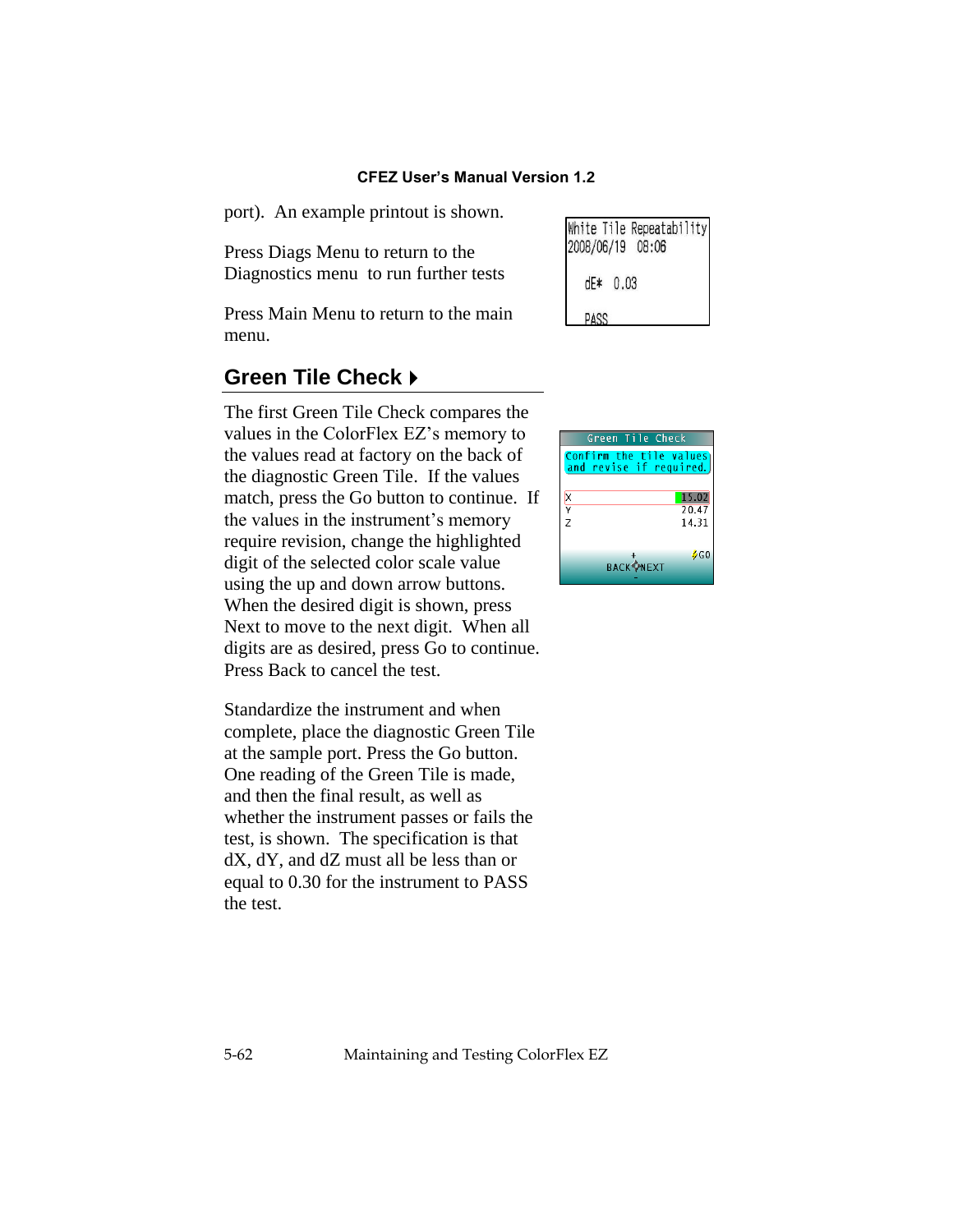Press Print to print the result (if a printer is connected to the instrument's USB port).

Press Diags Menu to return to the Diagnostics menu. Press Main Menu to return to the main menu.

### **Signal Levels**

The Signal Levels diagnostic prompts to place a sample at the measurement port. Normally this will be the White Tile, but other instructions may be provided by HunterLab's Technical Support staff. Place the White Tile at the port and press Go.

The sample and monitor channels are plotted on a graph for examination by HunterLab's Technical Support staff.

Press Read to read again. Press Diags Menu to return to the Diagnostics menu. Press Main Menu to return to the main menu.

### **Self Test**

The DIAGNOSTICS MENU contains a fourth function named SELF TEST. When this function is selected, communications tests between the ColorFlex EZ's subsystems are run. If successful, the versions of the firmware present would be displayed. Also shown is the value of the checksum of the instrument's calibration data as four hexadecimal digits.



Maintaining and Testing ColorFlex EZ 5-63



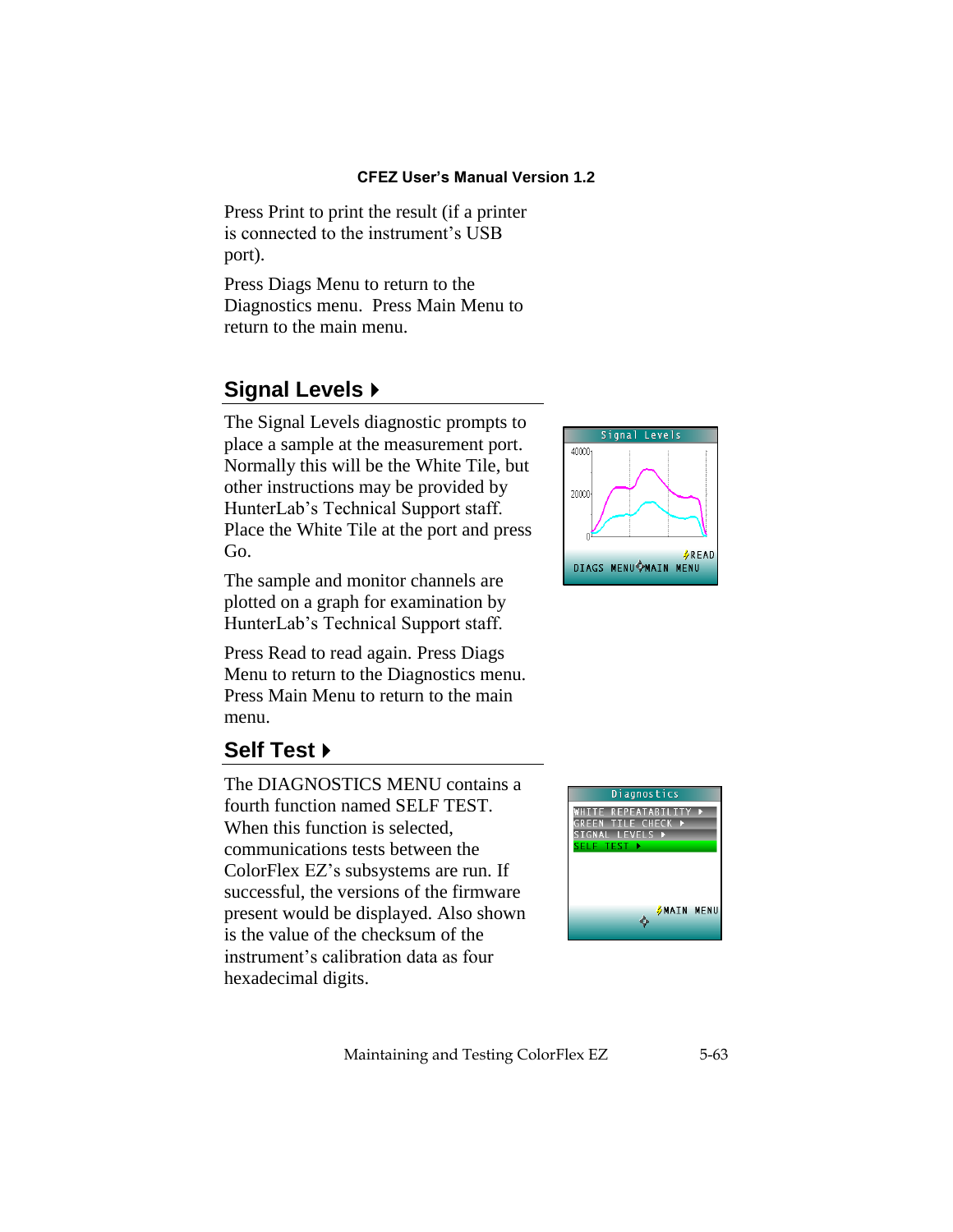The value of the checksum of the calibration data should remain constant unless the White Tile's assigned reflectance is updated or the instrument is serviced. A record of the checksum's value should be kept. If it changes for unexplained reasons then the instrument may not function correctly.

Press Diags Menu to return to the Diagnostics menu.

Press Main Menu to return to the main menu.

|                             | Self Test                                                                               |
|-----------------------------|-----------------------------------------------------------------------------------------|
|                             | M3DA V1.50.09.296A<br>CFUSB V1.10.10.081A<br>CFUSB V1.10.10.081A<br>CFUSB V1.10.10.081A |
| Checksum:                   | 365F                                                                                    |
| <b>DIAGS MENUVMAIN MENU</b> |                                                                                         |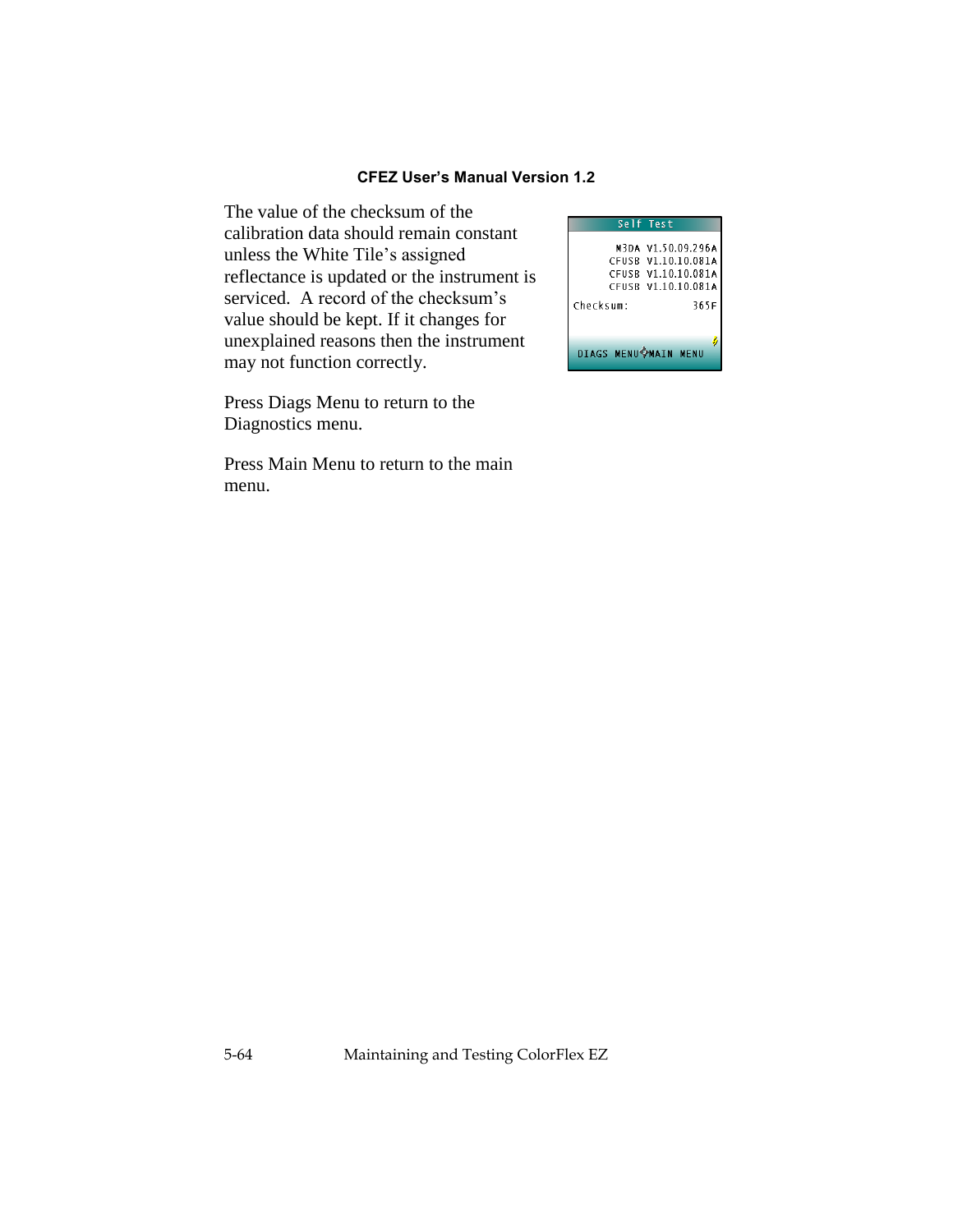# CHAPTER SIX

# **Specifications**

The specifications and characteristics of the instrument are given in this chapter. For best performance, the instrument should be placed where there is ample work space with medium or subdued illumination and no drafts. The operating conditions (temperature and humidity ranges) are given in the Operating Conditions section below.

## **Operating Conditions**

Do not leave ColorFlex EZ in an area where temperature or humidity extremes are possible.

| Storage Temperature (3weeks) | -20 $^{\circ}$ C to 65 $^{\circ}$ C (-5 $^{\circ}$ F to 150 $^{\circ}$ F)                                                                                                                       |
|------------------------------|-------------------------------------------------------------------------------------------------------------------------------------------------------------------------------------------------|
| <b>Operating Temperature</b> | 10 <sup>o</sup> C to 40 <sup>o</sup> C (50 <sup>o</sup> F to 104 <sup>o</sup> F)                                                                                                                |
| Performance Temperature      | $21-28$ °C (70-82°F)                                                                                                                                                                            |
| Noncondensing Humidity       | 10\% to 90\%                                                                                                                                                                                    |
| <b>Standard Accessories</b>  | Calibrated Instrument White Tile,<br>Black Glass, Green Diagnostic Tile,<br>Universal AC adaptor, computer<br>interface cable, USB flash drive,<br>User's Guide, Certificate of<br>Traceability |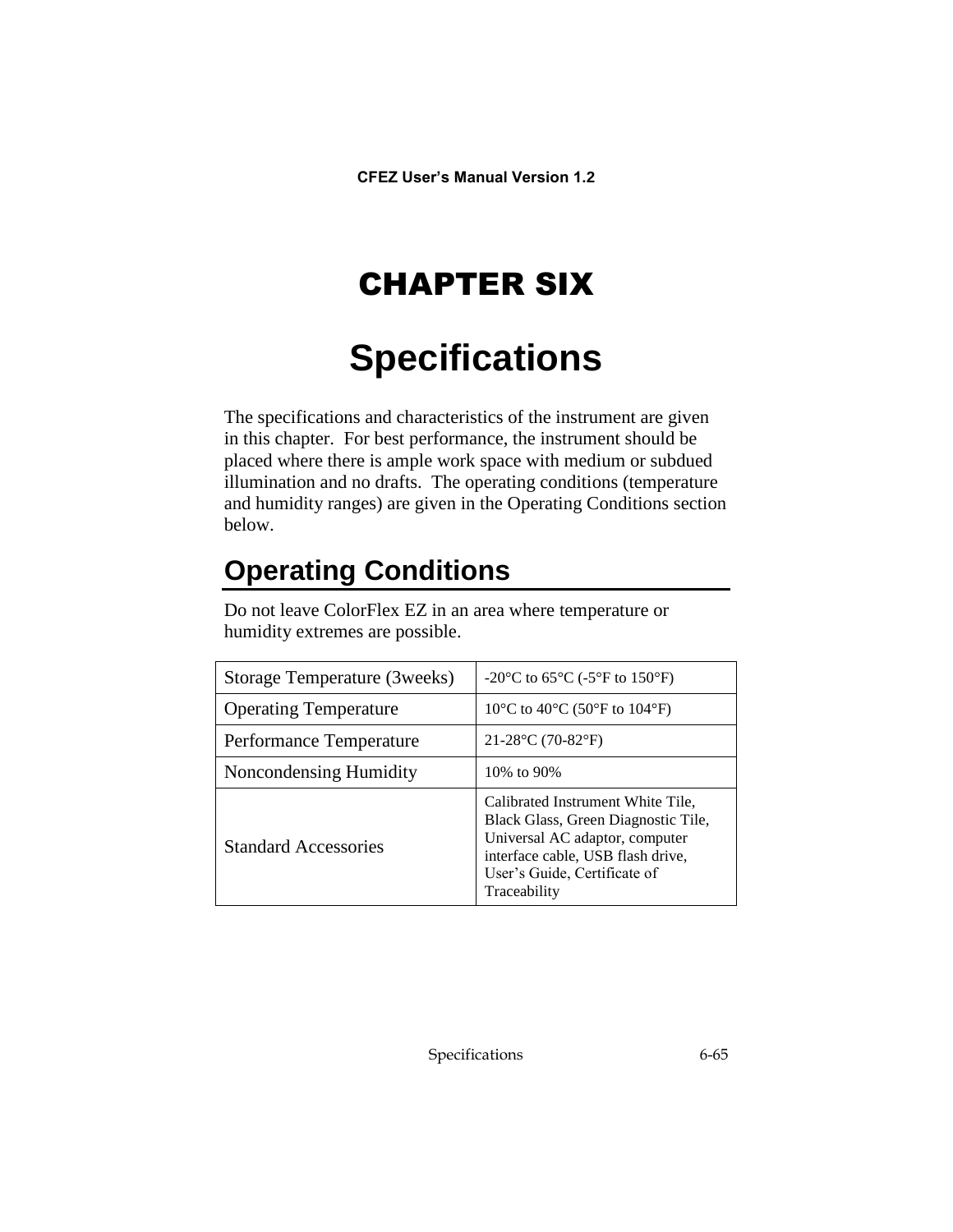# **Physical Characteristics**

| Weight                                         | 4.5 kg $(9.9$ lb)                                                                      |
|------------------------------------------------|----------------------------------------------------------------------------------------|
| <b>Dimensions</b><br>(Height x width x length) | $16cm x 13cm x 36cm (6.3-in x 5.1-in$<br>$x 14.2-in)$                                  |
| <b>Communications Interface</b>                | USB OTG to computer<br>$1-$<br>USB A to Keyboard, printer,<br>$2 -$<br>barcode scanner |
| <b>Standards Conformance</b>                   | CIE 15:2004, ISO 7724/1, ASTM<br>E1164, DIN 5033, Teil 7 and JIS Z<br>8722 Condition C |
| <b>Safety Compliance</b>                       | UL, CSA, IEC, or equivalent                                                            |
| <b>System Power</b>                            | 100-240 VAC/0.4A, 47-63 Hz                                                             |

## **Conditions of Illumination and Viewing**

| Light Source                    | Pulsed xenon                                                               |
|---------------------------------|----------------------------------------------------------------------------|
| Lamp Life                       | $>1$ million flashes                                                       |
| Geometry                        | $45^{\circ}$ Illumination/ $0^{\circ}$ Viewing                             |
| Spectrophotometer               | 256-element diode array and high resolution<br>concave holographic grating |
| Port Diameter/<br>View Diameter | $31.8$ mm $(1.25$ -in) illuminated/<br>$25.4$ mm $(1$ -in) measured        |
| <b>Specular Component</b>       | Excluded                                                                   |

6-66 Specifications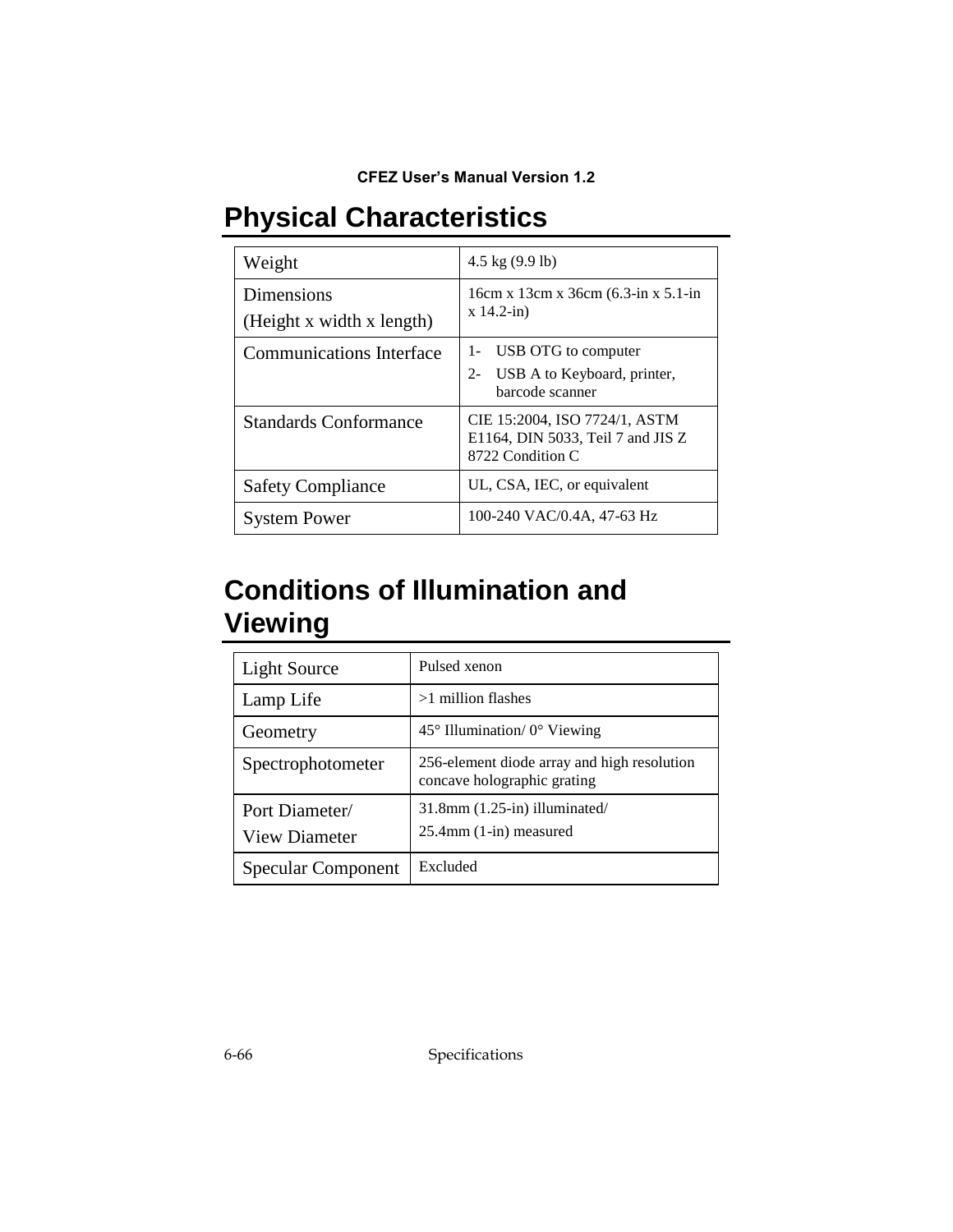## **Instrument Performance**

| Spectral Data                                  | Range: 400-700 nm                                                                                                                    |
|------------------------------------------------|--------------------------------------------------------------------------------------------------------------------------------------|
|                                                | Reporting Interval (nm): 10 nm                                                                                                       |
| Bandwidth at Half-<br>height                   | $10 \text{ nm}$                                                                                                                      |
| <b>Spectral Resolution</b>                     | $\leq$ 3 nm                                                                                                                          |
| <b>Photometric Range</b>                       | 0-150% reflectance                                                                                                                   |
| Measurement<br>Interval                        | 3 seconds                                                                                                                            |
| <b>Measurement Speed</b><br>$(at 23^{\circ}C)$ | $\leq$ 1.5 seconds                                                                                                                   |
| Inter-instrument<br>Agreement                  | $\Delta E^* \leq 0.15$ CIE L*a*b* (Avg) on BCRA II<br>Tile Set; $\Delta E^* \le 0.25$ CIE L*a*b* (Max) on<br><b>BCRA II Tile Set</b> |
| Colorimetric<br>Repeatability                  | $\Delta E^*$ < 0.05 CIE L*a*b* on white tile                                                                                         |

## **Measurement**

| Data Views                         | Color Data, Color Difference Data,<br>Tristimulus Color Plot, Spectral Data,<br>Spectral Difference Plot, Spectral Plot,<br>Spectral Difference Plot |
|------------------------------------|------------------------------------------------------------------------------------------------------------------------------------------------------|
| Illuminants                        | A, C, D50, D65, D75, F2, F7, F11                                                                                                                     |
| <b>Observers</b>                   | $2^{\circ}$ and $10^{\circ}$                                                                                                                         |
| <b>Color Scales</b>                | CIE L*a*b*, Hunter Lab, CIE L*C*h, CIE<br>Yxy, CIE XYZ                                                                                               |
| <b>Color Difference</b><br>Scales  | $\Delta L^* a^* b^*$ , $\Delta Lab$ , $\Delta L^* C^* H$ , $\Delta L^* C^* h$ , $\Delta Y xy$ ,<br>AXYZ.                                             |
| <b>Color Difference</b><br>Indices | $\Delta E^*$ , $\Delta E$ , $\Delta C^*$ , $\Delta C$ and $\Delta E$ cmc                                                                             |

Specifications 6-67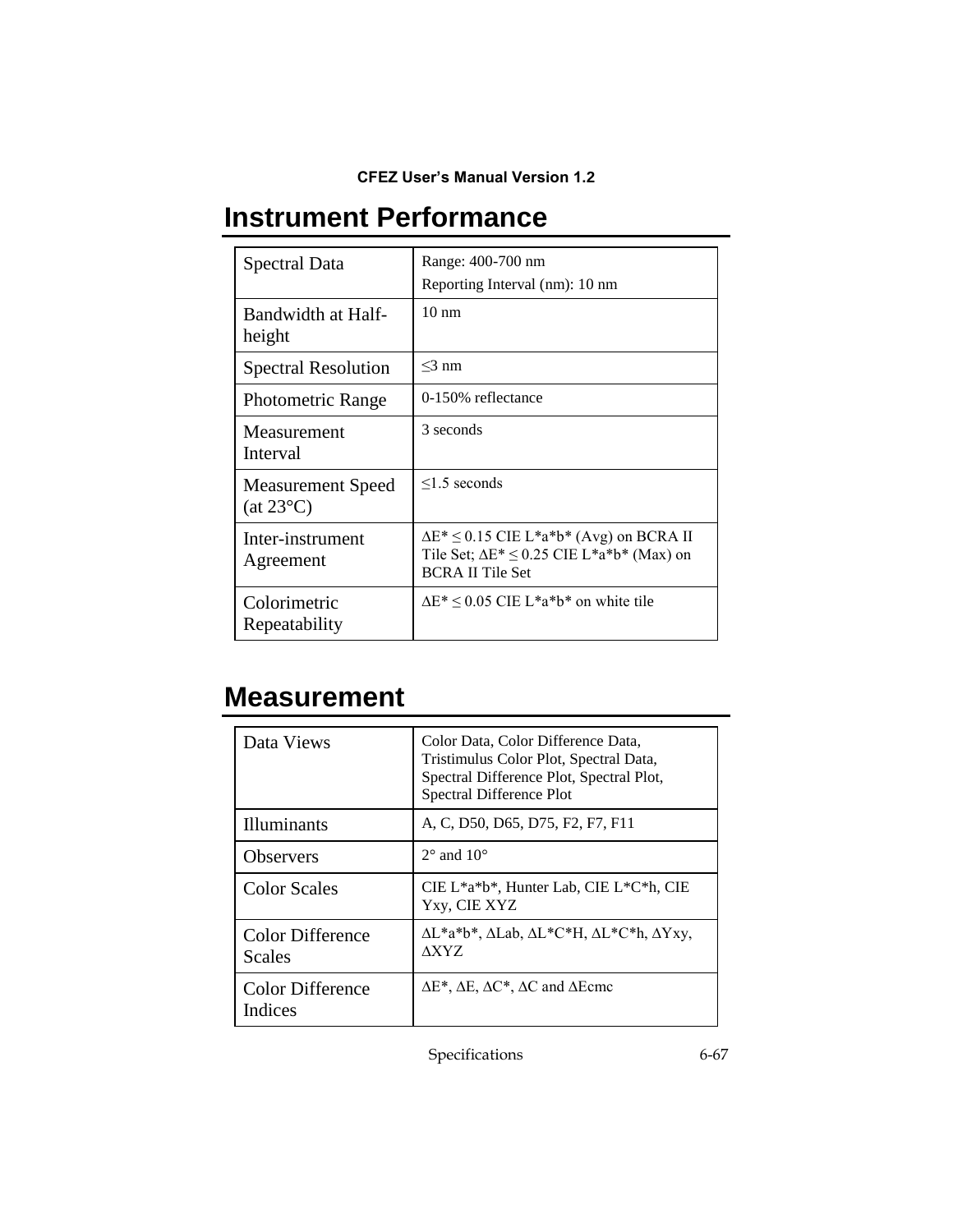| Indices and Metrics | E313 Whiteness & Tint, E313 Yellowness,<br>D1925 Yellowness, Y Brightness, Z%, 457<br>nm Brightness, Opacity, Color Strength, Gray<br>Change, Gray Stain, Metamerism Index,<br>Shade Number, Tomato Color Scores*, Citrus<br>Number* |
|---------------------|--------------------------------------------------------------------------------------------------------------------------------------------------------------------------------------------------------------------------------------|
| Other               | Tomato Color Scores*, Citrus Number*                                                                                                                                                                                                 |
| Data Storage        | 250 spectral or tristimulus with Pass/Fail<br>Tolerances as Working, Physical, Numeric<br>and Hitch                                                                                                                                  |
| Languages           | Chinese, English, French, German, Italian,<br>Japanese, Spanish                                                                                                                                                                      |

Tomato Color Model Only or Citrus Color Model Only

6-68 Specifications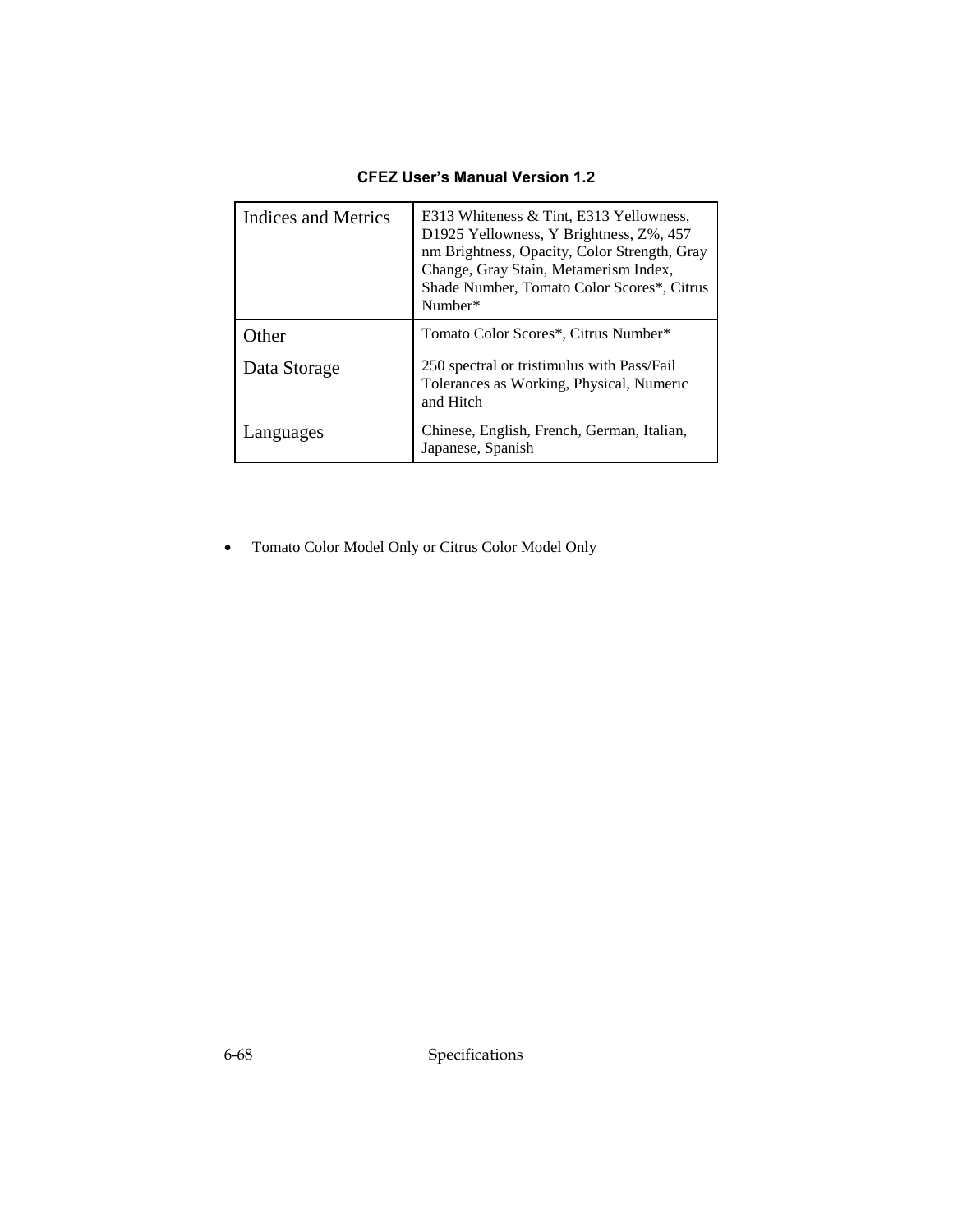## **Regulatory Notice**

### **DECLARATION OF CONFORMITY according to ISO/IEC Guide 22 and EN 45014 Manufacturer's Name:** Hunter Associates Laboratory, Inc. **Manufacturer's Address:** 11491 Sunset Hills Road Reston, Virginia U.S.A. 20190 **Declares that the Product: Product Name:** ColorFlex EZ **Model: CLFX EZ 45/0 LAV. Conforms to the following Standards:** IEC 61326-1:2005 (CISPR 11:2003:A1:2004, EN 61000-4-2:1995, and EN 61000-4-3:2006 + A1:2008) EN 61010-1:2001 **Supplementary Information:** *This product herewith complies with the requirements of the EMC Directive 2004/108/EC and Council Directive 98/34/EEC, and carries the CE mark accordingly. (1) This product was tested using an IBM-compatible computer. European Contact: Local Hunter Associates Laboratory representative or Christian Jansen Griesbraeustrasse 11 82418 Murnau Germany Telephone: +49 (0) 8841 9464 Fax: +49 (0) 8841 99472*

Specifications 6-69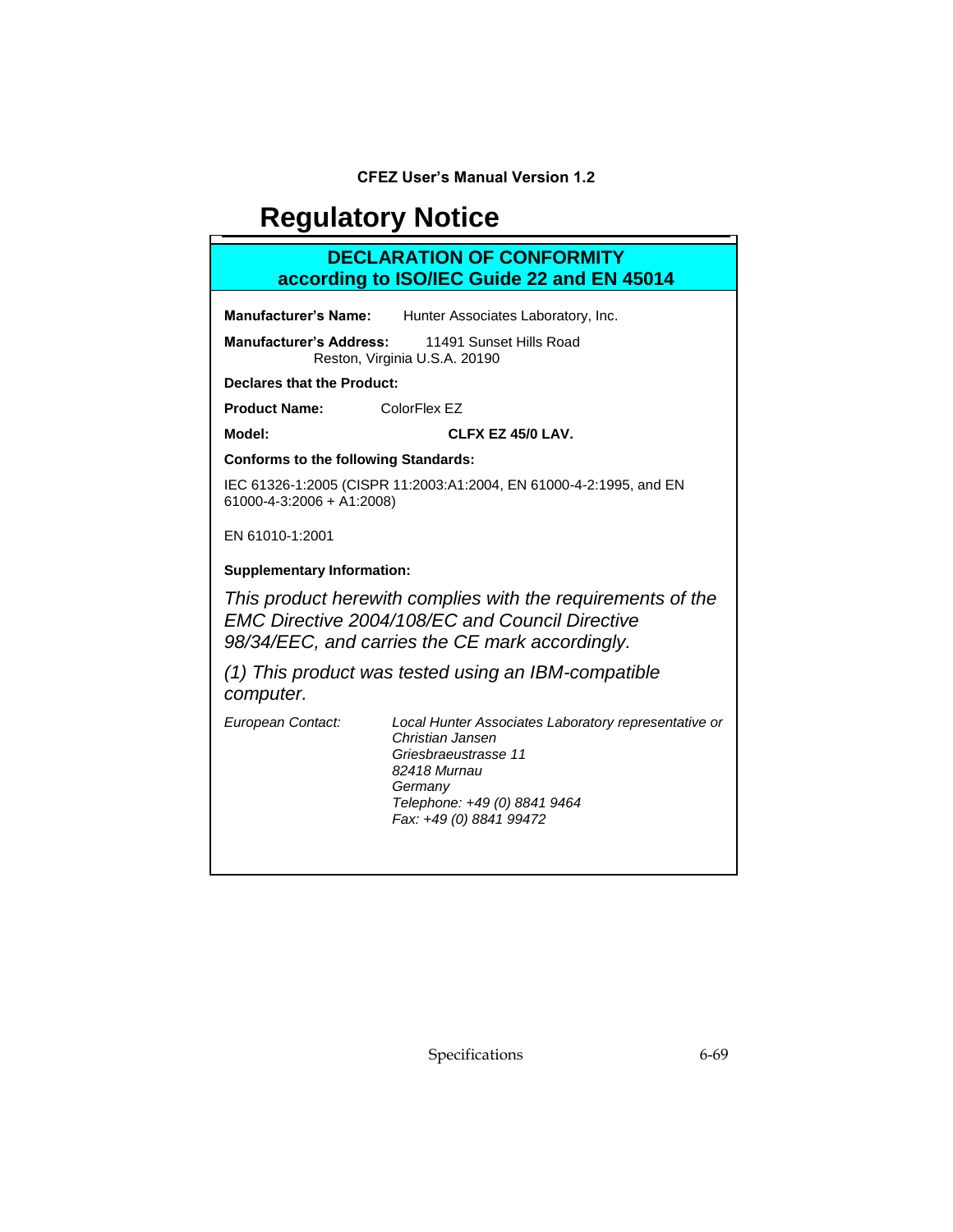6-70 Specifications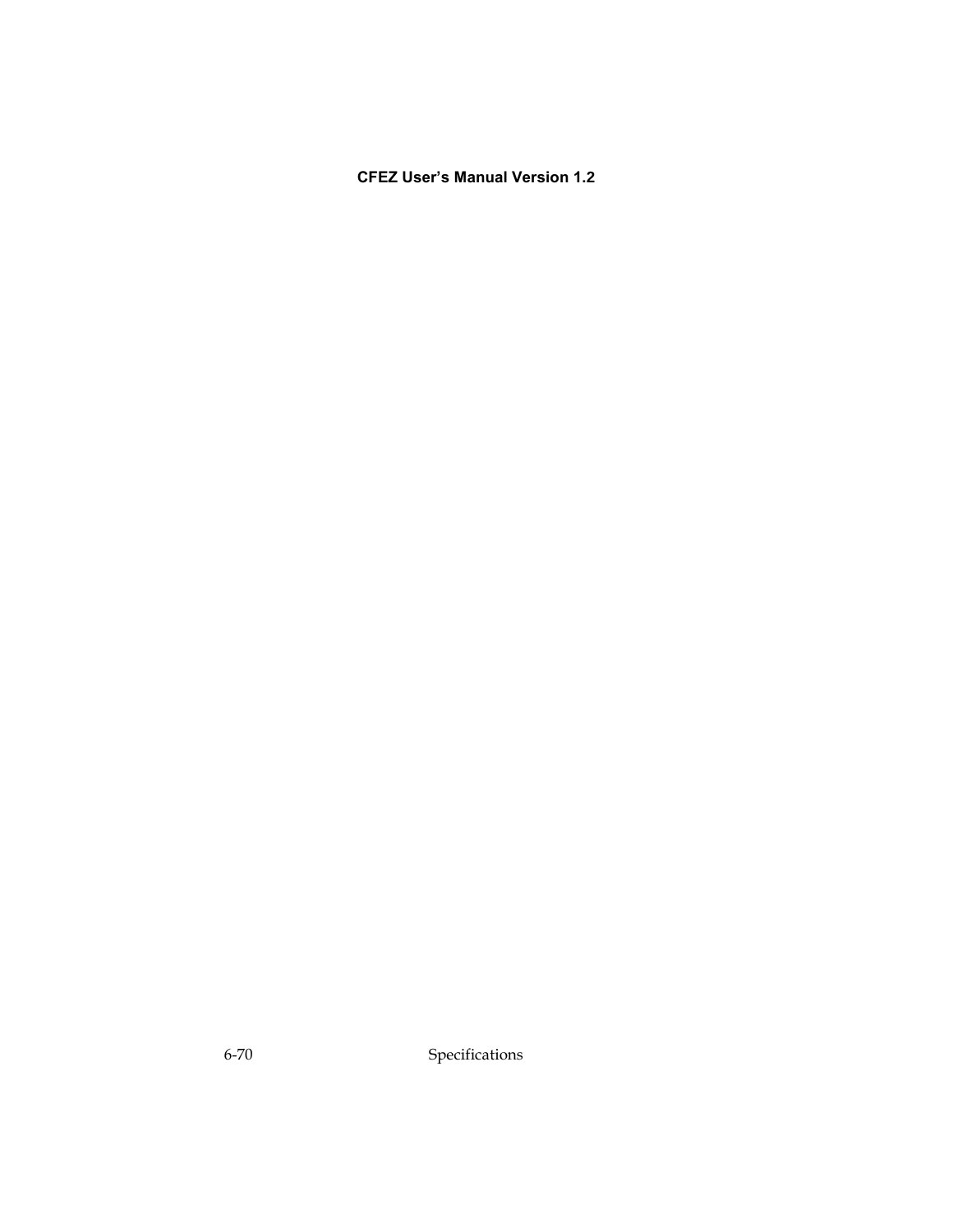## CHAPTER SEVEN

# **Instrument Replacement, Repair, Problems, and Questions**

The following HunterLab policies are described in this chapter:

- Warranty
- Shipping claims
- Returns/service
- Technical assistance.

## **Warranty**

HunterLab warrants that all instruments it manufactures will be free from defects in material and workmanship under normal use and service. Our obligation under this warranty is limited to repairing or replacing any parts which our examination disclose to have been factory defective when returned to us by prepaid transportation. The time limit on this warranty is one year from date of shipment of new instruments and two months from the date of shipment of repaired instruments.

HunterLab warranty does not cover expendable items such as lamps, fuses, batteries, flash disks and CDs. The warranty is void if the user has made unauthorized repairs, performed improper installation, or has incorrectly used the instrument.

Instrument Repair, Problems, & Questions 7-71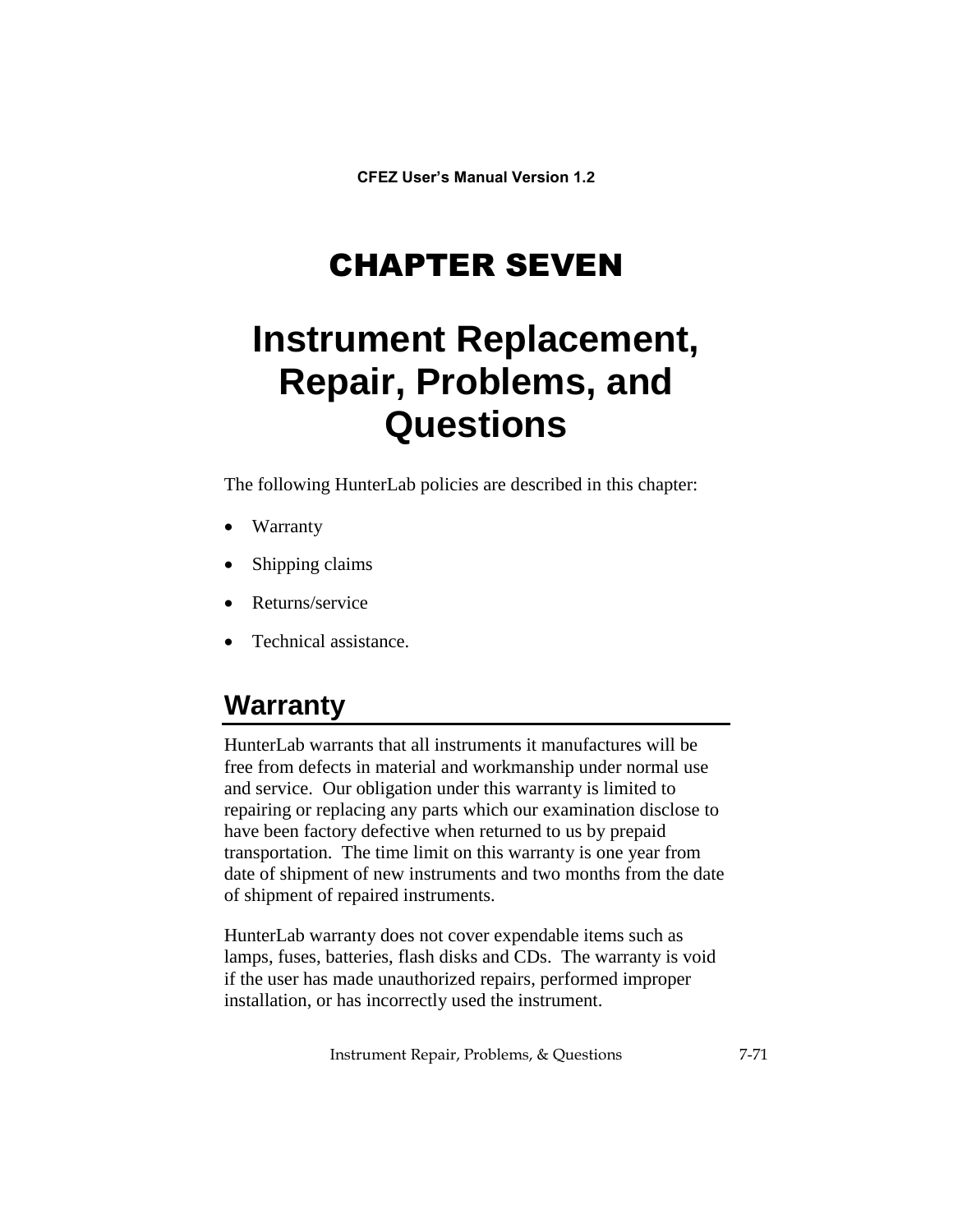## **Shipping Claims**

All materials are sold F.O.B. from Reston, Virginia (unless otherwise specified) and HunterLab responsibility ends upon delivery to the first carrier. All claims for loss or damage must be rendered by the consignee against the carrier within fifteen days of receipt of goods. A copy of this notice must also be forwarded to HunterLab within five days of its receipt.

#### **Breakage or Damage**

According to the contract terms and conditions of the carrier, the responsibility of the shipper ends at the time and place of shipment. The carrier then assumes full responsibility. Perform the following procedures in the case that the instrument arrives broken or damaged.

### *Freight or Express*

- 1. Notify a local carrier.
- 2. Hold the damaged goods with their container and packaging for inspection by the examining agent. Do not return any goods to HunterLab prior to inspection by and authorization of the carrier.
- 3. File a claim against the carrier. Substantiate this claim with the examining agent's report. A certified copy of our invoice is available upon request. The original B/L is attached to our original invoice. If the shipment is prepaid, write for a receipted transportation bill.
- 4. Advise HunterLab regarding replacement.

### *Parcel Post Shipment*

- 1. Notify HunterLab at once in writing, giving details of the loss or damage. This information is required for filing a claim.
- 7-72 Instrument Repair, Problems, & Questions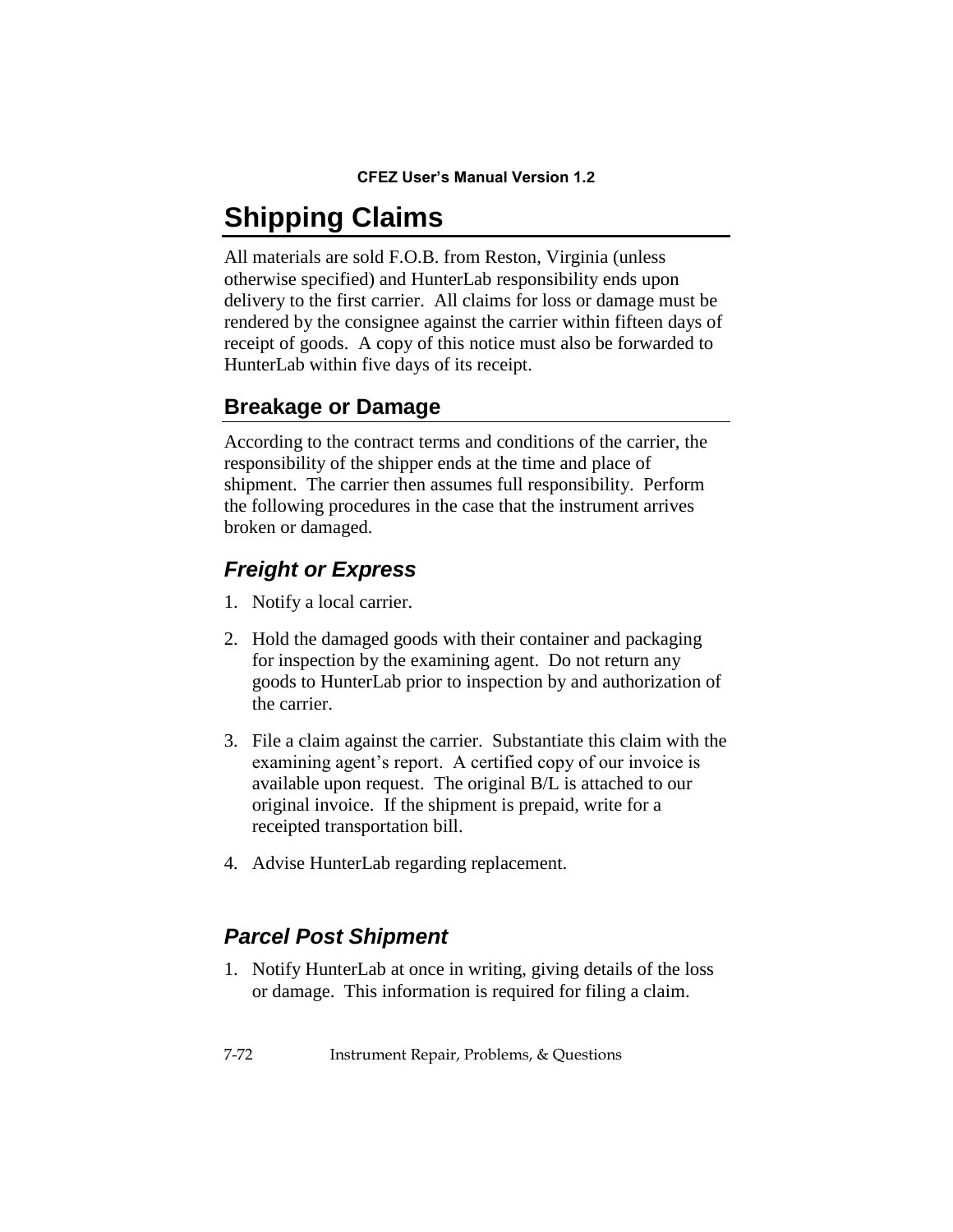- 2. Hold the damaged goods with their container and packaging for possible inspection by postal authorities.
- 3. Advise HunterLab regarding replacement.

# *United Parcel Service*

- 1. Contact the local UPS office regarding damage and insurance claims. Each UPS office has a different method of handling these occurrences.
- 2. Retain the container and packaging.
- 3. Notify HunterLab at once for replacement.

## **Shortage**

Perform the following procedure if the order appears to be missing items.

- 1. Check the packing list notations. The apparent shortage may be a backordered item and may be marked as an intentional short-ship.
- 2. Re-inspect the container and packing material, particularly to locate smaller items.
- 3. Ascertain that the item was not removed by unauthorized personnel prior to complete unpacking and checking.
- 4. Notify HunterLab immediately of the shortage in writing.

# **Incorrect Shipment**

Perform the following procedure if material received does not correspond with the order.

1. Notify HunterLab immediately, referencing the order number and item.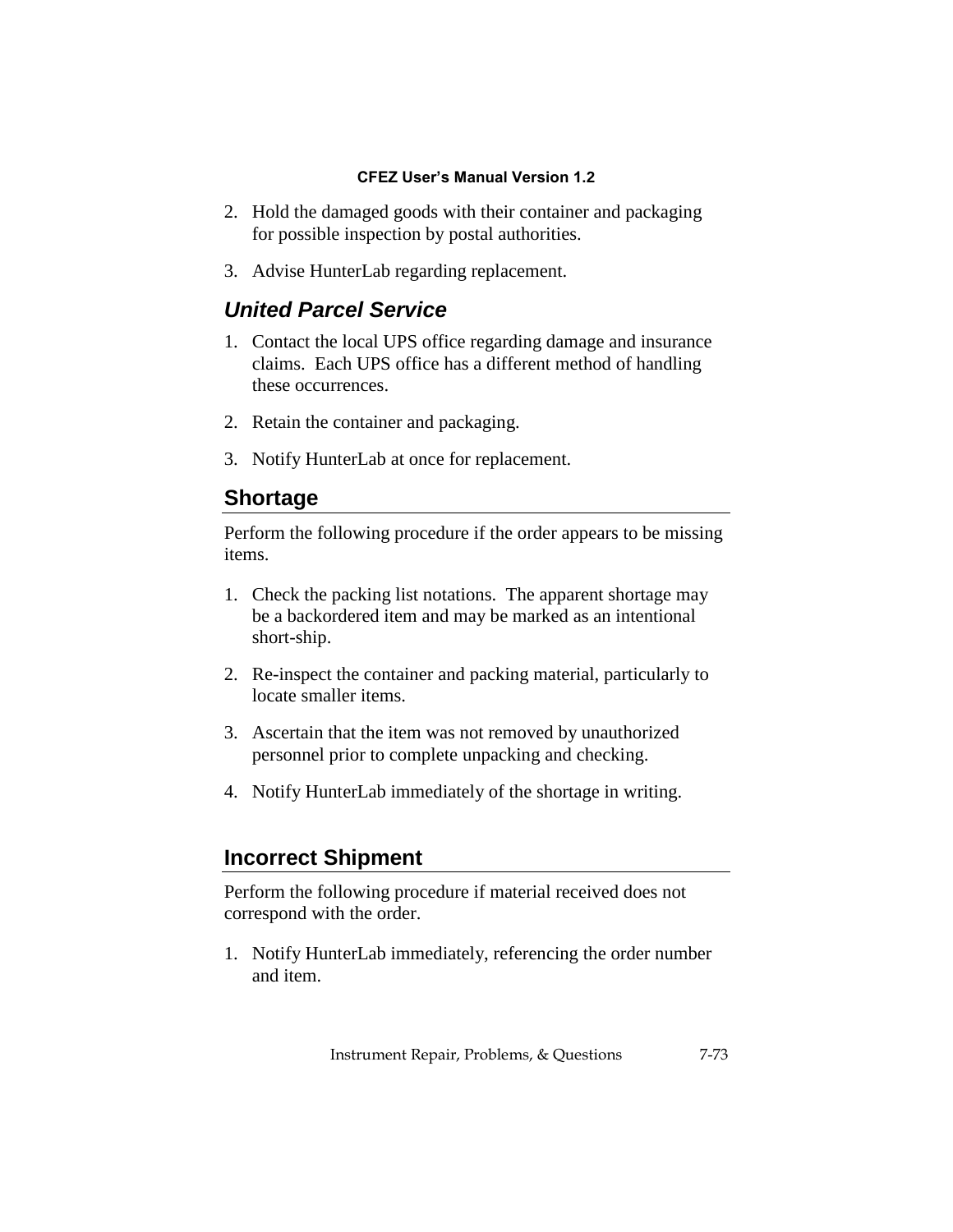2. Hold incorrect items until return shipping instructions are received.

*Note: Unless the procedures described in this section are followed and HunterLab is notified within fifteen days, we cannot accept responsibility for damaged or incorrect items.*

# **Returns / Repairs**

A service request order (SRO) number is required before any items can be returned to HunterLab. Contact HunterLab's Order Processing Department to obtain an SRO for damaged or incorrect parts, or Technical Support to obtain an SRO to return and instrument for service.

Do not return any damaged or incorrect items until all shipping instructions are received.

HunterLab offers complete repair services for all instruments it manufactures. Call HunterLab for the nearest service facility location. If the equipment is not functioning properly, contact HunterLab Technical Support for maintenance or repair instructions. Many times, this on-the-spot diagnosis is all that is required.

If repair is required, the instrument may be returned to a HunterLab service facility. For schedule and terms for repairs, call HunterLab Technical Support. Please read the next section, "When You Need Assistance," prior to contacting HunterLab.

Customers are responsible for incoming and outgoing freight charges for instrument returned to HunterLab for all repairs, including warranty repairs.

### **Packing and Shipping Instruments for Repair**

Please regard the following instructions when packing the instrument to return it to HunterLab for repair. **Proper packing is** 

7-74 Instrument Repair, Problems, & Questions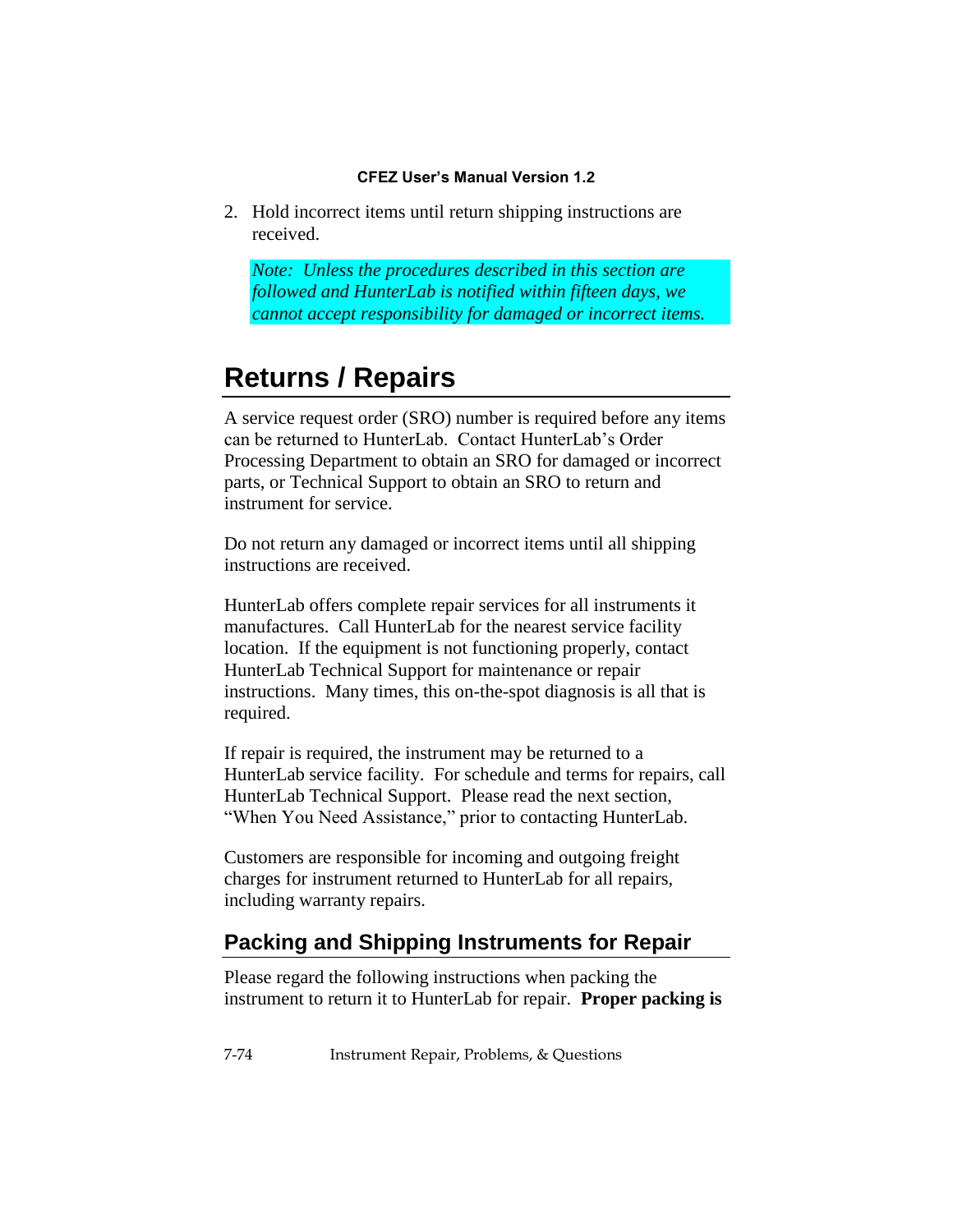**crucial.** These instructions do not replace the recommended professional packaging for the instrument, but may assist in eliminating the need for a shipment claim due to faulty packaging. Purchasing freight insurance does not guarantee a successful damaged shipment claim if the carrier determines the instrument was not packaged properly.

- All instrument tiles, Black Glass, power supply, power cords, and cables for the instrument should be included in the shipment. **A repair estimate will be delayed if the instrument tiles are shipped separately later.**
- Cover the measurement port. **Does not use duct tape.** "Painter's tape" is preferred, as it will not leave residue on the instrument.
- ColorFlex EZ carrying cases are not intended as shipping containers. Place the instrument inside the carrying case and then place the carrying case into a new carton which includes, at a minimum, **6 inches of packing material** (preferably foam) around the instrument. Styrofoam peanuts should not be sued as packing material for instruments, as they can suspend items weighing only up to 5 pounds. Observe the information listed on the bottom of most cartons with regard to burst strength and gross weight limits. Single wall cardboard cartons should not be used. (A proper packing carton with packing material may be purchased from HunterLab, if desired.)
- Insure the shipment.
- Provide an itemized packing list of all contents of the shipment.
- Label the carton(s) as follows:

HunterLab Attn: SRO #\_\_\_\_\_\_\_\_\_\_\_\_ 11491 Sunset Hills Road Reston, VA 20190 U.S.A

Instrument Repair, Problems, & Questions 7-75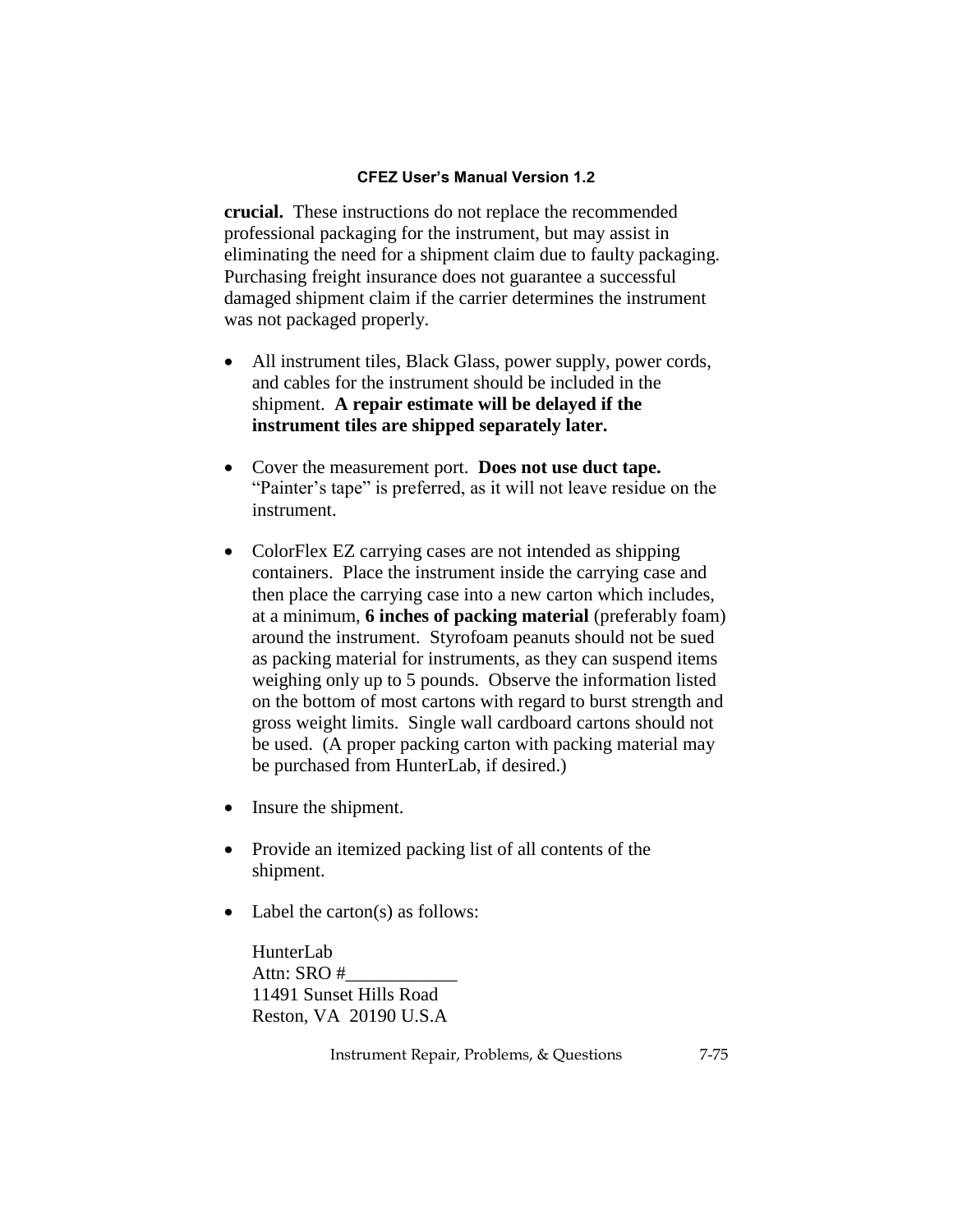# **When You Need Assistance**

When there is a problem with an instrument or software, or technical advice concerning a specific application is needed, contact HunterLab for assistance. In order to help, please have the following information available:

- 1. The type of sensor for which assistance is needed (ColorFlex  $EZ$ ).
- 2. The serial number of the instrument (found on the bottom of the unit).
- 3. The type of processor or software being used, the sensor output (such as EasyMatch QC), the version of the software, the operating system, and the brand and type of computer, if applicable.
- 4. The specific nature of the problem, including the exact error message received or the number of units the sensor reads "off" from the standard tiles.
- 5. The steps performed prior to the start of the problem.
- 6. Steps already performed to reconcile the problem and/or results of any diagnostic tests.
- 7. The type of product being measured.
- 8. Environmental conditions under which the instrument is normally used (temperature, humidity, dust, fumes, etc.)
- 9. Whether the instrument has recently been moved or the computer reconfigured.
- 10. The name(s) of any HunterLab personnel with whom the problem was discussed.

The general number for HunterLab is (703) 471-6870. To place an order or for prices on instrument, software, or replacement parts, ask for the ORDER PROCESSING DEPARTMENT. For

7-76 Instrument Repair, Problems, & Questions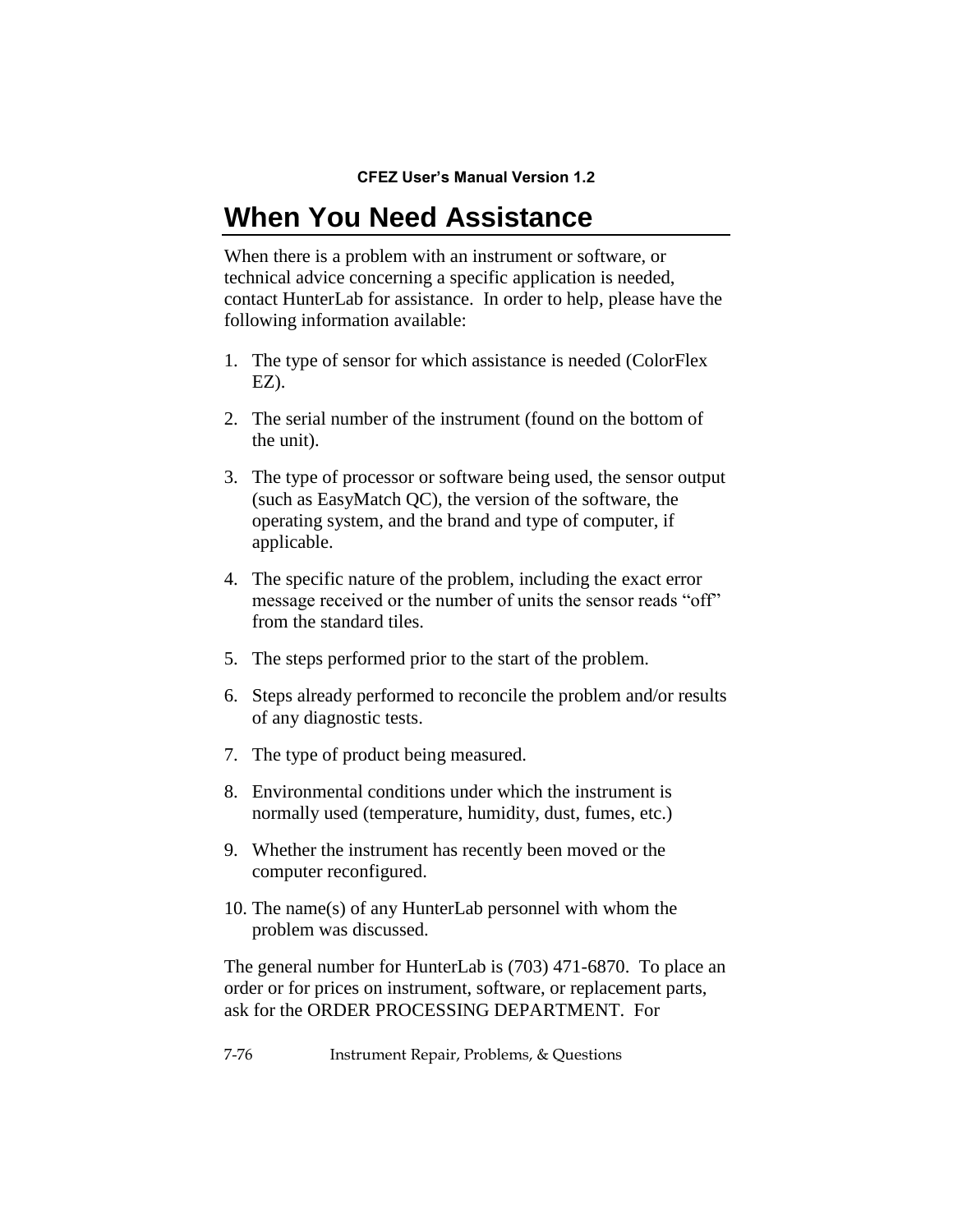measurement advice, for help in correcting instrument or software problems, to return instruments to HunterLab for service, or to ask questions about the servicing or recalibration of instruments, ask for TECHNICAL SUPPORT.

HunterLab may also be contacted through its web site, [www.hunterlab.com,](http://www.hunterlab.com/) and our blog site, www.MeasureTrueColor.com

The mailing address for HunterLab headquarters is given below. Customers outside the United States should contact their HunterLab distributor for initial assistance.

> Hunter Associates Laboratory, Inc. 11491 Sunset Hills Road Reston, Virginia 20190 U.S.A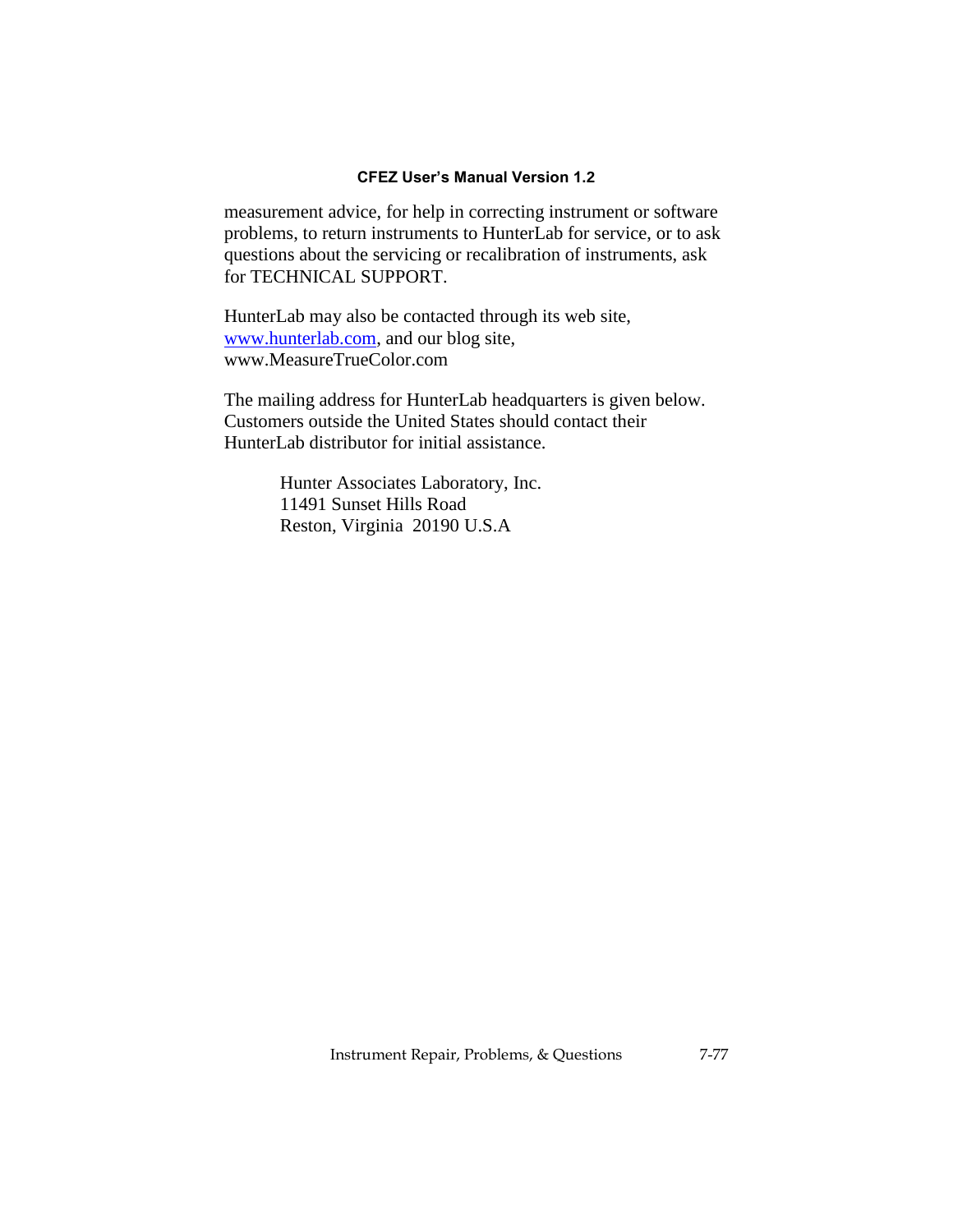#### **INDEX**

2.5-inch glass sample cup ColorFlex EZ, 17 About The Instrument, 21 **Absolute display**, 36 AC adapter, 9 Accessories, 8 Autosave, 29 Autosearch, 30, 42 **Average**, 30, 35 Averaging, 50 **Backlight**, 27 bar code reader, 49, 52 Bar Code Scanner, 11 Basics of ColorFlex EZ Operation, 19 black glass, 8 Broken instruments, 72 button pad, 19 Button Pad, 20 calibrated tile, 8 Certificate of traceability, 8 Cleaning the ColorFlex EZ, 59 Clone All Setups, 44 **CMC**, 39 Color Diff:, 30 Color Index, 38 Color Plot display, 37 Color Scale, 38 ColorFlex EZ Glass port insert, 14

Glass sample cup, 17 Port inserts, 13 Port-forward stand, 12 Ring and disk set, 18 Sample clamp, 12 Sample cup opaque cover, 17 Sample cup port plate, 16 Sample cup set, 15 Skein holder, 13 UV port insert, 15 ColorFlex USB Mass Storage Device, 12 **Contrast**, 27 Damaged instruments, 72 Date/time, 31 Delete All Readings, 53 Diagnostics, 61 Diagnostics menu, 20 **Diff Plot display**, 37 **Difference display**, 36 Directional Samples, 57 **Display**, 36 **Display Dim**, 28 **Display Off**, 28 Display settings, 27, 61 EasyMatch QC Software, 19 External Printer, 10 Filter By Setup  $\blacktriangleright$ , 54 **Geometry**, 7 glass port insert

A-78 Index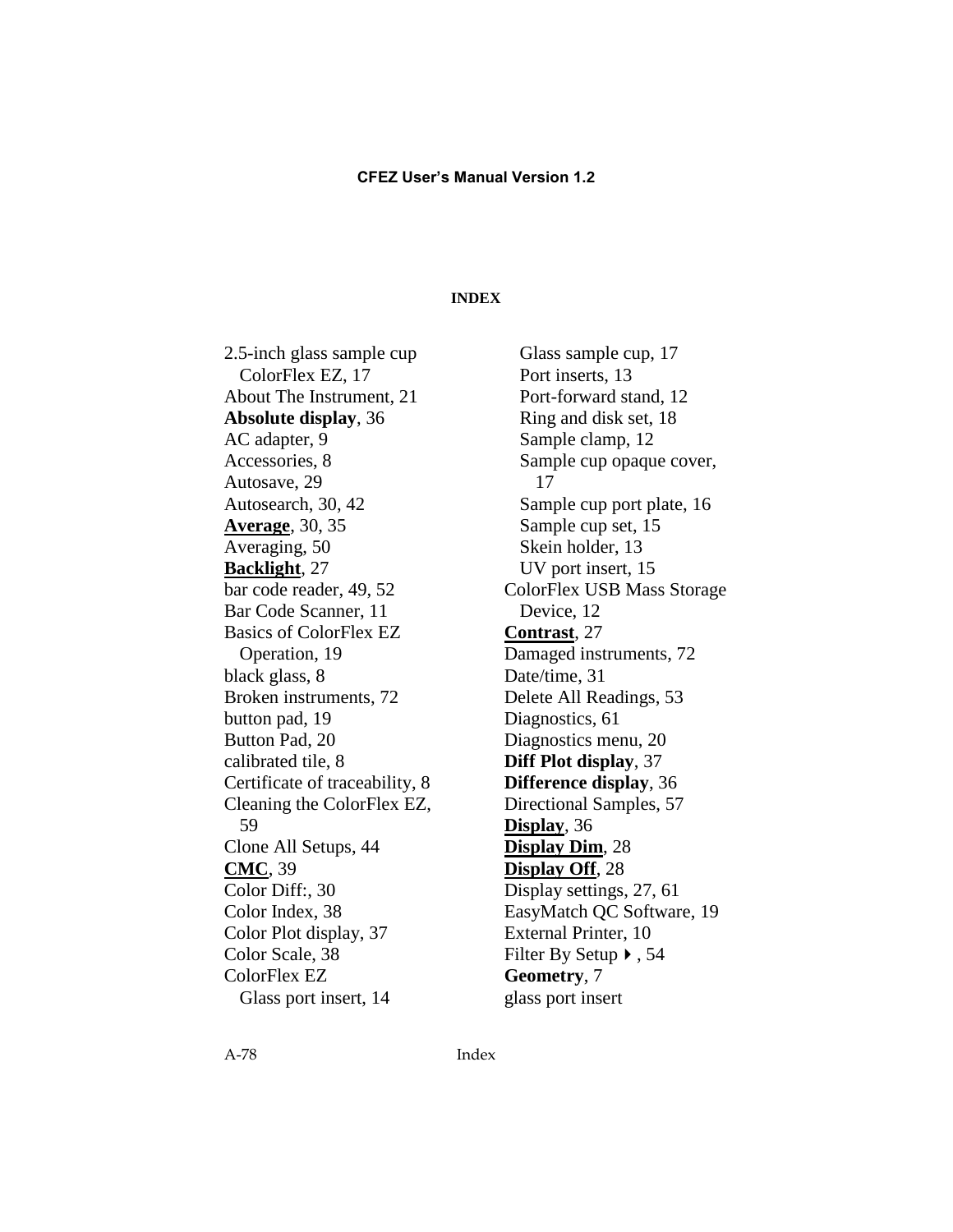ColorFlex EZ, 14 Glass port insert ColorFlex EZ, 14 Glass sample cup ColorFlex EZ, 17 Global Options, 26 green check tile, 8 Green Tile Check, 62 **Hitch standard**, 34 **Ill/Obs**, 37 Illumination, 66 Incorrect Shipment, 74 **Index**, 38 Installation, 23 Instrument Performance, 67 Instrument Repair, 71 Instrument Replacement, 71 Keyboard, 11 Lamp, 60 Language, 26 LCD Display, 20 Lens brush, 9 Lens wipes, 8 light trap, 8 main menu, 20 Maintaining ColorFlex EZ, 59 Maintaining the Instrument Standards, 60 Menus, 20 **Model**, 7 Name, 33 NIST traceable, 8 Non-opaque Samples, 57 **Numeric standard**, 34 Operating Conditions, 65 Operation, 19 Options, 9, 25

Packing instrument, 75 Performance, 67 Physical Characteristics, 66 **Physical Standard**, 34 Port inserts ColorFlex EZ, 13 Port-forward stand ColorFlex EZ, 12 Preparing Samples, 56 Print All Readings, 53 Print All Setups, 43 Print One Setup, 43 Printer, 10 Problems, 71 Product setups, 25 Product Setups, 32 Product Standard, 22 Prompts, 20 Questions, 71 Reading, 48 Repairs, 74 Replacing the Lamp, 60 Reset All Setups, 43 Returns, 74 Ring and disk set ColorFlex EZ, 18 Sample, 22 Sample clamp ColorFlex EZ, 12 Sample cup opaque cover ColorFlex EZ, 17 Sample cup port plate ColorFlex EZ, 16 Sample cup set ColorFlex EZ, 15 Sample Devices, 9 Sample Preparation, 55 Sample Presentation, 55, 56

Index A-79